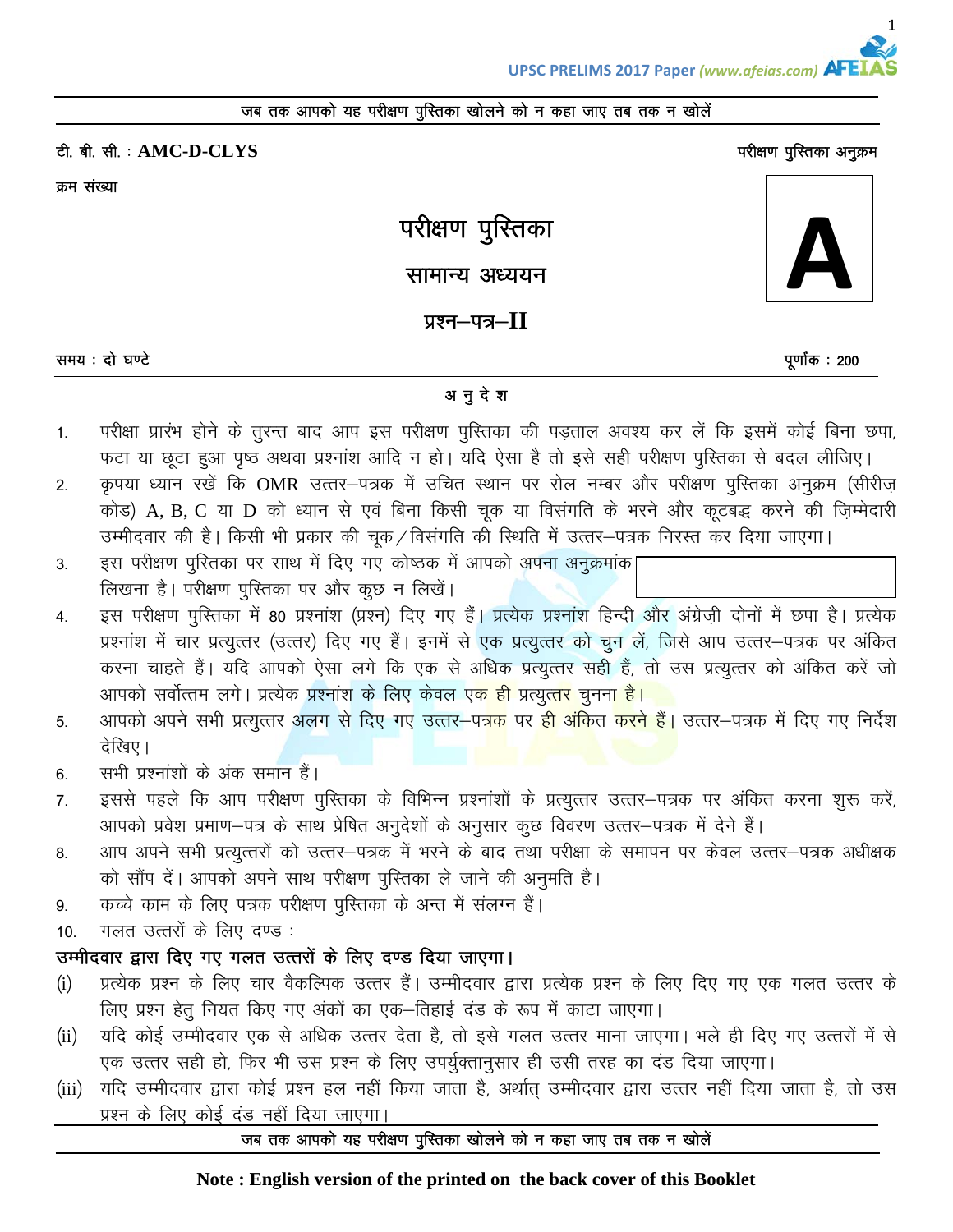#### निम्नलिखित 8 (आठ) प्रश्नांशों के लिए निर्देश:

निम्नलिखित आठ परिच्छेदों को पढ़िए और उनके नीचे आने वाले प्रश्नांशों के उत्तर दीजिए। इन प्रश्नांशों के लिए आपके उत्तर केवल इन परिच्छेदों पर ही आधारित होने चाहिए।

#### परिच्छेद–1

जलवायु परिवर्तन से एक चीज़ जो अकाट्य रूप से होती है, वह ऐसी घटनाओं का घटित होना या बढ़ना है जिनसे संसाधनों के कम होते जाने में और तेजी आती है। इन घटते जाते संसाधनों के ऊपर होने वाली प्रतिस्पर्धा के परिणामस्वरूप राजनीतिक या और भी हिंसक संघर्ष सामने आता है। संसाधन–आधारित संघर्ष शायद ही कभी खुलेआम हुए हैं, इसलिए उन्हें विलग रूप में देखना कठिन होता है। इसके बजाय वे ऊपरी परतें ओढकर राजनीतिक रूप से कहीं अधिक स्वीकार्य रूप में सामने आते हैं। जल जैसे संसाधनों के ऊपर होने वाले संघर्ष प्रायः पहचान या विचाराधारा के वेश का लबादा ओढे रहते हैं।

- उपर्युक्त परिच्छेद का निहितार्थ क्या है?  $1.$ 
	- संसाधन–आधारित संघर्ष सदैव राजनीतिक रूप से  $(a)$ प्रेरित होते हैं।
	- पर्यावरणीय और संसाधन–आधारित संघर्षों के  $(b)$ समाधान के लिए कोई राजनीतिक हल नहीं होते।
	- पर्यावरणीय मृद्दे संसाधनों पर दबाव बनाए रखने  $(c)$ और राजनीतिक संघर्ष में योगदान करते हैं।
	- पहचान अथवा विचाराधारा पर आधारित राजनीतिक  $(d)$ संघर्ष का समाधान नहीं हो सकता।

#### परिच्छेद–2

जो व्यक्ति निरंतर इस हिचकिचाहट में रहता है कि दो चीजों में से किसे पहले करे, वह दोनों में से कोई भी नहीं करेगा। जो व्यक्ति संकल्प तो करता है लेकिन उसकी काट में किसी मित्र द्वारा दिए गए पहले सुझाव पर ही अपने संकल्प को बदल देता है; जो कभी एक राय तो कभी दूसरी राय के बीच आगा-पीछा करता रहता है और एक योजना से दूसरी योजना तक रुख बदलता रहता है, वह किसी भी चीज़ को कभी पूरा नहीं कर सकता। ज्यादा से ज्यादा वह बस ठहरा रहेगा, और संभवतः सभी चीजों में पीछे हटता रहेगा।

जो व्यक्ति पहले विवेकपूर्वक परामर्श करता है, फिर दृढ़ संकल्प करता है, और कमज़ोर मनोवृत्ति को भयभीत करने वाली तुच्छ कठिनाइयों से निर्भीक बने रहकर अटल दृढ़ता से अपने उद्देश्यों को पूरा करता है, केवल वही व्यक्ति किसी भी दिशा में उत्कर्ष की ओर आगे बढ सकता है।

- इस परिच्छेद से निकलने वाला मूलभाव क्या है?  $2<sup>2</sup>$ 
	- हमें पहले विवेकपूर्वक परामर्श करना चाहिए, फिर  $(a)$ दृढ़ संकल्प करना चाहिए।
	- हमें मित्रों के सुझावों को नकार देना चाहिए और  $(b)$ बिना बदले अपनी राय पर कायम रहना चाहिए।
	- हमें विचारों में सदैव उदार होना चाहिए।  $(c)$
	- हमें सदैव कृतसंकल्प और उपलब्धि अभिमुख होना  $(d)$ चाहिए।

#### परिच्छेद–3

आर्कटिक महासागर में ग्रीष्म ऋतु के दौरान समुद्री बर्फ अपेक्षाकृत अधिक पहले और तेज़ी से पिघल रही है, और शीत ऋतु की बर्फ के बनने में अधिक देरी लग रही है। पिछले तीन दशकों में ग्रीष्म <mark>ऋतु की बर्फ</mark> का <mark>परिमाण ल</mark>गभग 30 प्रतिशत तक घट गया है। <mark>ग्रीष्म–गलन की अवधि के </mark>लम्बे हो जाने से सम्पूर्ण आर्कटिक खाद्यजाल के, जिसमें ध्रुवीय भालू शीर्ष पर है, छिन्न–भिन्न हो जाने का संकट सामने आ गया है।

- उपर्युक्त परिच्छेद से निम्नलिखित में से कौन–सा **सर्वाधिक**  $3<sub>l</sub>$ निर्णायक संदेश व्यक्त होता है?
	- जलवायु परिवर्तन के कारण आर्कटिक ग्रीष्म ऋतु  $(a)$ अल्पावधि की परन्तु उच्च तापमान वाली हो गई है।
	- ध्रुवीय भालुओं की उत्तरजीविता को सुनिश्चित करने  $(b)$ के लिए उन्हें दक्षिणी ध्रुव में स्थानांतरित किया जा सकता है।
	- ध्रुवीय भालुओं के न होने से आर्कटिक क्षेत्र की खाद्य  $(c)$ शृंखलाएँ लूप्त हो जाएँगी।
	- जलवायु परिवर्तन से ध्रुवीय भालुओं की उत्तरजीविता  $(d)$ के लिए संकट उत्पन्न हो गया है।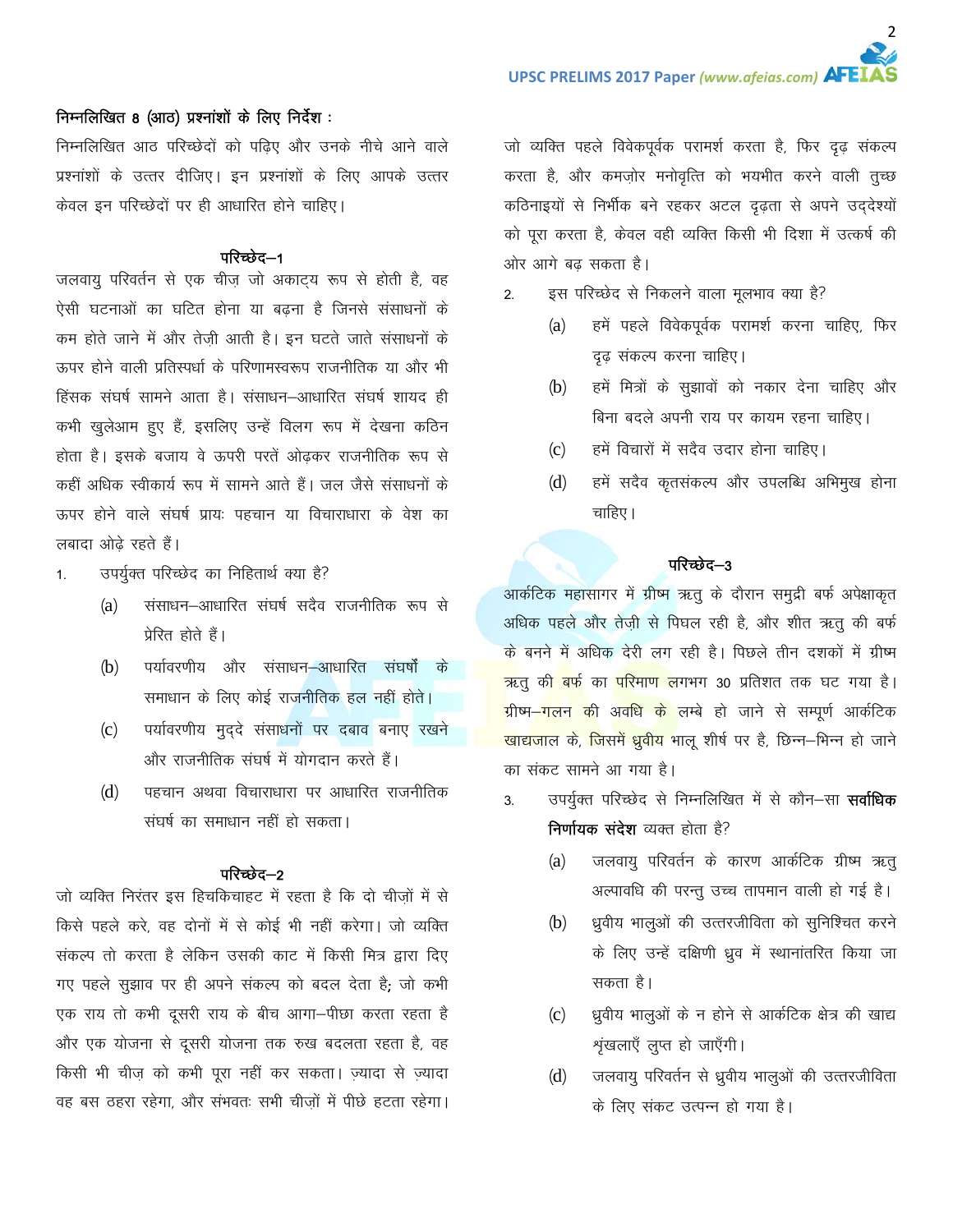**Directions for the following 8 (eight) items :** Read the following **eight passages** and answer the items that follow the passages. Your answers to these items should be based on the passages only.

## **Passage-1**

 What climate change will undeniably do is cause or amplify events that hasten the reduction of resources. Competition over these diminishing resources would ensure in the form of political or even violent conflict. Resource-based conflicts have rarely been overt and are thus difficult to isolate. Instead they take on veneers that appear more politically palatable. Conflicts over resources like water are often cloaked in the guise of identity or ideology.

- 1. What does the above passage imply?
	- (a) Resource-based conflicts are always politically motivated.
	- (b) There are no political solutions to resolve environmental and resource-based conflicts.
	- (c) Environmental issues contribute to resource stresses and political conflict.
	- (d) Political conflict based on identity or ideology cannot be resolved.

#### **Passage - 2**

 The man who is perpetually hesitating which of the two things he will do first, will do neither. The man who resolves, but suffers his resolution to be changed by the first counter suggestion of a friend-who fluctuates from opinion to opinion and veers from plan to plan-can never accomplish anything. He will at best be stationary and probably retrograde in all. It is only the man who first consults wisely, then resolves firmly and then executes

 his purpose with inflexible perseverance, undismayed by those petty difficulties which daunt a weaker spirit-that can advance to eminence in any line.

3

- 2. The keynote that seems to be emerging from the passage is that
	- (a) We should first consult wisely and then resolve firmly.
	- (b) We should reject suggestions of friends and remain unchanged
	- (c) We should always remain broadminded.
	- (d) We should be resolute and achievement-oriented

#### **Passage-3**

 During the summer in the Arctic Ocean, sea ice has been melting earlier and faster, and the winter freeze has been coming later. In the last three decades, the extent of summer ice has declined by about 30 per cent. The lengthening period of summer melt threatens to undermine the whole Arctic food web, atop which stand polar bears.

- 3. Which among the following is the *most crucial message* conveyed by the above passage?
	- (a) Climate change has caused Arctic summer to be short but temperature to be high.
	- (b) Polar bears can be shifted to South Pole to ensure their survival.
	- (c) Without the presence of polar bears, the food chains in Arctic region will disappear.
	- (d) Climate change poses a threat to the survival of polar bears.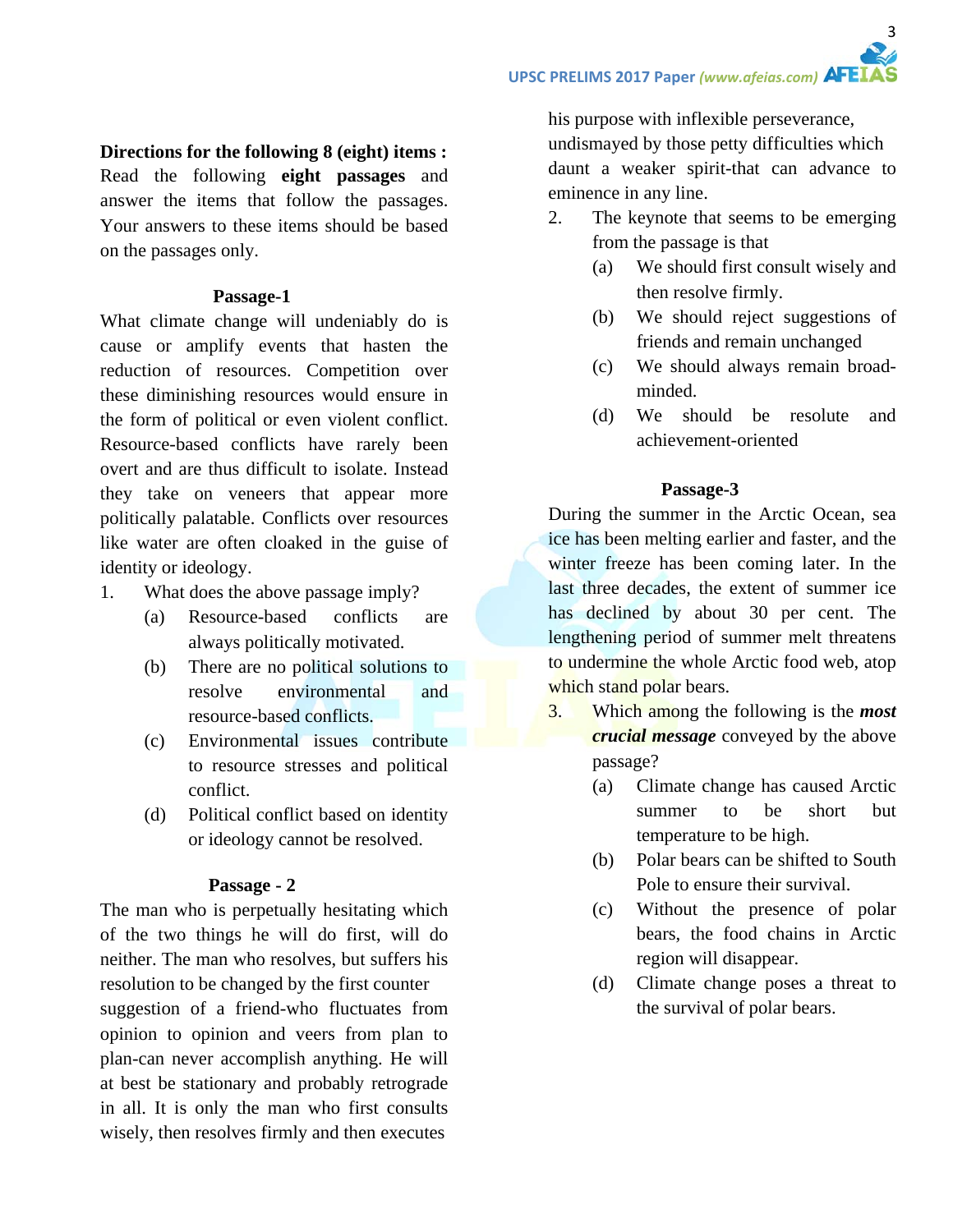# परिच्छेद $-4$

लोग क्यों खुले में शौच जाना ज़्यादा पसंद करते हैं और शौचालय रखना नहीं चाहते. या जिनके पास शौचालय हैं वे उसका उपयोग कभी–कभी ही करते हैं? हाल के अनुसंधान से दो खास बातें सामने आई हैं : शुद्धता और प्रदूषण के विचार, और न चाहना कि गड्ढे या सेप्टिक टैंक भरें, क्योंकि उन्हें खाली करना होता है। ये वे मुददे हैं जिन पर कोई बात नहीं करना चाहता, लेकिन यदि हम खुले में शौच की प्रथा का उन्मूलन करना चाहते हैं तो इन मुददों का सामना करना होगा और इनसे समुचित तरीके से निपटना होगा।

- उपर्युक्त परिच्छेद से निम्नलिखित में से कौन-सा  $4.$ **सर्वाधिक निर्णायक संदेश** व्यक्त होता है?
	- शुद्धता और प्रदूषण के विचार इतने गहरे  $(a)$ समाए हैं कि उन्हें लोगों के दिमाग से हटाया नहीं जा सकता।
	- $(b)$ लोगों को समझना हो<mark>गा कि शौचा</mark>लय का उपयोग और गड्ढों का खाली किया जाना शुद्धता की बात है, न कि अशुद्धता की।
	- लोग अपनी पुरानी आदतों को बदल नहीं  $(c)$ सकते ।
	- लोगों में न तो नागरिक बोध है और न ही  $(d)$ एकांतता (प्राइवेसी) का बोध है।

# परिच्छेद $-5$

पिछले दो दशकों में, विश्व के सकल घरेलू उत्पाद (GDP) में 50 प्रतिशत की वृद्धि हुई है जबकि समावेशी सम्पदा मात्र 6 प्रतिशत बढी है। हाल के दशकों में GDP संचालित आर्थिक निष्पादन ने मानव पूंजी जैसी समावेशी सम्पदा को और जंगल, ज़मीन एवं जल जैसी प्राकृतिक सम्पदा को केवल क्षति ही पहुँचाई है। पिछले दो दशकों में विश्व की मानव पूंजी, जो कूल समावेशी सम्पदा का 57 प्रतिशत है, केवल 8 प्रतिशत ही बढ़ी, जबकि प्राकृतिक सम्पदा में, जो कुल समावेशी सम्पदा का 23 प्रतिशत है, विश्व स्तर पर 30 प्रतिशत की गिरावट आई।

- निम्नलिखित में से कौन-सा, उपर्युक्त परिच्छेद का 5. सर्वाधिक निर्णायक निष्कर्ष (इन्फरेंस) है?
	- $(a)$ प्राकृतिक सम्पदा के विकास पर और अधिक बल दिया जाना चाहिए।
	- केवल GDP-संचालित संवृद्धि न तो वांछनीय  $(b)$ है. न ही धारणीय है।
	- विश्व के देशों का आर्थिक निष्पादन  $(c)$ संतोषजनक नहीं है।
	- वर्तमान परिस्थितियों में विश्व को और अधिक  $(d)$ मानव पूंजी की आवश्यकता है।

# परिच्छेद $-6$

2020 तक, जब वैश्विक अर्थव्यवस्था में 5.6 करोड़ (56 <mark>मिलियन) युवाओं की क</mark>मी होने की आशंका है, तब भारत <mark>अपने 4.7 करोड़ (47 मिलियन) अधिशेष युवाओं से इस</mark> <mark>कमी को पूरा कर सकता</mark> है। भारत में दो अंकों में विकास निर्मुक्त करने के एक मार्ग के रूप में श्रम सुधारों को इसी संदर्भ में प्रायः उद्धृत किया जाता है। 2014 में भारत का श्रमबल जनसंख्या का लगभग 40 प्रतिशत होने का आकलन था, लेकिन इस बल का 93 प्रतिशत असंगठित क्षेत्र में था। विगत पूरे दशक में रोज़गार की चक्रवृद्धि वार्षिक संवृद्धि दर किम्पाउंड एन्अल ग्रोथ रेट (CAGR)} 0.5 प्रतिशत तक मंद हो चुकी थी। जहाँ पिछले वर्ष के दौरान लगभग 1.4 करोड़ (14 मिलियन) नौकरियाँ सृजित हुईं जबकि श्रमबल में लगभग 1.5 करोड़ (15 मिलियन) की वृद्धि हुई।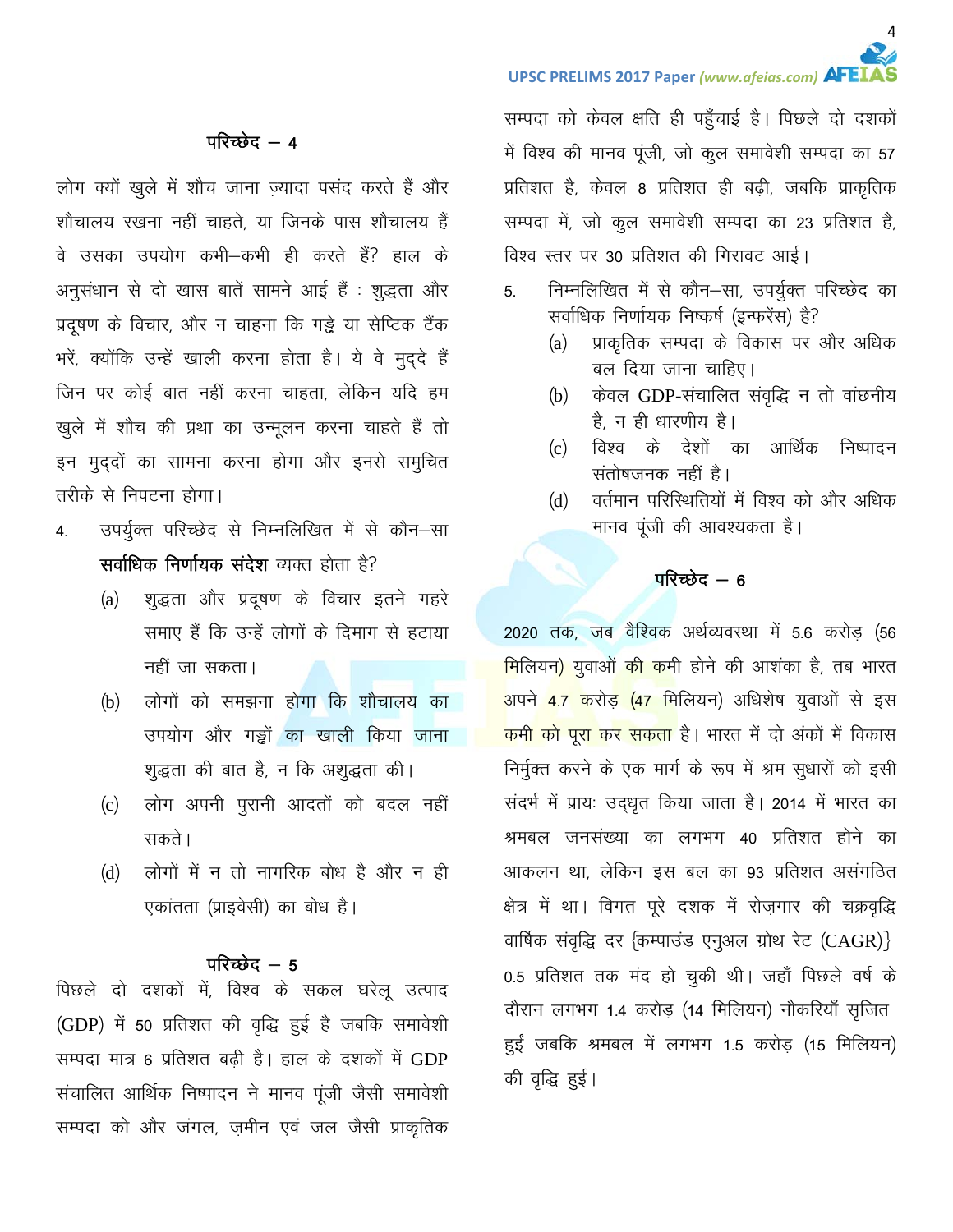#### **Passage-4**

 Why do people prefer open defecation and not want toilets or, if they have them, only use them sometimes? Recent research has shown two critical elements : ideas of purity and pollution, and not wanting pits or septic tanks to fill because they have to be emptied. These are the issues that nobody wants to talk about, but if we want to eradicate the practice of open defecation, they have to be confronted and dealt properly.

- 4. Which among the following is the *most crucial message* conveyed by the above passage?
	- (a) The ideas of purity and pollution are so deep-rooted that they cannot be removed from the minds of the people.
	- (b) People have to perceive toilet use and pit emptying as clean and not polluting.
	- (c) People cannot change their old habits.
	- (d) People have neither civic sense nor sense of privacy.

#### **Passage-5**

 In the last two decades, the world's gross domestic product (GDP) has increased by 50 per cent, whereas inclusive wealth has increased by a mere 6 per cent. In recent decades, GDP-driven economic performance has only harmed inclusive wealth like human capital; and natural capital like forests, land

 and water. While the world's human capital which stands at 57 per cent of total inclusive wealth grew by only 8 per cent, the natural capital which is 23 per cent of total inclusive wealth declined by 30 per cent worldwide in the last two decades.

5

- 5. Which of the following is the *most crucial inference* from the above passage?
	- (a) More emphasis should be laid on the development of natural capital.
	- (b) The growth driven by GDP only is neither desirable nor sustainable.
	- (c) The economic performance of the countries of the world is not satisfactory.
	- (d) The world needs more human capital under the present circumstances.

## **Passage-6**

By 2020, when the global economy is expected to run short of 56 million young people, India, with its youth surplus of 47 million, could fill the gap. It is in this context that labour reforms are often cited as the way to unlock double-digit growth in India. In 2014 India's labour force was estimated to be about 40 per cent of the population, but 93 per cent of this force was in unorganized sector. Over the last decade, the compound annual growth rate (CAGR) of employment has slowed to 0.5 per cent, with about 14 million jobs created during last year when the labour force increased by about 15 million.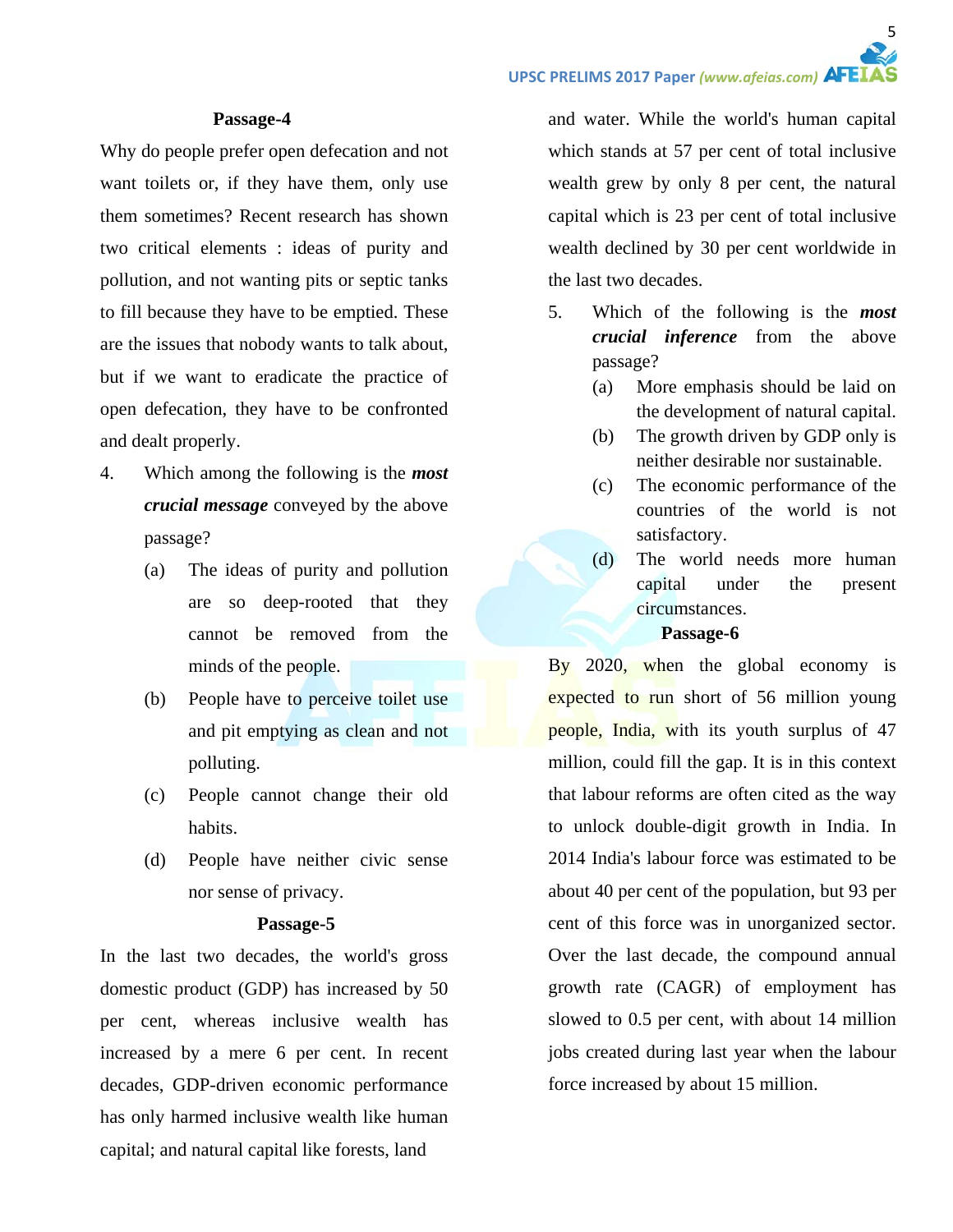- निम्नलिखित में से कौन-सा, उपर्युक्त परिच्छेद का 6. सर्वाधिक तार्किक व तर्कसंगत निष्कर्ष (इन्फरेंस) है?
	- भारत को अपनी जनसंख्या वृद्धि पर अवश्य  $(a)$ ही नियंत्रण करना चाहिए, ताकि इसकी बेरोजगारी दर कम हो सके।
	- (b) भारत के विशाल श्रमबल का उत्पादक रूप से इष्टतम उपयोग करने के लिए भारत में श्रम सुधारों की आवश्यकता है।
	- भारत अतिशीघ्र दो अंकों का विकास प्राप्त  $(c)$ करने की ओर अग्रसर है।
	- भारत अन्य देशों को कौशल—प्राप्त युवाओं  $(d)$ की पूर्ति करने में सक्षम है।

# परिच्छेद $-7$

सबसे पहला पाठ, जो हमें तब पढाया जाना चाहिए जब हम उसे समझने के लिए पर्याप्त बड़े हो चुके हों, यह है कि कार्य करने की बाध्यता से पूरी स्वतंत्रता अप्राकृतिक है और इसे गैर-कानूनी होना चाहिए, क्योंकि हम कार्य-भार के अपने हिस्से से केवल तभी बच सकते हैं जब हम इसे किसी दूसरे के कंधों पर डाल दें। प्रकृति ने यह विधान किया है कि मानव प्रजाति यदि कार्य करना बंद कर दे तो भुखमरी से नष्ट हो जाएगी। हम इस निरंकुशता से बच नहीं सकते हैं। हमें इस प्रश्न को सुलझाना पड़ेगा कि हम अपने–आपको कितना अवकाश देने में समर्थ हो सकते हैं।

- उपर्युक्त परिच्छेद का यह मुख्य विचार है कि  $7<sub>1</sub>$ 
	- मनुष्यों के लिए यह आवश्यक है कि वे काम  $(a)$ करें ।
	- कार्य एवं अवकाश के मध्य संतुलन होना  $(b)$ चाहिए।
	- कार्य करना एक निरंकुशता है जिसका हमें  $(c)$ सामना करना ही पडता है।
	- मनुष्य के लिए कार्य की प्रकृति को समझना  $(d)$ आवश्यक है।

# परिच्छेद $-8$

आदतों का पालन करने में कोई हानि नहीं है, जब तक कि वे आदतें हानिकारक न हों। वास्तव में हममें से अधिकांश लोग आदतों के पुलिंदे से शायद कुछ अधिक ही व्यवस्थित होते हैं। हम अपनी आदतों से मुक्त हो जाएँ तो जो बचेगा उस पर शायद ही कोई ध्यान देना चाहे। हम इनके बिना नहीं चल सकते। ये जीवन की प्रक्रिया को सरल बनाती हैं। इनसे हम ऐसी बहुत–सी चीज़ें अपने–आप करने में समर्थ होते हैं, जिन्हें यदि हम हर बार नया और मौलिक विचार देकर करना चाहें तो अस्तित्व एक असंभव उलझन बन जाए।

- लेखक का सूझाव है कि आदतें 8.
	- $(a)$ हमारे जीवन को कठिन बनाती हैं।
	- हमारे जीवन में सटीकता लाती हैं।  $(b)$
	- हमारे लिए जीना आसान करती हैं।  $(c)$
	- हमारे जीवन को मशीन बनाती हैं।  $(d)$

# निम्नलिखित 2 (दो) प्रश्नांशों के लिए निर्देश:

दी गई जानकारी पर विचार कीजिए और उसके नीचे आने वाले दो प्रश्नांशों के उत्तर दीजिए। <mark>'X</mark> दल<mark>' का कोई भी सम</mark>र्थक जो Z को जानता था और <mark>उसके अभियान की रण</mark>नीति का समर्थन करता था, 'Y दल' <mark>के साथ गठ</mark>बंध<mark>न के</mark> लिए तैयार नहीं था; किन्तू

- <mark>उनमें से कुछ के 'Y दल</mark>' में मित्र थे।
- उपर्युक्त जानकारी के संदर्भ में निम्नलिखित में से 9. कौन–सा एक कथन सत्य होना ही चाहिए?
	- 'Y दल' के कूछ समर्थक 'X दल' के साथ  $(a)$ गठबंधन के लिए सहमत नहीं हुए
	- 'Y दल' का कम–से–कम एक समर्थक ऐसा  $(b)$ है. जो 'X दल' के किसी समर्थक को मित्र के रूप में जानता था।
	- 'X दल' के किसी समर्थक ने Z के अभियान  $(c)$ की रणनीति का समर्थन नहीं किया।
	- 'X दल' का कोई भी समर्थक Z को नहीं  $(d)$ जानता था।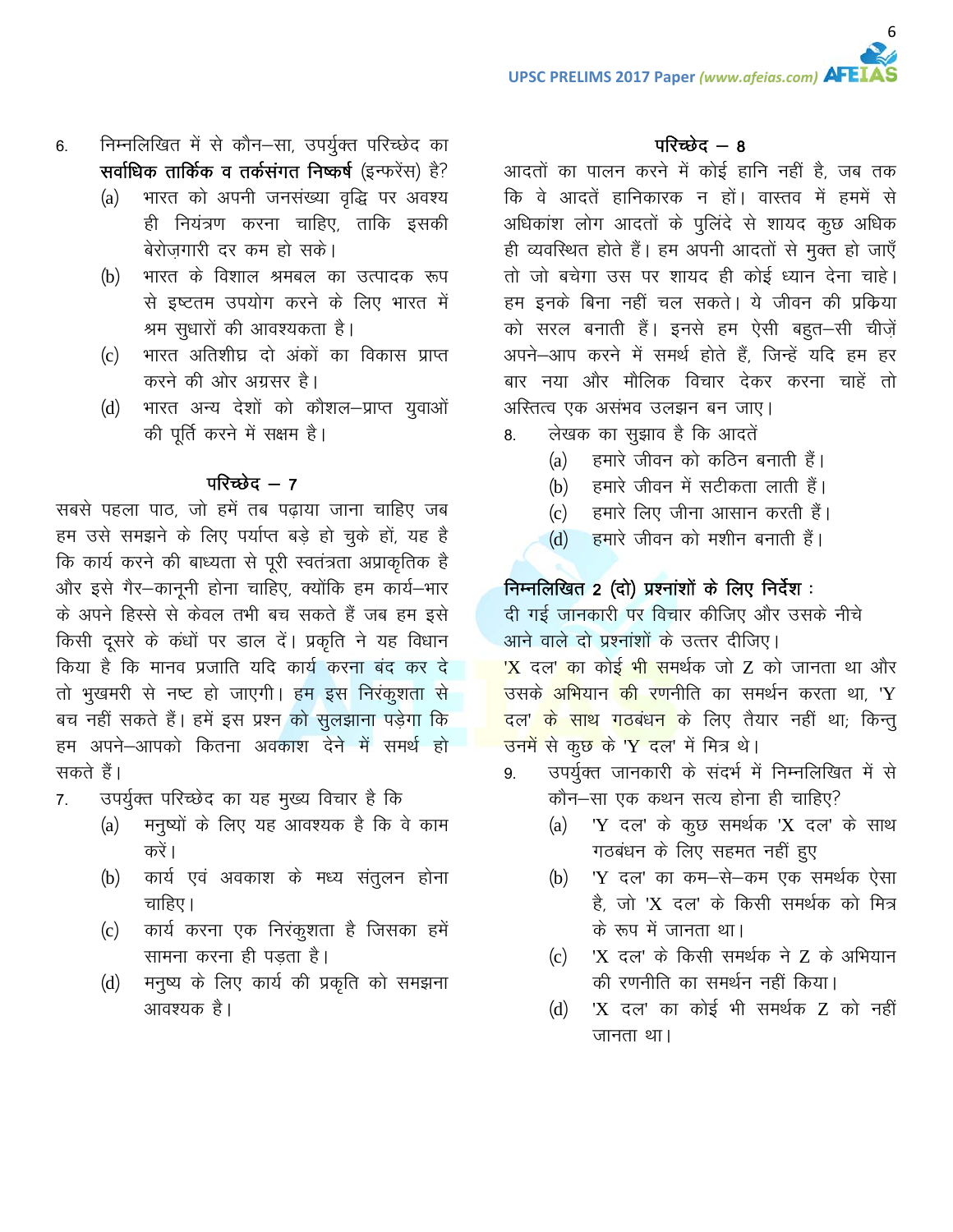7

- 6. Which of the following is the *most rational inference* from the above passage?
	- (a) India must control its population growth so as to reduce its unemployment rate.
	- (b) Labour reforms are required in India to make optimum use of its vast labour force productivity.
	- (c) India is poised to achieve the double-digit growth very soon.
	- (d) India is capable of supplying the skilled young people to other countries.

# **Passage-7**

 The very first lesson that should be taught to us when we are old enough to understand it, is that complete freedom from the obligation to work is unnatural, and ought to be illegal, as we can escape our share of the burden of work only by throwing it on someone else's shoulders. Nature ordains that the human race shall perish of famine if is stops working. We cannot escape from this tyranny. The question we have to settle is how much leisure we can afford to allow ourselves.

- 7. The *main idea* of the passage is that
	- (a) It is essential for human beings to work.
	- (b) There should be a balance between work and leisure.
	- (c) Working is a tyranny which we have to face
	- (d) Human's understanding of the nature of work is essential

# **Passage-8**

 There is no harm in cultivating habits so long as they are not injurious. Indeed, most of us are little more than bundle of habits. Take away our habits and the residuum would hardly be worth bothering about. We could not get on without them. They simplify the mechanism of life. They enable us to do a multitude of things automatically, which, if we had to give fresh and original thought to them each time, would make existence an impossible confusion.

- 8. The author suggests that habits
	- (a) tend to make our lives difficult
	- (b) add precision to our lives
	- (c) make it easier for us to live
	- (d) tend to mechanize our lives

# **Directions for the following 2 (two) items :**

 Consider the given information and answer the two items that follow.

No supporters of 'party  $X$ ', who knew  $Z$  and supported his campaign strategy, agreed for the alliance with party 'Y'; but some of them had friends in 'party Y'.

- 9. With reference to the above information, which one among the following statements must be true?
	- (a) Some supporters of 'party Y' did not agree for the alliance with the 'party X'.
	- (b) There is at least one supporter of 'party Y' who knew some supporters of 'party  $X$ ' as a friend.
	- (c) No supporters of 'party X' supported Z's campaign strategy.
	- (d) No supporters of 'party X' knew Z.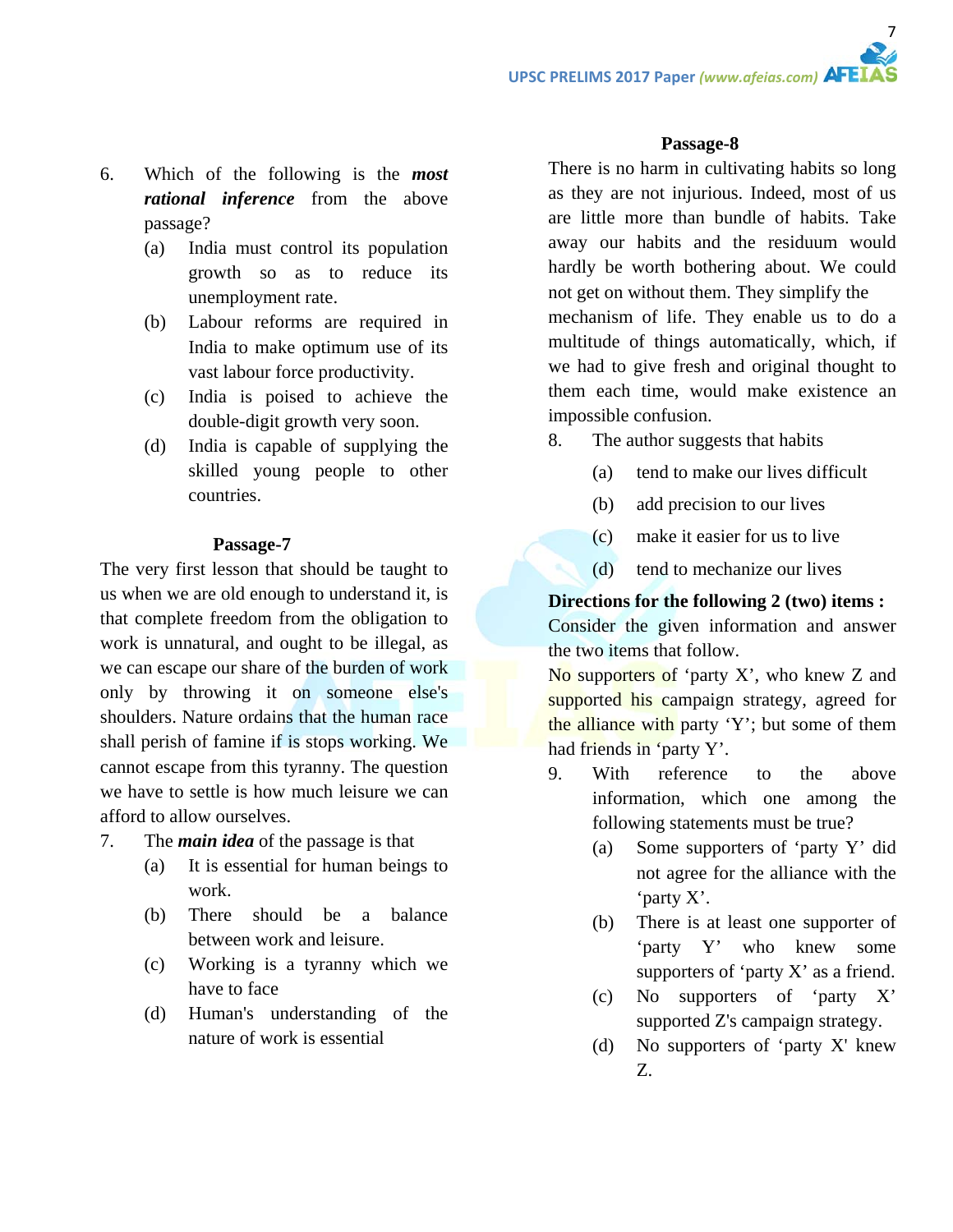- उपर्युक्त जानकारी के संदर्भ में निम्नलिखित कथनों  $10.$ पर विचार कीजिए :
	- 'X दल' के कूछ समर्थक Z को जानते थे।  $1<sub>1</sub>$
	- 'X दल' के कूछ समर्थक जो Z के अभियान  $2.$ की रणनीति के विरोधी थे. Z को जानते थे।
	- 'X दल' के किसी समर्थक ने Z के अभियान  $3<sub>l</sub>$ की रणनीति का समर्थन नहीं किया।

ऊपर दिए गए कथनों में से कौन-सा/से सही नहीं है $/$ हैं?

- (a) केवल 1
- केवल 2 और 3  $(b)$
- $(c)$ केवल 3
- $(d)$  1, 2 और 3
- यदि एक कार्यालय में केवल दूसरा और चौथा  $11.$ शनिवार तथा सभी रविवार ही अवकाश के दिन माने गए हों, तब किसी भी वर्ष के किसी भी मास में संभव कार्य दिवसों की न्यूनतम संख्या क्या होगी?
	- $(a)$ 23
	- $(b)$ 22
	- $(c)$ 21
	- $(d)$ 20
- यदि ऐसी कोई नीति है कि किसी समुदाय की  $12.$ एक-तिहाई (1 / 3) आबादी प्रति वर्ष एक स्थान को छोड़कर किसी दूसरे स्थान पर चली जाए, तो छठवें वर्ष के बाद उस समुदाय की शेष बची आबादी क्या होगी– यदि इस अवधि के दौरान जनसंख्या में आगे और कोई वृद्धि न हुई हो?
- जनसंख्या का 16 / 243वाँ भाग  $(a)$
- $(b)$ जनसंख्या का 32 / 243वाँ भाग
- जनसंख्या का 32 ⁄ 729वाँ भाग  $(c)$
- जनसंख्या का 64 / 729वाँ भाग  $(d)$
- भौतिक विज्ञान, रसायन विज्ञान, गणित और जीव  $13.$ विज्ञान की चार परीक्षाएँ चार क्रमिक दिवसों पर की जानी थीं, किन्तू आवश्यक नहीं था कि परीक्षाएँ इसी क्रम में हों। अतः भौतिक विज्ञान की परीक्षा उस परीक्षा से पहले की गई जिसे जीव विज्ञान के बाद किया गया। रसायन विज्ञान की परीक्षा दो परीक्षाएँ किए जाने के ठीक बाद में की गई। किसकी परीक्षा अंत में की गई?
	- भौतिक विज्ञान  $(a)$
	- जीव विज्ञान  $(b)$
	- गणित  $(c)$
	- रसायन विज्ञान  $(d)$
- <mark>A और B की आ</mark>य का योग C और D की  $14.$ सम्मि<mark>लित आय से</mark> अधिक है। A और C की आय का योग B और D की सम्मिलित आय के बराबर है। इसके अतिरिक्त, A की आय B और D की सम्मिलित आय से आधी है। सर्वाधिक आयूकिसकी हे?
	- $(a)$  $\overline{A}$
	- $(b)$  $\overline{B}$
	- $(c)$  $\mathcal{C}$
	- $(d)$ D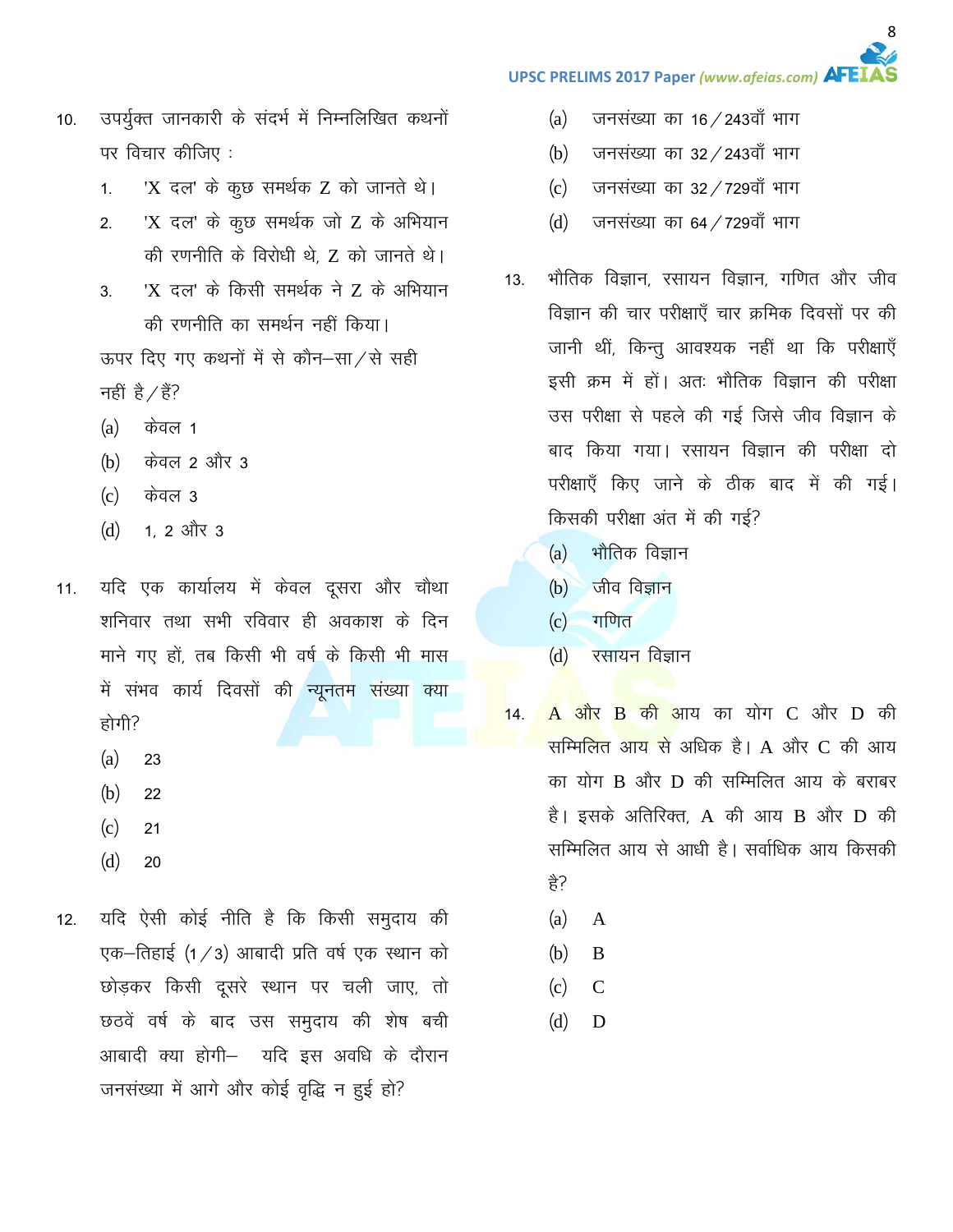- 10. With reference to the above information, consider the following statements :
	- 1. Some supporters of 'party X' knew Z.
	- 2. Some supporters of 'party X', who opposed Z's campaign strategy, knew Z.
	- 3. No supporters of 'party X' supported Z's campaign strategy.

 Which of the statements given above is/ are *not* correct?

- $(a)$  1 only
- (b) 2 and 3 only
- (c) 3 only
- $(s)$  1, 2 and 3
- 11. If second and fourth Saturdays and all the Sundays are taken as only holidays for an office, what would be the minimum number of possible working days of any month of any year?
	- (a) 23
	- (b) 22
	- (c) 21
	- $(d) 20$
- 12. If there is a policy that 1/3rd of a population of a community has migrated every year from one place to some other place, what is the leftover population of that community after the sixth year, if

there is no further growth in the population during this period?

(a) 16/243rd part of the population

9

- (b) 32/243rd part of the population
- (c) 32/729th part of the population
- (d) 64/729th part of the population
- 13. Four tests-Physics, Chemistry, Mathematics and Biology are to be conducted on four consecutive days, not necessarily in the same order. The physics test is held before the test which is conducted after Biology. Chemistry is conducted exactly after two tests are held. Which is the last test held?
	- (a) Physics
	- (b) Biology
	- (c) Mathematics
	- (d) Chemistry
- 14. The sum of income of A and B is more than that of C and D taken together. The sum of income of A and C is the same as that of B and D taken together. Moreover, A earns half as much as the sum of the income of B and D. Whose income is the highest?
	- $(a)$  A
	- (b) B
	- $(c)$  C
	- (d) D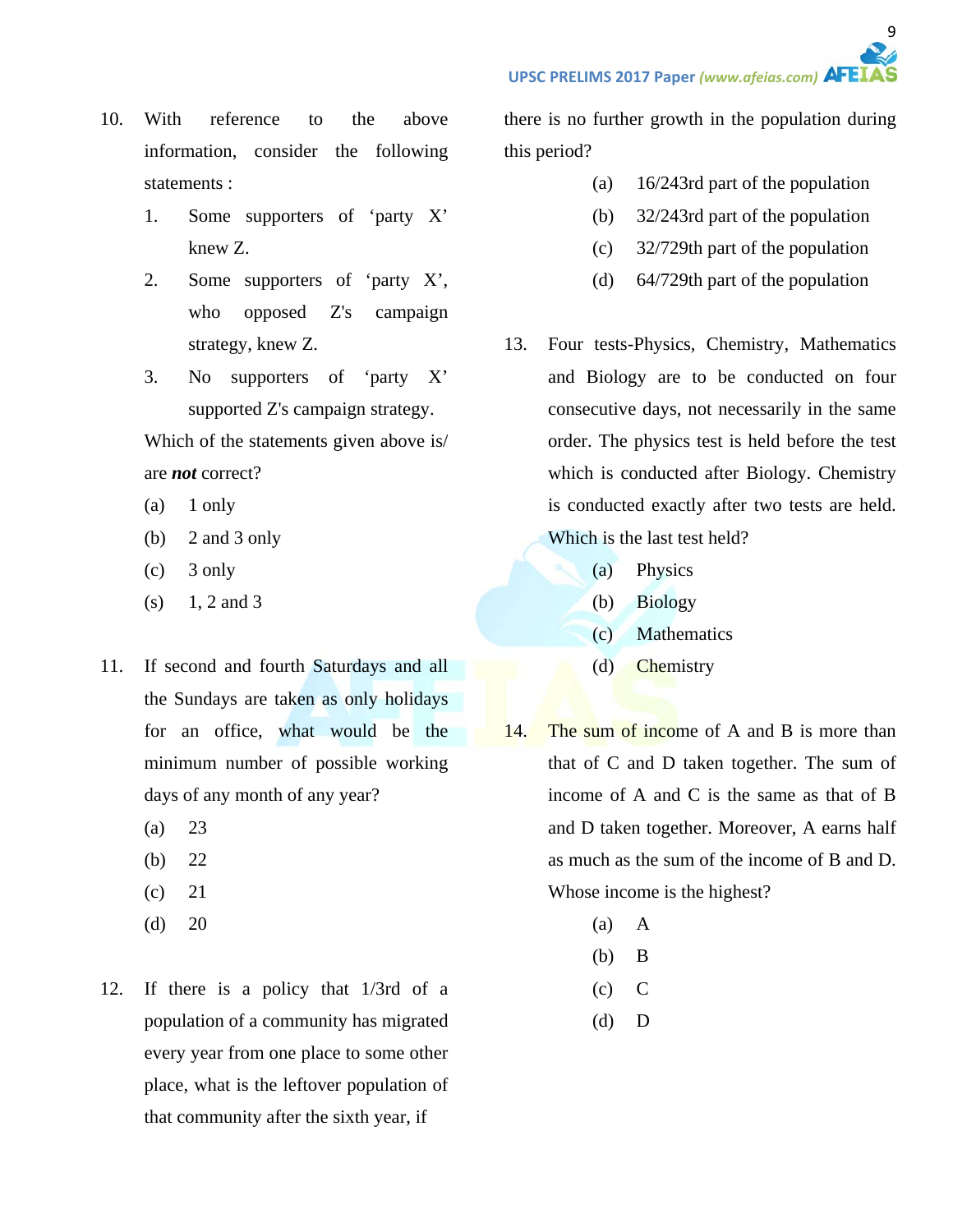- निम्नलिखित पर विचार कीजिए :  $15.$ 
	- कथन $\therefore$

अच्छा स्वर एक नैसर्गिक प्रतिभा है, लेकिन संगीत के क्षेत्र में उन्नति और श्रेष्ठ प्रदर्शन के लिए अभ्यास करते रहना चाहिए।

निष्कर्ष:

- नैसर्गिक प्रतिभाओं को प्रशिक्षण और देखभाल  $\mathbf{I}$ . की आवश्यकता होती है।
- किसी का स्वर अच्छा न होने पर भी उसे  $II.$ अभ्यास करते रहना चाहिए।
- उपर्युक्त कथन और निष्कर्षों के संदर्भ में निम्नलिखित में से कौन–सा एक सही है?
- (a) इस कथन से केवल निष्कर्ष I अनुगमित होता है।
- इस कथन से केवल निष्कर्ष II अनुगमित  $(b)$ होता है।
- (c) इस कथन से या तो निष्कर्ष I अनुगमित होता है, या निष्कर्ष II
- इस कथन से न तो निष्कर्ष I अनुगमित  $(d)$ होता है. न ही निष्कर्ष II
- भिन्न ऊँचाइयों के तीन खम्भे X, Y और Z हैं। 16. तीन मकडियाँ A, B और C क्रमशः इन खम्भों पर एक ही समय पर चढ़ना शुरू करती हैं। एक प्रयास में A, X पर 6 cm चढती है किन्तु 1 cm नीचे फिसल जाती है। B, Y पर 7 cm चढ़ती है किन्तू 3 cm नीचे फिसल जाती है। C. Z पर 6.5 cm चढती है किन्तु 2 cm नीचे फिसल जाती है। यदि उनमें से प्रत्येक मकडी को खम्भे के शीर्ष तक पहुँचने के लिए 40 प्रयास करने पड़ते हैं, तो सबसे छोटे खम्भे की ऊँचाई क्या है?
	- $(a)$ 161 cm
	- $(b)$ 163 cm
	- $(c)$ 182 cm
	- $(d)$ 210 cm
- ''अधिकार नागरिक के वास्तविक विकास के लिए  $17<sub>1</sub>$ अपरिहार्य सामाजिक कल्याण की कूछ हितकारी दशाएँ हैं।'' इस कथन के परिप्रेक्ष्य में. निम्नलिखित में से कौन–सी अधिकारों की सही व्याख्या है?
- अधिकारों का उद्देश्य केवल वैयक्तिक  $(a)$ कल्याण है।
- अधिकारों का उद्देश्य केवल सामाजिक  $(b)$ कल्याण है।
- अधिकारों का उद्देश्य वैयक्तिक कल्याण  $(c)$ और सामाजिक कल्याण दोनों है।
- अधिकारों का उददेश्य सामाजिक कल्याण के  $(d)$ बिना वैयक्तिक कल्याण है।
- 52 विद्यार्थियों की एक कक्षा में 15 विद्यार्थी  $18<sub>1</sub>$ अनूत्तीर्ण हुए। अनूत्तीर्ण विद्यार्थियों के नाम हटा देने के बाद योग्यता-क्रम की एक सूची बनाई गई है. जिसमें रमेश का स्थान ऊपर से 22वाँ है। नीचे से उसका स्थान कौन–सा है?
	- $(a)$ १८वॉ
	- ा7वाँ  $(b)$
	- $(c)$ <u>16वॉ</u>
	- $15\ddot{}$  $(d)$
- निम्नलिखित पर विचार कीजिए:  $19<sub>1</sub>$ 
	- $A + B$  का अर्थ है कि A, B का पुत्र है।
	- $A B$  क<mark>ा अर्थ है</mark> कि A, B की पत्नी है।
	- <u>व्यंजक P + R Q</u> का अर्थ क्या है?
	- $(a)$ Q, P का पुत्र है।
	- $(b)$ Q, P की पत्नी है।
	- (c) Q, P का पिता है।
	- उपर्युक्त में से कोई नहीं  $(d)$
- गोपाल ने एक सेल फोन खरीदा और उसे 10%  $20.$ लाभ लेकर राम को बेच दिया। बाद में, राम उसे वापस गोपाल को 10% हानि उठाकर बेच देना चाहता है। यदि गोपाल इसके लिए सहमत हो, तो उसकी स्थिति क्या होगी?
	- न तो लाभ, न ही हानि  $(a)$
	- हानि 1%  $(b)$
	- $(c)$ लाभ 1%
	- $(d)$ लाभ 0.5%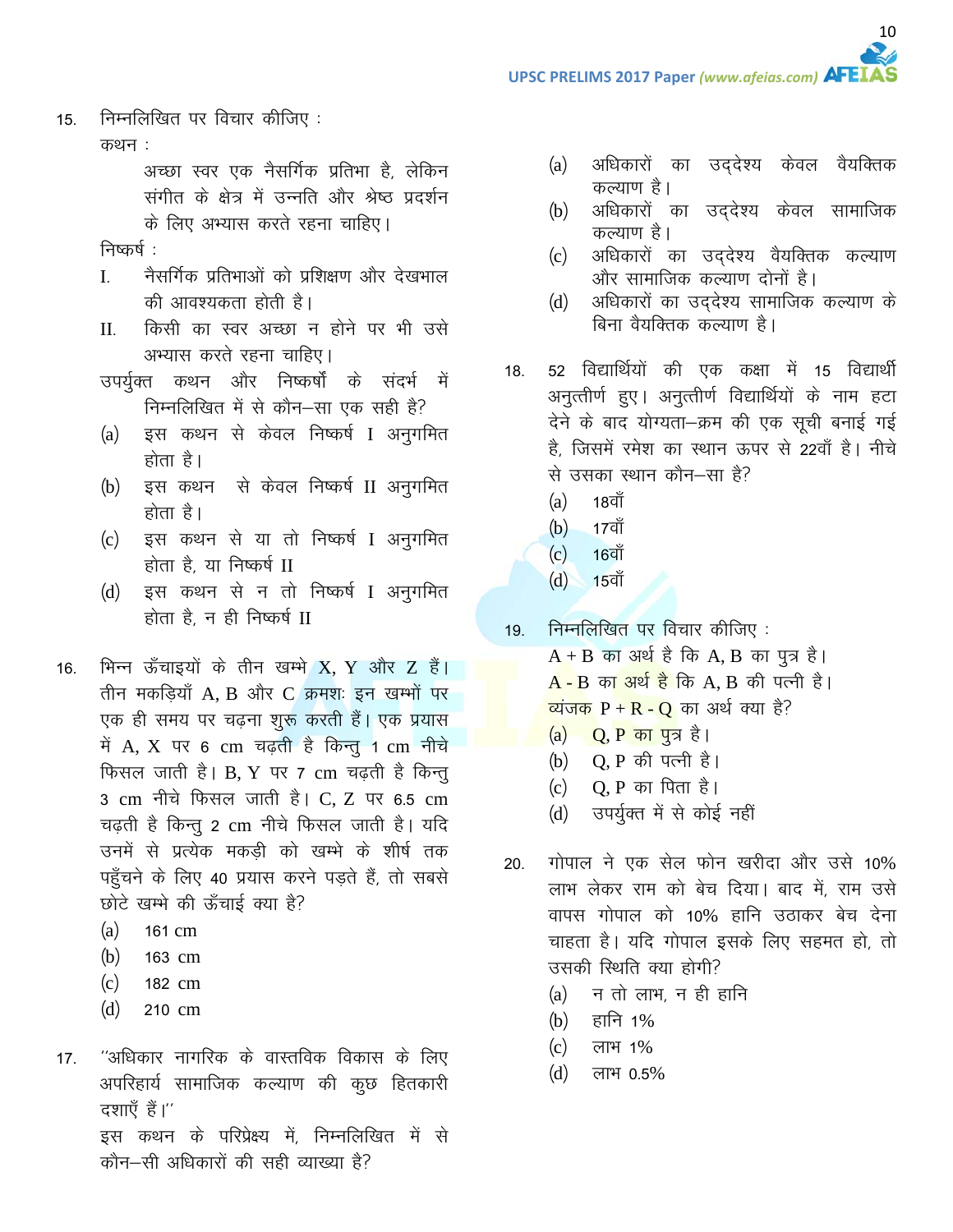**15.** consider the following :

Statement :

 Good voice is a natural gift but one has to keep practicing to improve and excel well in the field of music.

Conclusions :

- I. Natural gifts need nurturing and care.
- II. Even though one's voice is not good, one can keep practising.

 Which one of the following is correct in respect of the above statement and conclusions?

- (a) Only conclusion I follows from the statement.
- (b) Only conclusion II follows from the statement.
- (c) Either conclusion I or conclusion II follows from the statement.
- (d) Neither conclusion I nor conclusion II follows from the statement.
- 16. There are three pillars X, Y and Z of different heights. Three spiders A, B and C start to climb on these pillars simultaneously. In one chance, A climbs on X by 6 cm but slips down 1 cm. B climbs on Y by 7 cm but slips down 3 cm. C climbs on Z by 6.5 cm but slips down 2 cm. If each of them requires 40 chances to reach the top of the pillars, what is the height of the shortest pillar?
	- (a) 161 cm
	- (b) 163 cm
	- (c) 182 cm
	- (d) 210 cm
- 17. ''Rights are certain advantageous conditions of social well-being indispensable to the true development of the citizen.''

 In the light of this statement, which one of the following is the correct understanding of Rights?

11

- (a) Rights aim at individual good only.
- (b) Rights aim at social good only.
- (c) Rights aim at both individual and social good.
- (d) Rights aim at individual good devoid of social well-being.
- 18. 15 students failed in a class of 52. After removing the names of failed students, a merit order list has been prepared in which the position of Ramesh is 22nd from the top. What is his position from the bottom?
	- (a) 18th
	- (b) 17th
	- (c) 16th
	- (d) 15th
- 19. Consider the following :  $A+B$  means A is the son of B. A-B means A is the wife of B. What does the expression P+R-Q mean?
	- (a) Q is the son of P.
	- (b) Q is the wife of P.
	- (c) Q is the father of P.
	- (d) None of the above
- 20. Gopal bought a cell phone and sold it to Ram at 10% profit. Then Ram wanted to sell it back to Gopal at 10% loss. What will be Gopal's position if he agreed?
	- (a) Neither loss nor gain
	- (b) Loss 1%
	- $(c)$  Gain 1%
	- (d) Gain 0.5%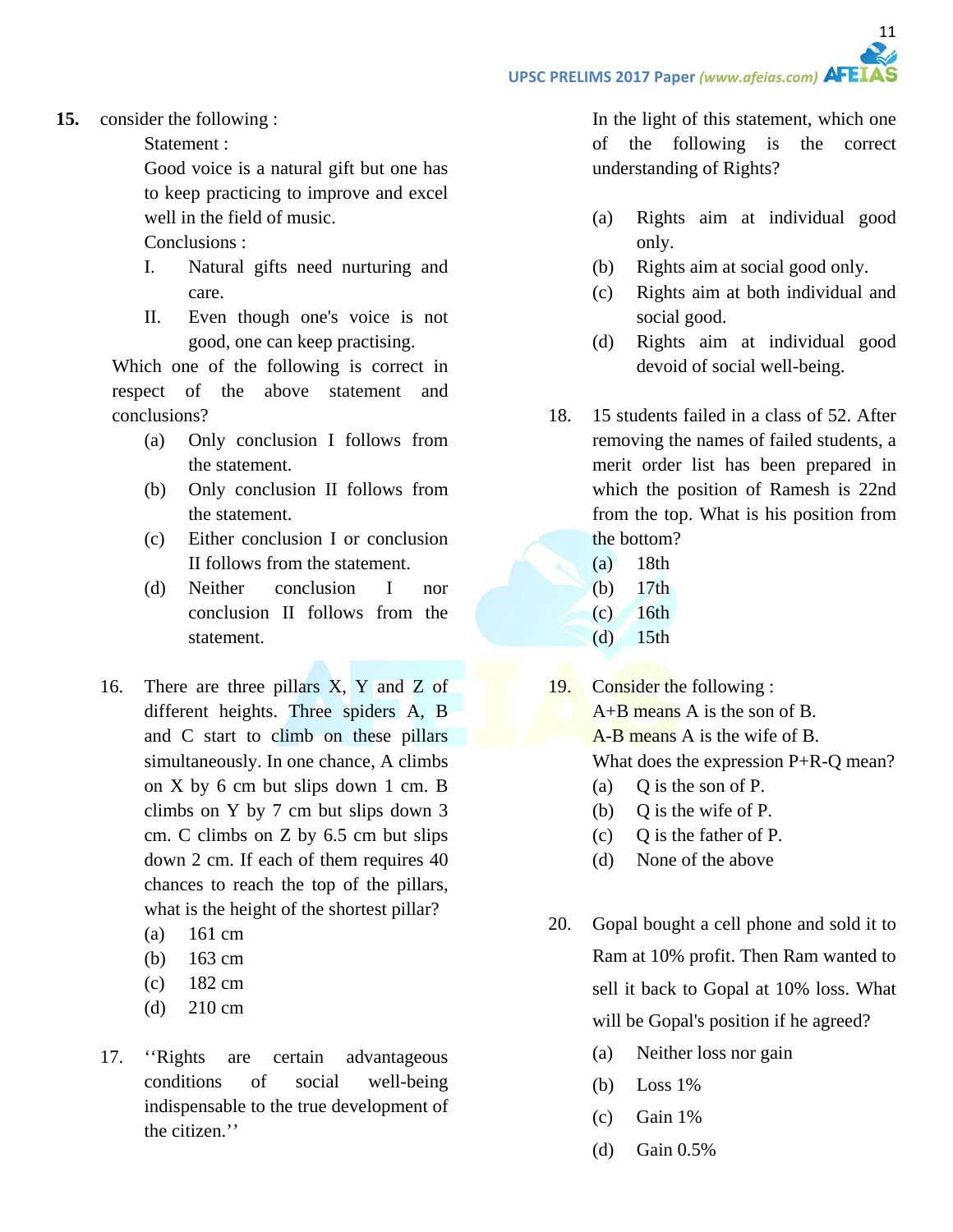# निम्नलिखित 7 (सात) प्रश्नांशों के लिए निर्देश:

निम्नलिखित **सात परिच्छेदों** को पढिए और उनके नीचे आने वाले प्रश्नांशों के उत्तर दीजिए। इन प्रश्नांशों के लिए आपके उत्तर केवल इन परिच्छेदों पर ही आधारित होने चाहिए।

# परिच्छेद–1

"हमारे सामने कठोर परिश्रम है। जब तक हम अपने प्रण को संपूर्णतः पूरा नहीं कर लेते, जब तक हम भारत के सभी लोगों को वह नहीं बना देते जो कि नियति चाहती है कि वे हों, तब तक हममें से किसी को आराम नहीं करना है। हम एक महान देश के नागरिक हैं, सुस्पष्ट प्रगति की कगार पर हैं, और हमें उन उच्च आदर्शों को जीवन में उतारना है। हम सभी, चाहे हम किसी भी धर्म के हों, समान रूप से भारत की संतान हैं और हमारे अधिकार, विशेषाधिकार और दायित्व बराबर हैं। हम साम्प्रदायिकता अथवा मानसिक संकीर्णता को बढावा नहीं दे सकते, क्योंकि कोई भी देश, जिसके लोग विचारों अथवा आचरण में संकीर्ण हों. महान नहीं हो सकता।''

- उपर्युक्त परिच्छेद का लेखक लोगों को क्या प्राप्त  $21.$ करने की चुनौती देता है?
	- (a) उच्च जीवन आदर्श, प्रगति और विशेषाधिकार
	- समान विशेषाधिकार, नियति की पूर्णता और  $(b)$ राजनीतिक सहिष्णुता
	- साहसिक उत्साह और आर्थिक समानता  $(c)$
	- कठोर परिश्रम, भाईचारा और राष्ट्रीय एकता  $(d)$

# परिच्छेद–2

"रूसो के अनुसार, व्यक्ति अपनी सत्ता को और अपनी पूरी शक्ति को सम्मिलित रूप से समष्टि–संकल्प (जेनरल विल) के सर्वोच्च निर्देश के अधीन रखता है, और हम अपनी समष्टिगत क्षमता में प्रत्येक सदस्य को सम्पूर्ण के

अविच्छिन्न अंश के रूप में लेते हैं।''

- उपर्युक्त परिच्छेद के अनुसार, निम्नलिखित में से 22. कौन–सा समष्टि–संकल्प के स्वरूप का **सर्वोत्तम** वर्णन $\stackrel{<}{\scriptstyle\sim}$ ?
	- व्यक्तियों की वैयक्तिक इच्छाओं का कुल  $(a)$ योग

12

- व्यक्तियों के निर्वाचित प्रतिनिधियों द्वारा जो  $(b)$ स्पष्ट कहा गया है
- कल्याण, सामूहिक जो व्यक्तियों की  $(c)$ वैयक्तिक इच्छाओं से भिन्न है
- समुदाय के वस्तूपरक (मेटीरियल) हित  $(d)$

# परिच्छेद–3

लोकतांत्रिक राज्य में, जहाँ लोगों में उच्च कोटि की राजनीतिक परिपक्वता होती है, वहाँ सर्वसत्ताधारी विधिनिर्माता निकाय के संकल्प और जनता के संगतित संकल्प में बिरले ही संघर्ष होता है।

- <mark>उपर्युक्त परिच्छेद का क्या निहिता</mark>र्थ है?  $23.$ 
	- (a) लोकतंत्र में संप्रभुता के वास्तविक पालन में बल प्रमुख तथ्य होता है।
	- परिपक्व लोकतंत्र में संप्रभुता के वास्तविक  $(b)$ पालन में बल एक बड़ी सीमा तक प्रमुख तथ्य होता है।
	- परिपक्व लोकतंत्र में संप्रभुता के वास्तविक  $(c)$ पालन में बल का प्रयोग अप्रासंगिक है।
	- परिपक्व लोकतंत्र में संप्रभुता के वास्तविक  $(d)$ पालन में बल घटकर एक उपांतिक तथ्य (मार्जिनल फेनॉमिनॉन) रह जाता है।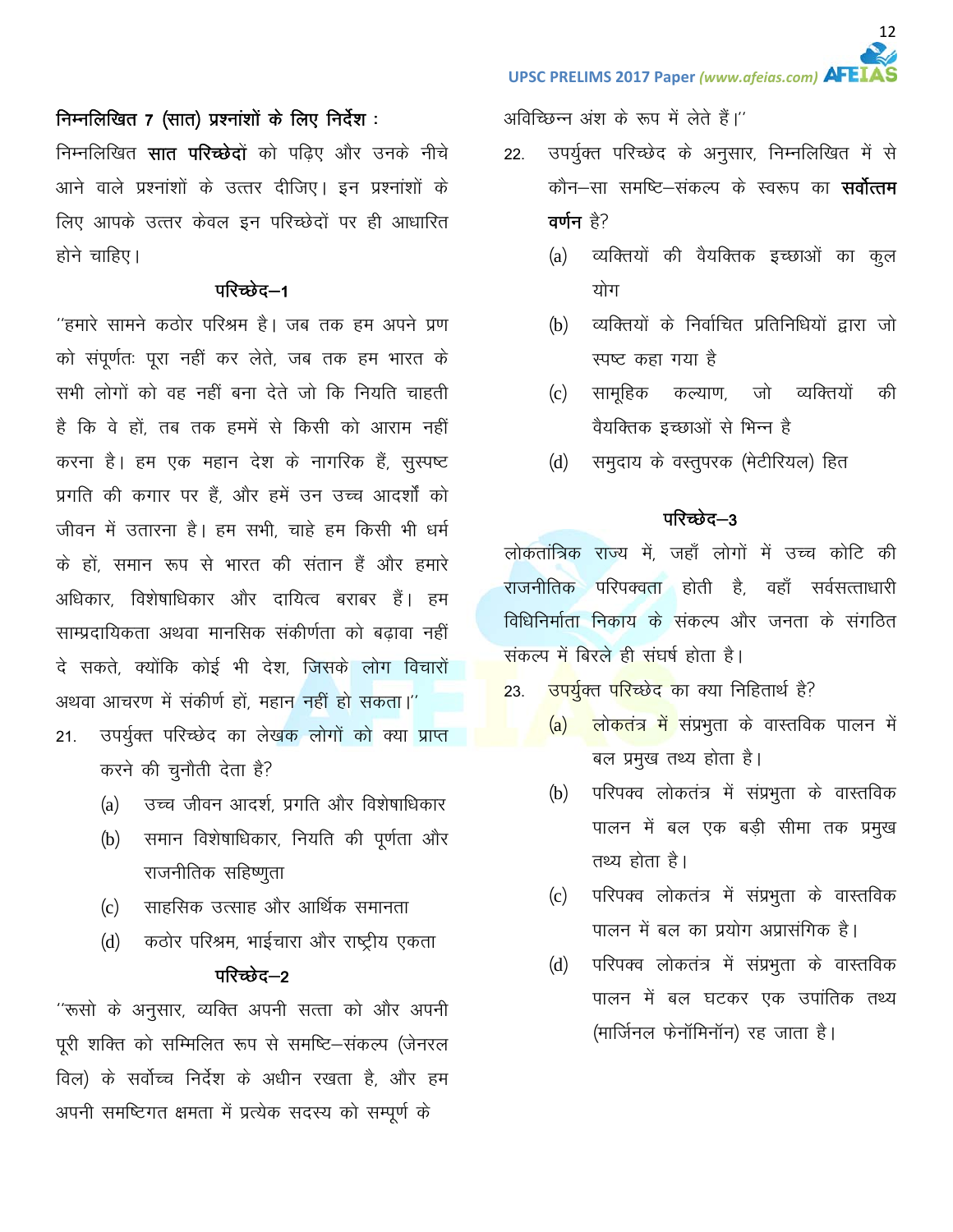**Directions for the following 7 (seven) items:**  Read the following **seven passages** and answer the items that follow the passages. Your answers to these items should be based on the passages only.

#### **Passage-1**

 We have hard work ahead. There is no resting for any of us till we redeem our pledge in full, till we make all the people of India what destiny intends them to be. We are citizens of a great country, on the verge of bold advance, and we have to live up to that high standard. All of us, to whatever religion we may belong, are equally the children of India with equal rights, privileges and obligations. We cannot encourage communalism or narrowmindedness for no nation can be great whose people are narrow in thought or action.

- 21. The challenge the author of the above passage throws to the public is to achieve
	- (a) a high standard of living, progress and privileges
	- (b) equal privileges, fulfillment of destiny and political tolerance
	- (c) spirit of adventure and economic parity
	- (d) hard work, brotherhood and national unity

# **Passage-2**

 ''The individual, according to Rousseau, puts his person and all his power in common under the supreme direction of the General Will and

in our corporate capacity we receive each member as an indivisible part of the whole.

- 22. In the light of the above passage, the nature of General Will is *best described* as
	- (a) the sum total of the private wills of the individuals
	- (b) what is articulated by the elected representatives of the individuals
	- (c) the collective good as distinct from private wills of the individuals
	- (d) the material interests of the community

#### **Passage-3**

 In a democratic state, where a high degree of political maturity of the people obtains, the conflict between the will of the sovereign lawmaking body and the organized will of the people seldom occurs.

- 23. What does the above passage imply?
	- (a) In a democracy, force is the main phenomenon in the actual exercise of sovereignty.
	- (b) In a mature democracy, force to a great extent is the main phenomenon in the actual exercise of sovereignty.
	- (c) In a mature democracy, use of force is irrelevant in the actual exercise of sovereignty.
	- (d) In a mature democracy, force is narrowed down to a marginal phenomenon in the actual exercise of sovereignty.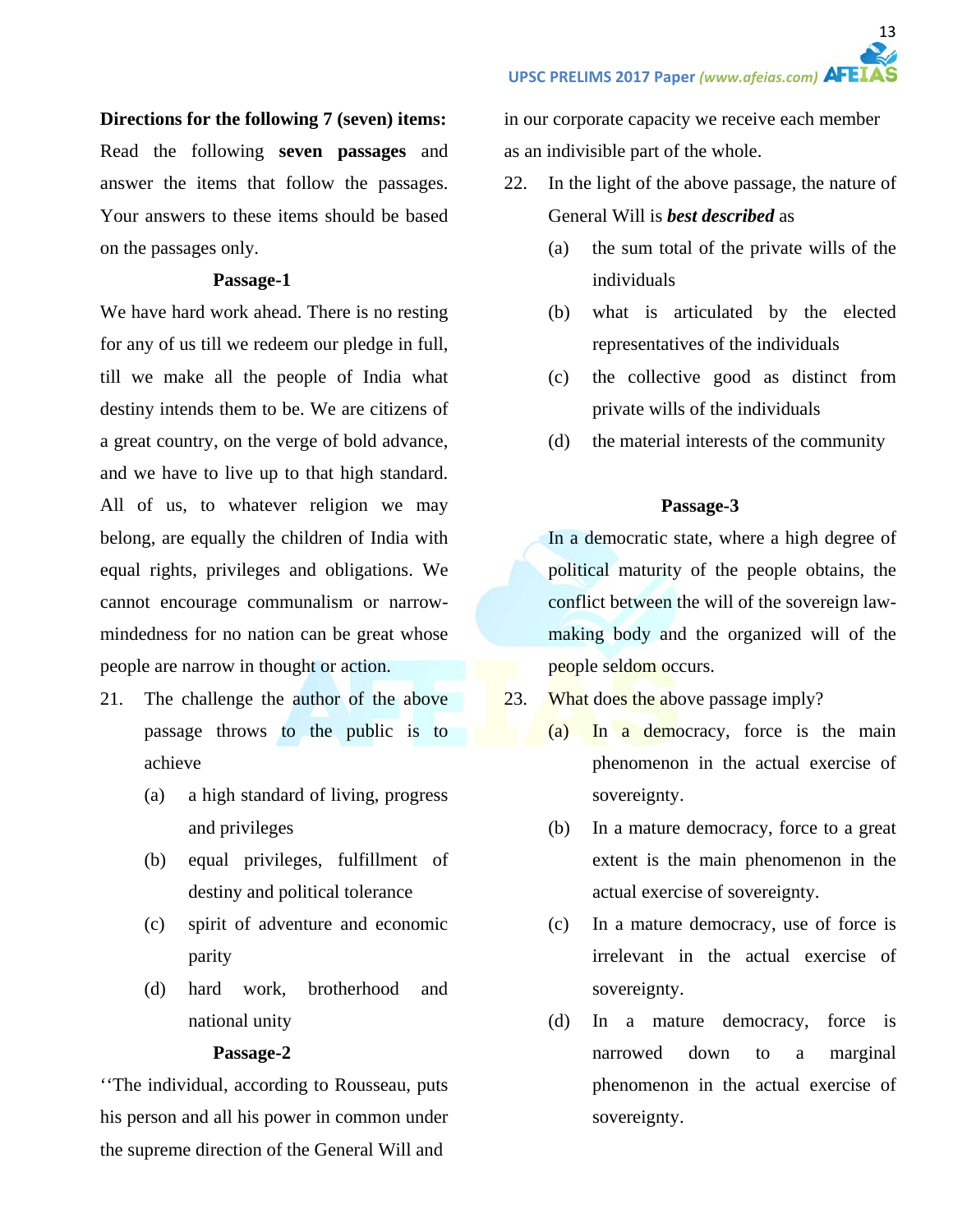# परिच्छेद–4

सफल लोकतंत्र राजनीति में व्यापक रुचि एवं भागीदारी पर निर्भर करता है, जिसमें मतदान एक आवश्यक अंग है। जानबूझकर इस प्रकार की रुचि न रखना और मतदान न करना, एक प्रकार की अंतर्निहित अराजकता है; यह स्वतंत्र राजनीतिक समाज के लाभों का उपभोग करते हुए अपने राजनीतिक दायित्व से मुख मोड़ना है।

- यह परिच्छेद किससे संबंधित है?  $24$ 
	- मतदान का दायित्व  $(a)$
	- $(b)$ मतदान का अधिकार
	- मतदान की स्वतंत्रता  $(c)$
	- $(d)$ राजनीति में भागीदारी का अधिकार

#### परिच्छेद—5

किसी स्वतंत्र देश में, नेता की स्थिति तक पहुँचने वाला व्यक्ति सामान्यतः उत्कृष्ट चरित्र और योग्यता वाला व्यक्ति होता है। इसके साथ ही, इसका पूर्वानुमान कर लेना भी सामान्यतः संभव होता है कि वह इस स्थिति तक पहुँचेगा, क्योंकि जीवन के प्रारंभिक वर्षों में ही उसके चारित्रिक गूणों को देखा जा सकता है। किन्तू किसी तानाशाह के मामले में यह हमेशा सत्य नहीं होता; वह प्रायः अपनी सत्ता की स्थिति तक संयोग से पहुँच जाता है– और अनेक बार तो सिर्फ अपने देश की दुखद स्थिति के कारण ही।

इस परिच्छेद में यह सुझाया गया प्रतीत होता है  $25<sub>1</sub>$ कि

- नेता अपनी भावी स्थिति का पूर्वानुमान कर  $(a)$ लेता है।
- नेता सिर्फ किसी स्वतंत्र देश के द्वारा ही  $(b)$ चुना जाता है।
- किसी भी नेता को इस बात का ध्यान रखना  $(c)$ चाहिए कि उसका देश निराशा से मुक्त रहे।
- किसी देश में बनी हुई निराशा की परिणति  $(d)$ कभी-कभी तानाशाही में होती है।

# परिच्छेद–6

तकनीकी प्रगति में निहित मानव–जाति के लिए सबसे बड़ा वरदान, निश्चित रूप से, भौतिक सम्पदा का संचय नहीं है। किसी व्यक्ति के द्वारा जीवन में इनकी जितनी मात्रा का वास्तविक रूप में उपभोग किया जा सकता है. वह बहुत अधिक नहीं है। किन्तु फ़ुरसत के समय के

उपभोग की संभावनाएँ उसी संकीर्ण सीमा तक सीमित नहीं है। जिन्होंने फुरसत के समय के उपहार के सदुपयोग का कभी अनुभव नहीं किया है, वे लोग इसका दुरुपयोग कर सकते हैं। फिर भी, समाजों की एक अल्पसंख्या द्वारा फुरसत के समय का रचनात्मक उपयोग किया जाना ही आदिम स्तर के बाद सभी मानव-प्रगति का मुख्य प्रेरणास्त्रोत रहा है।

- उपर्युक्त परिच्छेद के संदर्भ में निम्नलिखित 26. पूर्वधारणाएँ बनाई गई हैं :
	- फुरसत के समय को लोग सदैव उपहार के  $1<sup>1</sup>$ रूप में देखते हैं तथा इसका उपयोग और अधिक भौतिक सम्पदा अर्जित करने के लिए करते हैं।
	- कुछ लोगों द्वारा फुरसत के समय का नूतन  $2.$ और मौलिक चीजों के उत्पादन के लिए उपयोग किया जाना ही मानव प्रगति का मुख्य स्त्रोत रहा है।

इनमें से कौन-सी पूर्वधारणा / पूर्वधारणाएँ वैध है / हैं?

- 
- $(a)$  केवल 1
- $(b)$ <u>केवल 2</u>
- $(c)$ 1 और 2 दोनों
- $(d)$ न तो 1 और न ही 2

#### परिच्छेद—7

इस अभिकथन में किंचित से कहीं अधिक सच्चाई है कि सामयिक घटनाओं की बुद्धिमत्तापूर्ण व्याख्या के लिए प्राचीन इतिहास का कार्यसाधक ज्ञान होना आवश्यक है। किन्तु जिस बुद्धिमान ने समझदारी के ये शब्द कहे थे, उसने विशेष रूप से इतिहास की प्रसिद्ध लड़ाइयों के अध्ययन से होने वाले फायदों पर अवश्य ही कूछ–न–कूछ कहा होगा, क्योंकि इनमें हममें से उनके लिए सबक शामिल हैं जो नेतृत्व करते हैं या नेता बनने की अभिलाषा रखते हैं। इस तरह के अध्ययन से कुछ ऐसे गुण और विशेषताएँ उद्घाटित होंगी, जिनसे विजेताओं के लिए जीत परिचालित हुई– और वे कतिपय कमियाँ भी, जिनके कारण हारने वालों की हार हुई; और विद्यार्थी यह देखेगा कि यही प्रतिरूप सदियों से लगातार, बार-बार पुनर्घटित होता है।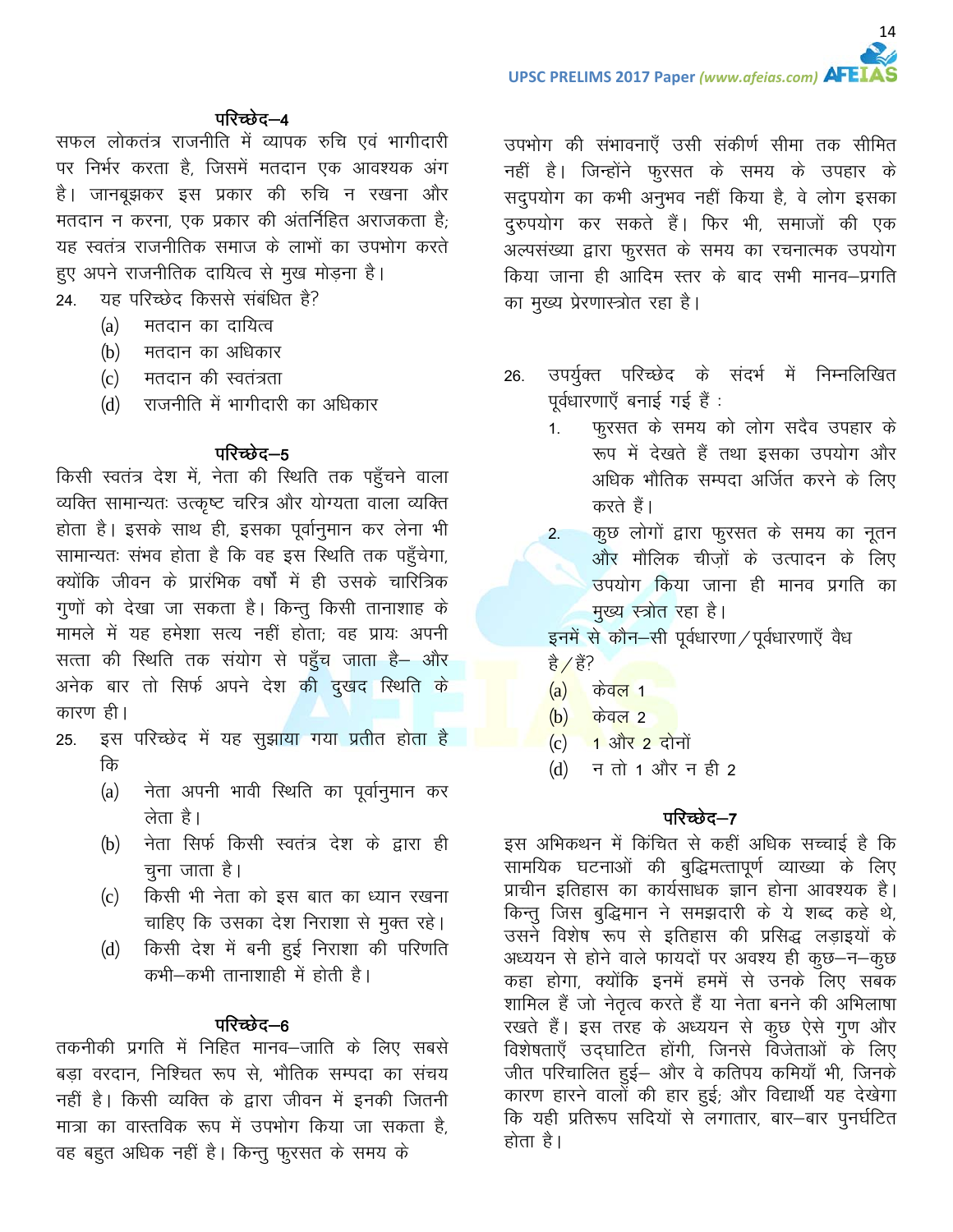#### **Passage-4**

 A successful democracy depends upon widespread interest and participation in politics, in which voting is an essential part. To deliberately refrain from taking such an interest, and from voting, is a kind of implied anarchy; it is to refuse one's political responsibility while enjoying the benefits of a free political society.

- 24. This passage relates to
	- (a) Duty to vote
	- (b) Right to vote
	- (c) Freedom to vote
	- (d) Right to participate in politics **Passage-5**

 In a free country, the man who reaches the position of leader is usually one of outstanding character and ability. Moreover, it is usually possible to foresee that he will reach such a position, since early in life one can see his qualities of character. But this is not always true in the case of a dictator; often he reaches his position of power through chance, very often through the unhappy state of his country.

- 25. The passage seems to suggest that
	- (a) a leader foresees his future position
	- (b) a leader is chosen only by a free country
	- (c) a leader must see that his country is free from despair
	- (d) despair in a country sometimes leads to dictatorship

#### **Passage-6**

 The greatest blessing that technological progress has in store for mankind is not, of course, an accumulation of material possessions. The amount of these that can be effectively enjoyed by one individual in one lifetime is not great. But there is not the same

 narrow limit to the possibilities of the enjoyment of leisure. The gift of leisure may be abused by people who have had no experience of making use of it. Yet the creative use of leisure by a minority in societies has been the mainspring of all human progress beyond the primitive level.

15

- 26. With reference to the above passage, the following assumptions have been made:
	- 1. People always see the leisure time as a gift and use it for acquiring more material possessions.
	- 2. Use of leisure by some people to produce new and original things has been the chief source of human progress.

Which of these assumptions is/are valid?

- (a) 1 only
- (b)  $2 \text{ only}$
- $(c)$  Both 1 and 2
- (d) Neither 1 nor 2

#### **Passage-7**

 There is more than a modicum of truth in the assertion that ''a working knowledge of ancient history is necessary to the intelligent interpretation of current events''. But the sage who uttered these words of wisdom might well have added something on the benefits of studying particularly the famous battles of history for the lessons they contain for those of us who lead or aspire to leadership. Such a study will reveal certain qualities and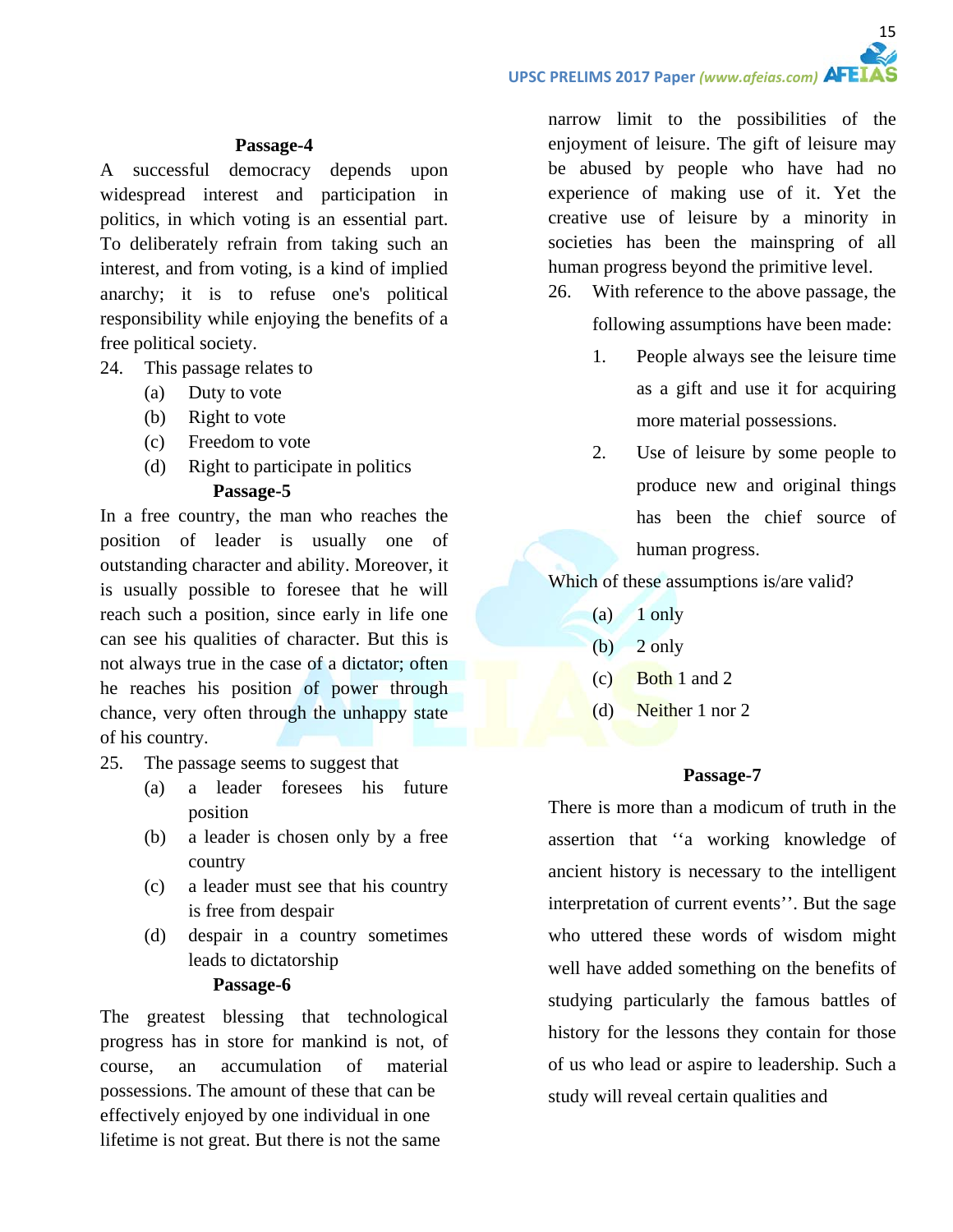16

- उपर्युक्त परिच्छेद के संदर्भ में निम्नलिखित 27. पूर्वधारणाएँ बनाई गई हैं :
	- इतिहास की प्रसिद्ध लडाइयों का अध्ययन  $1<sup>1</sup>$ हमें आधुनिक युद्धरिथति को समझने में सहायता करेगा।
	- जो भी नेतृत्व की इच्छा रखता है, उसके  $2.$ लिए इतिहास का अध्ययन अनिवार्य है।

इनमें से कौन-सी पूर्वधारणा / पूर्वधारणाएँ वैध है / हैं?

- $(a)$  केवल 1
- $(b)$ केवल 2
- 1 और 2 दोनों  $(c)$
- न तो 1 और न ही 2  $(d)$
- मान लीजिए कि 9 व्यक्तियों का ओसत वजन 50 28. kg है। प्रथम 5 व्यक्तियों का औसत वज़न 45 kg है. जबकि अंतिम 5 व्यक्तियों का औसत वजन 55 kg है। पाँचवें व्यक्ति का वजून होगा
	- $(a)$ 45 kg
	- $(b)$ 47.5 kg
	- $(c)$ 50 kg
	- $(d)$ 52.5 kg
- छः स्त्रियों के एक समूह में चार टेनिस की खिलाड़ी 29. हैं, चार समाजशास्त्र में स्नातकोत्तर हैं, एक वाणिज्य में स्नातकोत्तर है और तीन बैंक कर्मचारी हैं। विमला और कमला बैंक कर्मचारी हैं जबकि अमला और कोमला बेरोजगार हैं। कोमला और निर्मला टेनिस की खिलाड़ियों में से हैं। अमला कमला कोमला और निर्मला समाजशास्त्र में स्नातकोत्तर हैं. जिनमें से दो बैंक कर्मचारी हैं। यदि श्यामला वाणिज्य में स्नातकोत्तर है, तो इनमें से कौन टेनिस की खिलाड़ी और बैंक कर्मचारी दोनों हे?
	- $(a)$ अमला
	- $(b)$ कोमला
	- निर्मला  $(c)$
	- $(d)$ श्यामला
- P =  $(A \overline{3} \overline{1} 40\%) + (B \overline{3} \overline{1} 65\%)$  तथा  $30.$  $Q = (A \overline{\sigma} 50\%) + (B \overline{\sigma} 50\%)$ जहाँ A. B से बड़ा है। इस संदर्भ में निम्नलिखित में से कौन–सा कथन सही है? P, Q से बड़ा है।  $(a)$ Q, P से बड़ा है।  $(b)$ 
	- P, Q के बराबर है।  $(c)$
	- उपर्युक्त में से कोई भी निष्कर्ष निश्चित रूप  $(d)$ से नहीं निकाला जा सकता।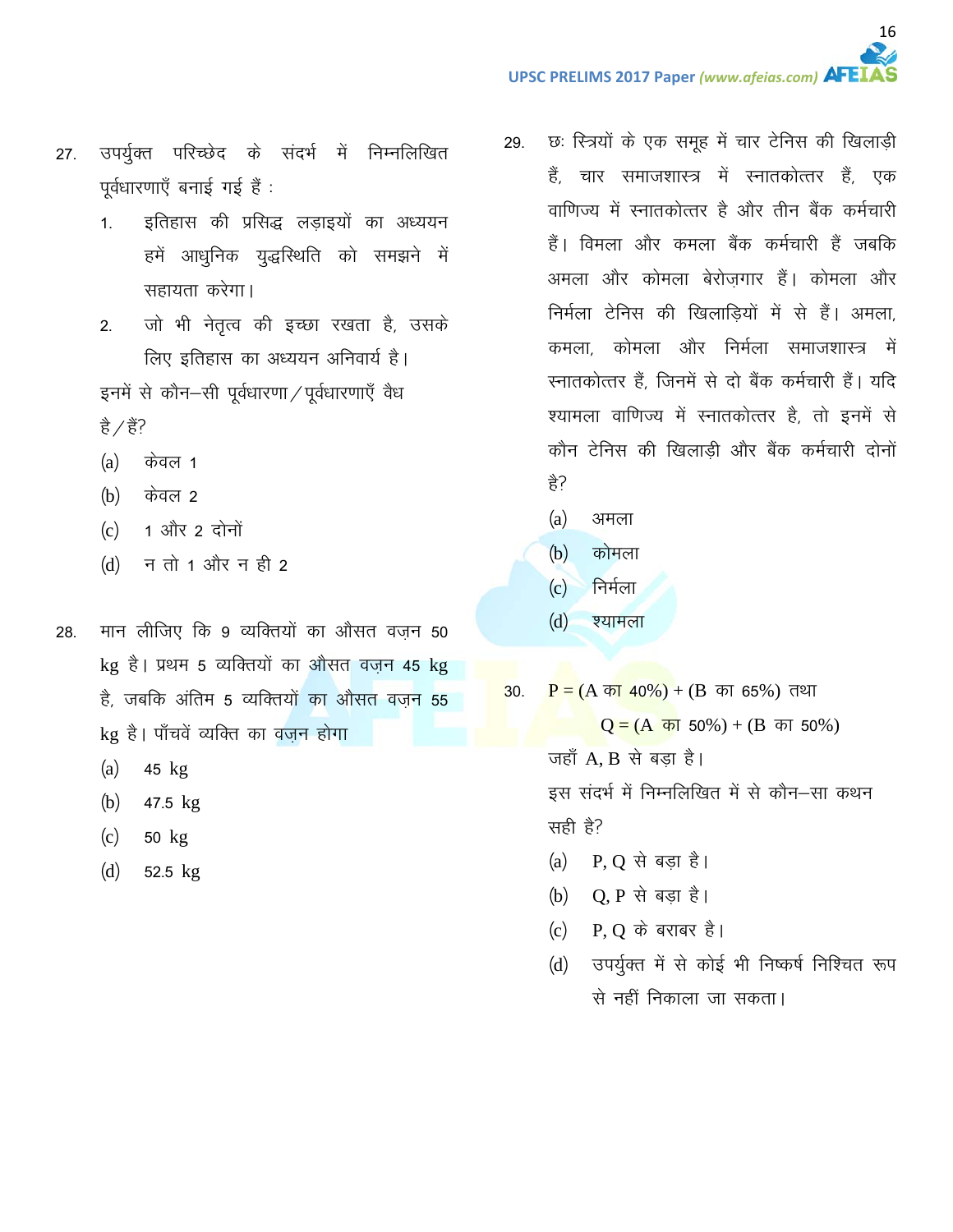17

attributes which enabled the winners to win-and certain deficiencies which caused the losers to lose. And the student will see that the same pattern recurs consistently, again and again, throughout the centuries.

- 27. With reference to the above passage, the following assumptions have been made:
	- 1. A study of the famous battles of history would help us understand the modern warfare.
	- 2. Studying the history is essential for anyone who aspires to be a leader.

Which of these assumptions is/are valid?

- $(a)$  1 only
- (b)  $2 \text{ only}$
- (c) Both 1 and 2
- (d) Neither 1 nor 2
- 28. Suppose the average weight of 9 persons is 50 kg. The average weight of the first 5 persons is 45 kg, whereas the average weight of the last 5 persons is 55kg. Then the weight of the 5th person will be
	- (a) 45 kg
	- (b) 47.5 kg
	- $\sec 50 \text{ kg}$
	- (d) 52.5 kg
- 29. In a group of six women, there are four tennis players, four postgraduates in Sociology, one postgraduate in Commerce and three bank employees. Vimala and Kamla are the bank employees while Amala and Komala are unemployed. Komala and Nirmala are among the tennis players. Amala, Kamla, Komala and Nirmala are postgraduates in Sociology of whom two are bank employees. If Shyamala is a postgraduate in Commerce, who among the following is both a tennis player and a bank employee?
	- (a) Amala
	- (b) Komala
	- (c) Nirmala
	- (d) Shyamala

30. **P** = (40% of A) + (65% of B) and Q = (50% of A)  $+$  (50% of B), where A is greater than B.

> In this context, which of the following statements is correct?

- (a) P is greater than Q.
- (b) Q is greater than P.
- (c) P is equal to Q.
- (d) None of the above can be concluded with certainty.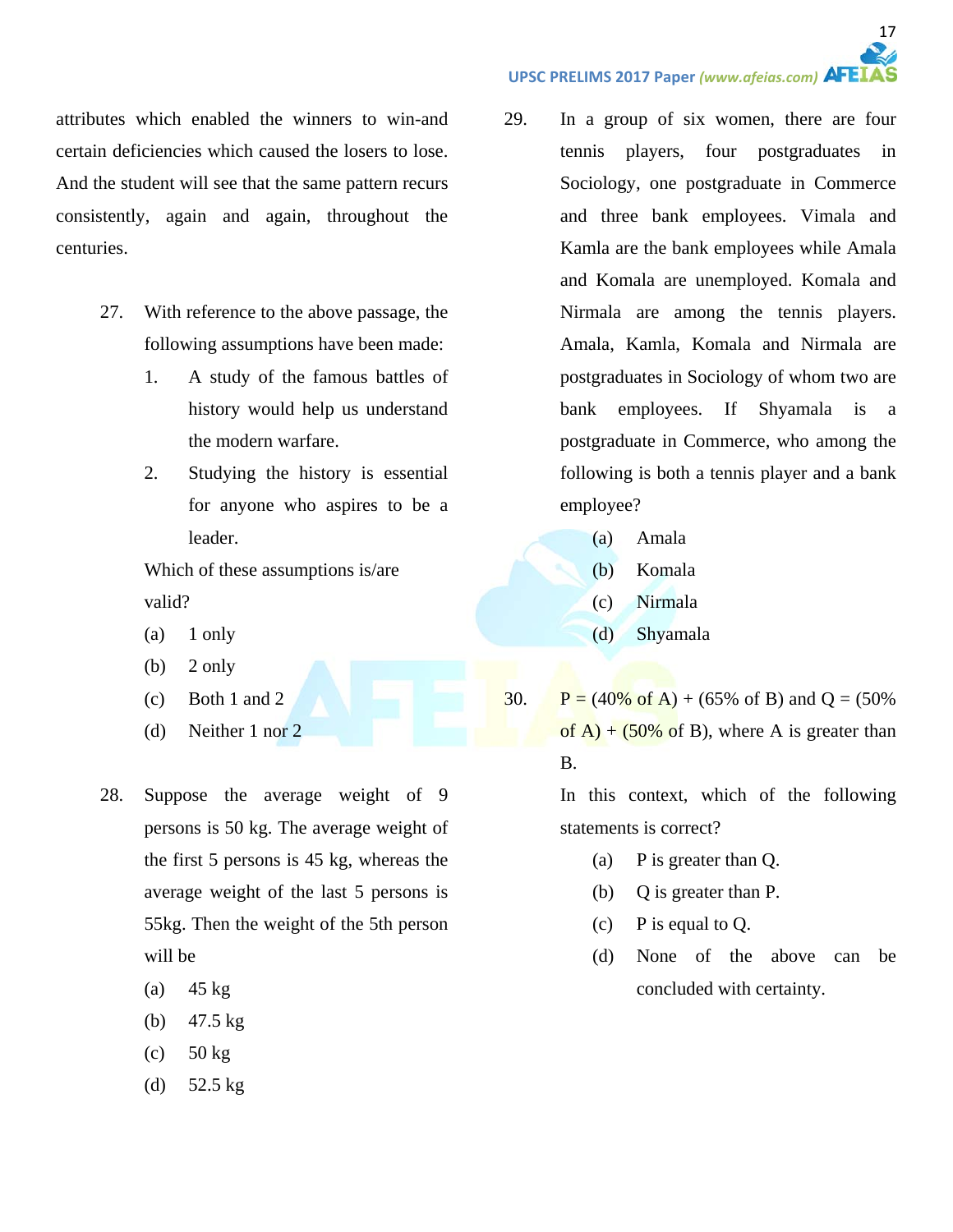18

- 31. एक घडी हर 24 घंटे में 2 मिनट धीमी हो जाती है, जबकि एक दूसरी घड़ी हर 24 घंटे में 2 मिनट तेज हो जाती है। एक विशेष क्षण पर दोनों घड़ियाँ एक-ही समय दिखाती हैं। यदि 24 घंटों वाली घड़ी का अनुसरण करें, तो निम्नलिखित कथनों में से कौन–सा सही है?
	- (a) 30 दिन पूरे होने पर दोनों घड़ियाँ फिर एक-ही समय दिखाती हैं।
	- (b) 90 दिन पूरे होने पर दोनों घड़ियाँ फिर  $\nabla \Phi - \hat{\mathbf{s}}$ िसमय दिखाती हैं।
	- (c) 120 दिन पूरे होने पर दोनों घड़ियाँ फिर एक—ही समय दिखाती हैं।
	- (d) उपर्युक्त कथनों में से कोई भी सही नहीं है।
- 32. किसी शहर में 12% परिवार एक वर्ष में 30,000 रुपये से कम कमाते हैं, 6% परिवार एक वर्ष में 2,00,000 रुपये से अधिक कमाते हैं, 22% परिवार एक वर्ष में 1,00,000 रुपये से अधिक कमाते हैं तथा 990 परिवार एक वर्ष में 30,000 रुपये से  $1.00.000$  रुपये के बीच कमाते हैं। कितने परिवार एक वर्ष में 1,00,000 रुपये से 2,00,000 रुपये के बीच कमाते हैं?
	- $(a)$  250
	- $(b)$  240
	- $(c)$  230
	- $(d)$  225
- 33. एक घडी 1 बजे एक बार बजती है, 2 बजे दो बार ओर 3 बजे तीन बार बजती है तथा इसी प्रकार आगे इसका बजना जारी रहता है। यदि 5 बजे इसको बजने में 12 सेकंड लगते हैं, तो 10 बजे इसे बजने में कितना समय लगेगा?
	- (a) 20 सेकंड
	- (b) 24 सेकंड
	- (c) 28 सेकंड
	- (d) 30 सेकंड
- 34. दिए गए कथन पर और उससे अनुगमित होने वाले  $\overline{a}$ ो निष्कर्षों पर विचार कीजिए:
	- कथन $:$

सूबह की सैर स्वास्थ्य के लिए अच्छी होती है। निष्कर्ष $:$ 

- 1. सभ<mark>ी स्वस्थ</mark> लोग सुबह की सैर करते हैं।
- 2. अच्छा स्वास्थ्य बनाए रखने के लिए सुबह की सैर अनिवार्य है।

वैध निष्कर्ष कौन–सा $\overline{X}$ से है $\overline{X}$ ?

- $(a)$  केवल 1
- $(b)$  केवल 2
- $(c)$  1 और 2 दोनों
- $(d)$  न तो 1 और न ही 2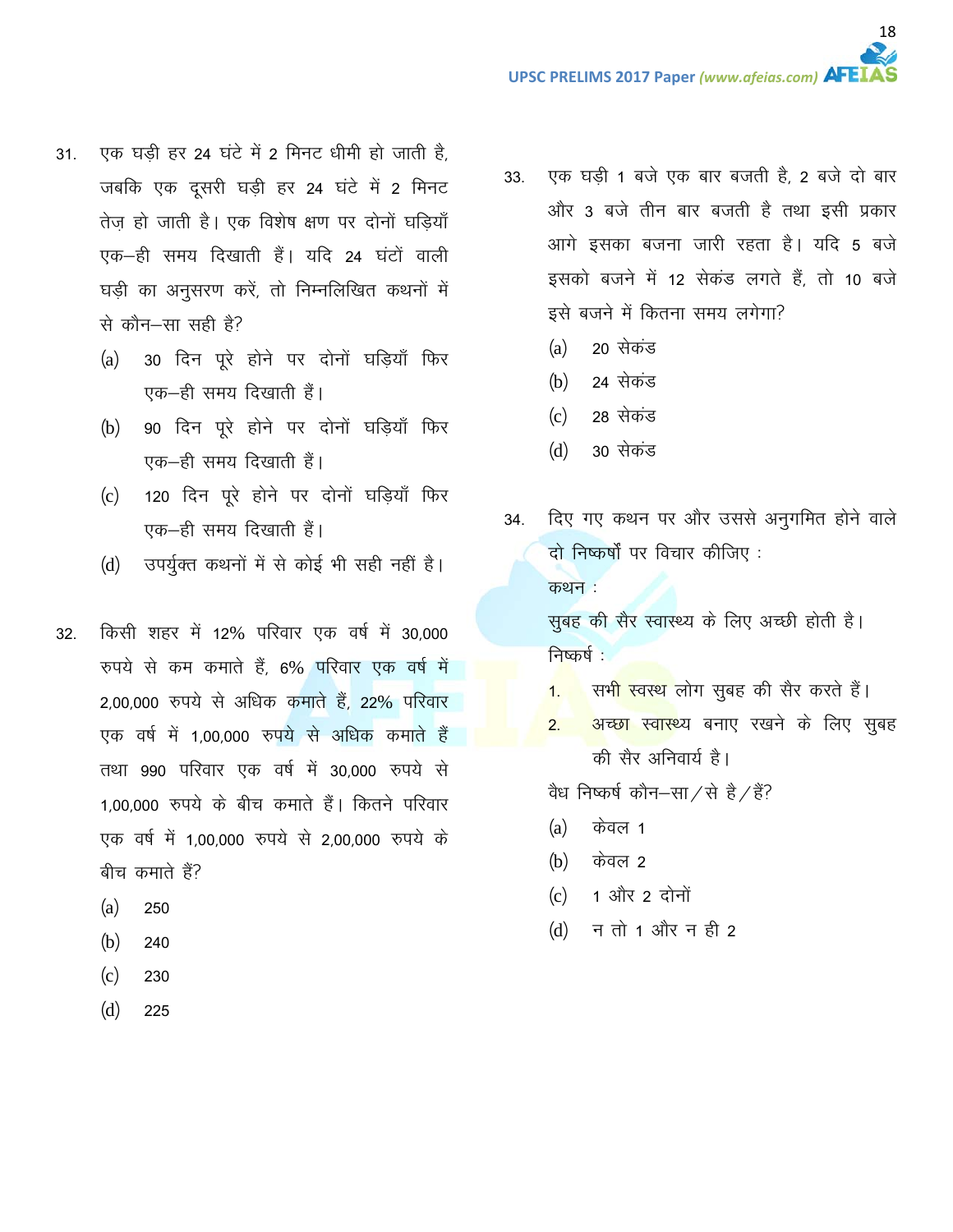- 31. A watch loses 2 minutes in every 24 hours while another watch gains 2 minutes in every 24 hours. At a particular instant, the two watches showed an identical time. Which of the following statements is correct if 24 hour clock is followed?
	- (a) The two watches show the identical time again on completion of 30 days.
	- (b) The two watches show the identical time again on completion of 90 days.
	- (c) The two watches show the identical time again on completion of 120 days.
	- (d) None of the above statements is correct.
- 32. In a city, 12% of households earn less than Rs. 30,000 per year, 6% households earn more than Rs. 2,00,000 per year, 22% households earn more than Rs. 1,00,000 per year and 990 households earn between Rs. 30,000 and Rs. 1,00,000 per year. How many households earn between Rs. 1,00,000 and Rs. 2,00,000 per year?
	- (a) 250
	- (b) 240
	- (c) 230
	- (d) 225

33. A clock strikes once at 1 o'clock, twice at 2 o'clock and thrice at 3 o'clock, and so on. If it takes 12 seconds to strike at 5 o'clock, what is the time taken by it to strike at 10 o'clock?

19

- (a) 20 seconds
- (b) 24 seconds
- (c) 28 seconds
- (d) 30 seconds
- 34. Consider the given statement and the two conclusions that follow : Statement :

Morning walk is good for health.

Conclusions :

- 1. All healthy people go for morning walk.
- 2. Morning walk is essential for maintaining good health.

What is/are the valid conclusion/conclusions?

- (a) 1 only
- (b)  $2 \text{ only}$
- (c) Both 1 and 2
- (d) Neither 1 nor 2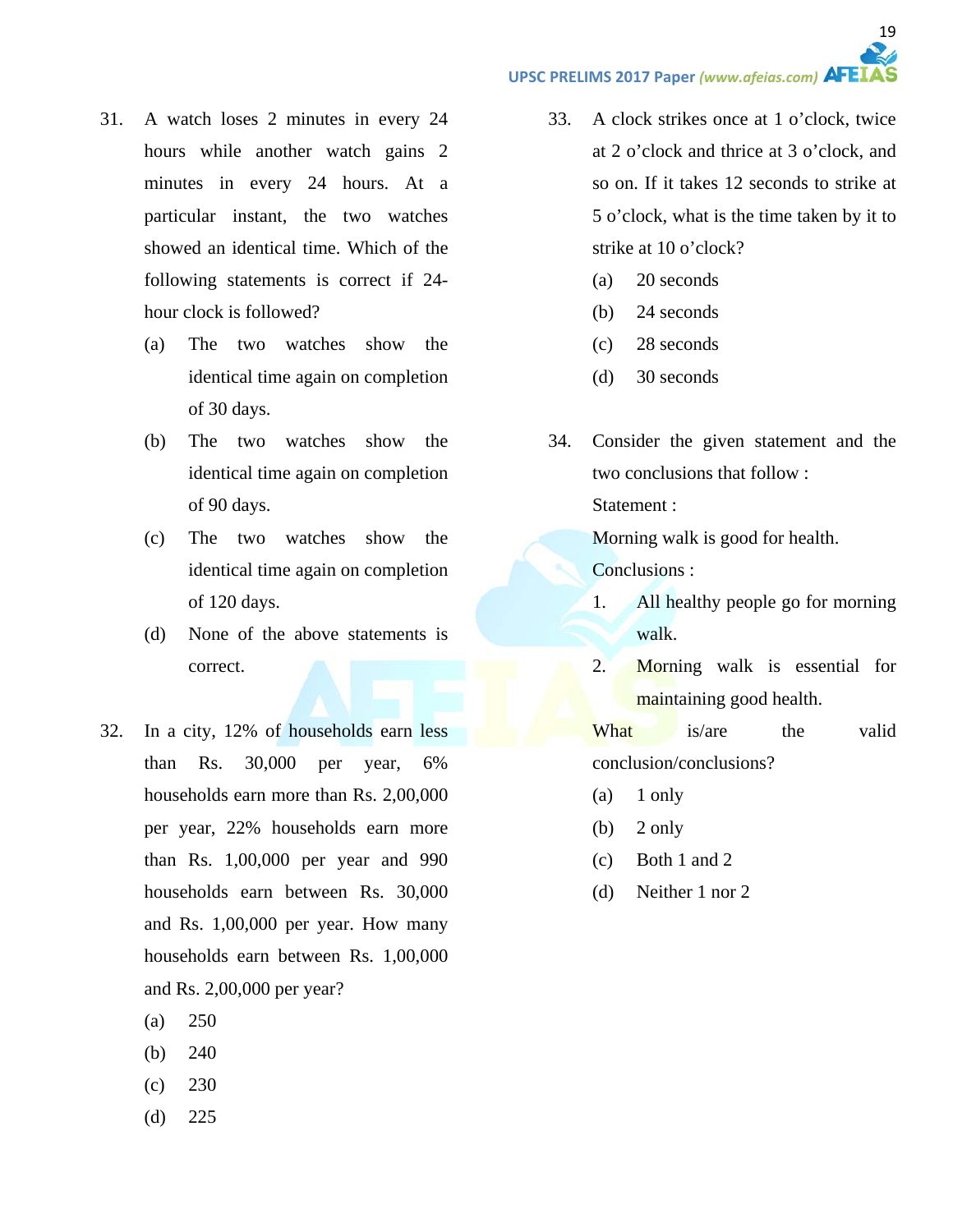20

- तेरह 2-अंकीय क्रमागत विषम संख्याएँ हैं। यदि 35. ऐसी प्रथम पाँच संख्याओं का माध्य 39 है, तो सभी तेरह संख्याओं का माध्य क्या है?
	- $(a)$ 47
	- $(b)$ 49
	- $(c)$ 51
	- $(d)$ 45
- छः लड़के A, B, C, D, E और F ताश का एक 36. खेल खेलते हैं। प्रत्येक के पास ताश के 10 पत्तों की एक गड़डी है। F, 2 पत्ते A से उधार लेता है और 5 पत्ते C को देता है। आगे C 3 पत्ते B को देता है. जबकि B 6 पत्ते D को देता है जो 1 पत्ता E की ओर बढ़ा देता है। अब D और E के पास ताश के जितने पत्ते हैं वे निम्नलिखित में से किस समूह के पास उपलब्ध ताश के पत्तों की
	- संख्या के बराबर हैं?
	- $(a)$  $A$ ,  $B$  और  $C$
	- B, C और F  $(b)$
	- $A, B$  और F  $(c)$
	- A, C और F  $(d)$
- दूध के एक नमूने में 50% पानी है। यदि इस दूध 37. का 1/3 भाग इतनी ही मात्रा के शुद्ध दूध में मिलाया जाए, तो नए मिश्रण में पानी की मात्रा कितने प्रतिशत तक कम हो जाएगी?
	- $(a)$ 25%
	- $(b)$ 30%
	- $(c)$ 35%
	- $(d)$ 40%

एक पट्टू पर 4 क्षैतिज और 4 ऊर्ध्वाधर रेखाएँ हैं, 38. जो परस्पर समान्तर और समदूरस्थ हैं। इनसे अधिकतम कितने आयत और वर्ग बनाए जा सकते 学

- $(a)$ 16
- $(b)$ 24
- $(c)$ 36
- $(d)$ 42
- एक मालगाड़ी दिल्ली से मुंबई के लिए 40 km 39. प्रति घंटे की औसत चाल से रवाना होती है। उसके दो घंटे पश्चात एक एक्सप्रेस गाड़ी दिल्ली से मुंबई के लिए, पहले रवाना हुई मालगाड़ी के समांतर पथ पर 60 km प्रति घंटे की औसत चाल से रवाना होती है। दिल्ली से कितनी दूरी पर एक्सप्रेस गाडी मालगाडी से मिलेगी?
	- $(a)$ 480 km
	- 260 km  $(b)$
	- 240 km  $(c)$
	- $(d)$ 120 km
- एक परीक्षा में रणधीर को कुणाल और देबू को मिले 40. कूल अंकों से अधिक अंक प्राप्त हुए हैं। कृणाल और शंकर को मिले कुल अंक रणधीर के अंकों से अधिक हैं। सोनल को शंकर से अधिक अंक मिले हैं। नेहा को रणधीर से अधिक अंक मिले हैं। इनमें से सबसे अधिक अंक किसे प्राप्त हुए हैं?
	- $(a)$ रणधीर
	- नेहा  $(b)$
	- सोनल  $(c)$
	- आँकड़े अपर्याप्त हैं  $(d)$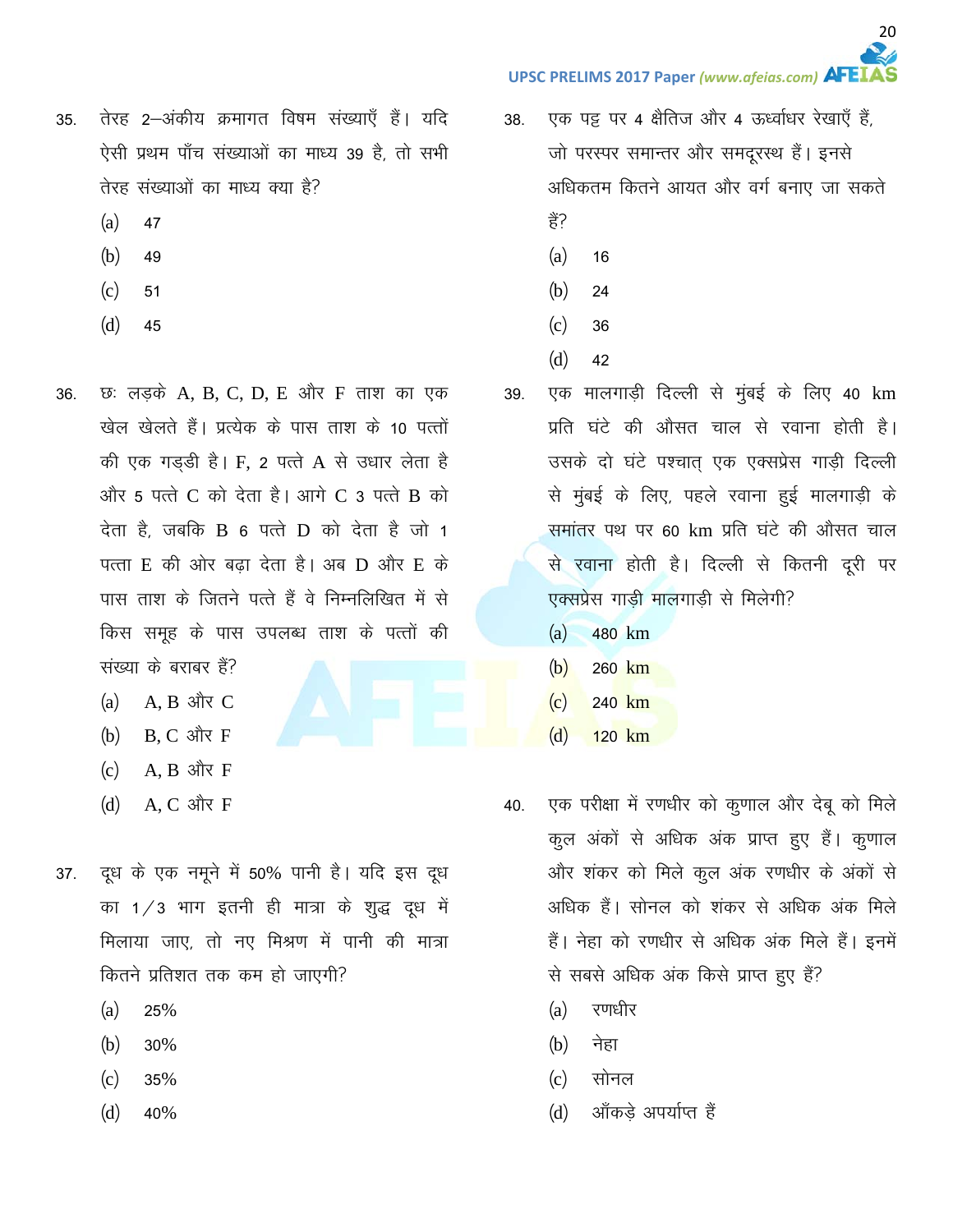- 35. There are thirteen 2-digit consecutive odd numbers. If 39 is the mean of the first five such numbers, then what is the mean of all the thirteen numbers?
	- $(a)$  47
	- (b) 49
	- (c) 51
	- (d) 45
- 36. Six boys A, B, C, D, E and F play a game of cards. Each has a pack of 10 cards. F borrows 2 cards from A and gives away 5 to C who in turn gives 3 to B while B gives 6 to D who passes on 1 to E. Then the number of cards possessed by D and E is equal to the number of cards possessed by
	- $(a)$  A, B and C
	- (b)  $B, C \text{ and } F$
	- $(c)$  A, B and F
	- $(d)$  A, C and F
- 37. There is a milk sample with 50% water in it. If 1/3rd of this milk is added to equal amount of pure milk, then water in the new mixture will fall down to.
	- (a) 25%
	- (b) 30%
	- (c) 35%
	- $(d)$  40%

38. There are 4 horizontal and 4 vertical lines, parallel and equidistant to one another on a board. What is the maximum number of rectangles and squares that can be formed?

21

- (a) 16
- (b) 24
- (c) 36
- $(d)$  42
- 39. A freight train left Delhi for Mumbai at an average speed of 40km/hr. Two hours later, an express train left Delhi for Mumbai, following the freight train on a parallel track at an average speed of 60km/ hr. How far from Delhi would the express train meet the freight train?
	- (a) 480 km
	- (b)  $260 \text{ km}$
	- $(c)$  240 km
	- (d) 120 km
- 40. In a test, Randhir obtained more marks than the total marks obtained by Kunal and Debu. The total marks obtained by Kunal and Shankar are more than those of Randhir. Sonal obtained more marks than Shankar. Neha obtained more marks than Randhir. Who amongst them obtained highest marks?
	- (a) Randhir
	- (b) Neha
	- (c) Sonal
	- (d) Data are inadequate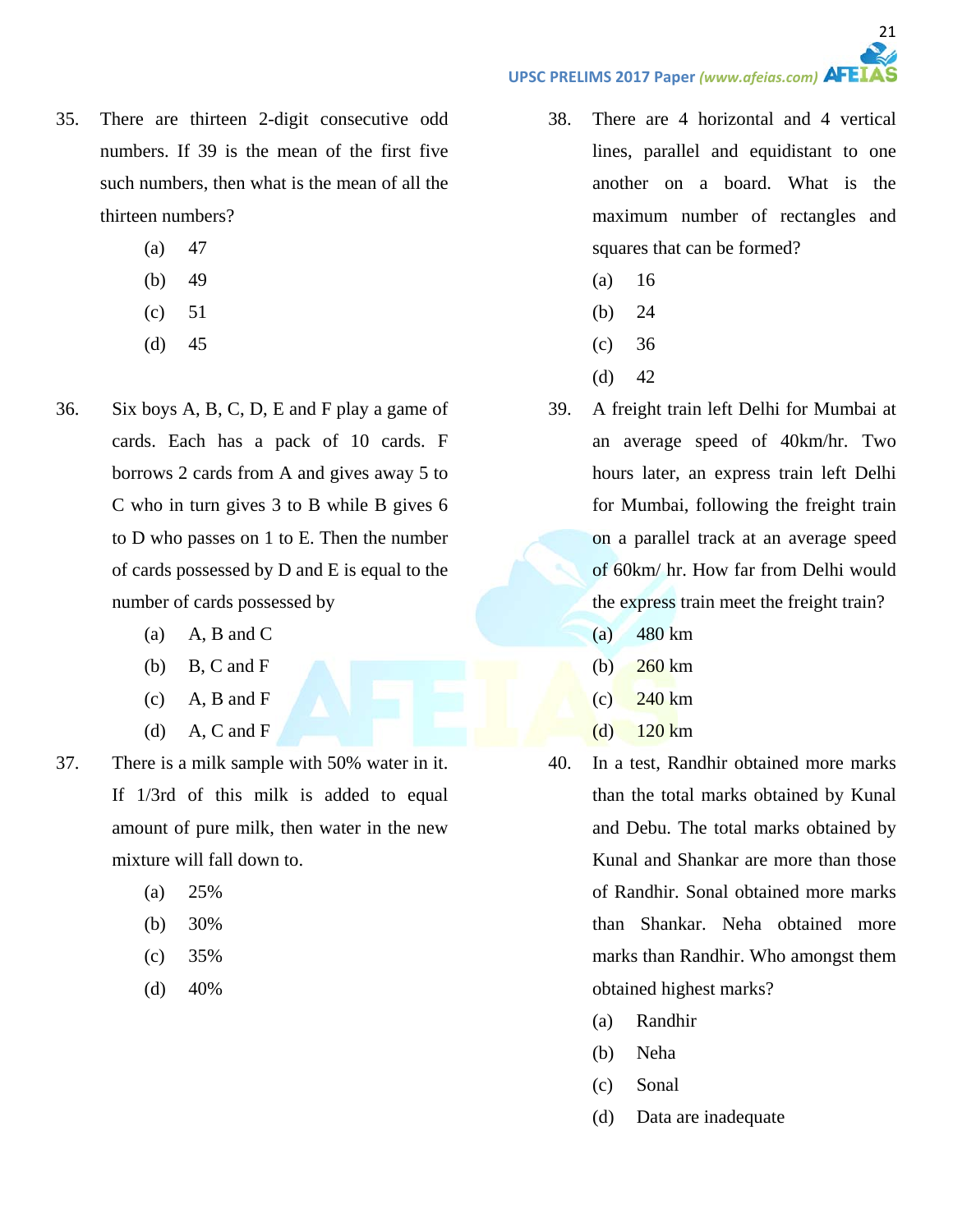22

# निम्नलिखित 8 (आठ) प्रश्नांशों के लिए निर्देश :

निम्नलिखित **सात परिच्छेदों** को पढिए और उनके नीचे आने वाले प्रश्नांशों के उत्तर दीजिए। इन प्रश्नांशों के लिए आपके उत्तर केवल इन परिच्छेदों पर ही आधारित होने चाहिए।

# परिच्छेद–1

परम्परागत संस्थाओं, पहचानों और निष्ठाओं के विघटन से दो-तरफा (ऐम्बिवैलेंट) स्थितियाँ उत्पन्न होने की संभावना होती है। यह संभव है कि कुछ लोग परम्परागत समूहों के साथ फिर से अपनी नई पहचान बनाएँ, जबकि अन्य लोग राजनीतिक विकास की प्रक्रियाओं से उत्पन्न होने वाले नए समूहों और प्रतीकों के साथ खुद को जोड़ लें। इसके अतिरिक्त, राजनीतिक विकास की यह प्रवृत्ति होती है कि वह विविध वर्गों, जनजातियों, क्षेत्रों, कूलों, भाषाओं, धर्मों, व्यवसायों एवं अन्य समूहों की समूह-चेतना का पोषण करता है।

- निम्नलिखित में से कौन–सी एक उपर्युक्त परिच्छेद 41. की सर्वश्रेष्ठ व्याख्या है?
	- राजनीतिक विकास एक दिशा में चलने वाली  $(a)$ प्रक्रिया नहीं है, क्योंकि इसमें संवृद्धि और ह्रास दोनों शामिल होते हैं।
	- परम्परागत समाज राजनीतिक विकास के  $(b)$ सकारात्मक पक्षों का प्रतिरोध करने में सफल होते हैं।
	- परम्परागत समाजों के लिए, लम्बे समय से  $(c)$ बनी हुई निष्ठाओं से मुक्त हो पाना असंभव है ।
	- $(d)$ परम्परागत निष्ठाओं को बनाए रखना राजनीतिक विकास में सहायक होता है।

# परिच्छेद–2

पूरे विश्व में सरकार में प्रादेशिकता की एक महत्वपूर्ण प्रवृत्ति रही है, जिसके परिणामस्वरूप 1990 के दशक से क्षेत्रों और समुदायों की ओर सत्ता का व्यापक अधोगामी हस्तांतरण होता रहा है। इस प्रक्रिया को, जिसके अंतर्गत अवराष्ट्रीय (सब–नेशनल) स्तर पर नई राजनीतिक सत्ताएँ और निकाय बनते हैं तथा उनकी क्षमता और शक्ति में वृद्धि होती है, प्रति–विकास (डीवोल्यूशन) कहते हैं। प्रति–विकास की विशेषता है कि यह तीन घटकों से मिलकर बनता है— राजनीतिक वैधता सत्ता का विकेन्द्रीकरण और संसाधनों का विकेन्द्रीकरण। यहाँ राजनीतिक वैधता से आशय है निचले जनसमुदाय से विकेन्द्रीकरण की प्रक्रिया के लिए उठने वाली मांग, जिसमें विकेन्द्रीकरण के लिए एक राजनीतिक बल निर्मित करने की क्षमता होती है। कई मामलों में आधारिक स्तर पर इसके लिए पर्याप्त राजनीतिक संघटन हुए बिना ही

सरकार के ऊपरी स्तर से विकेन्द्रीकरण की प्रक्रिया प्रारंभ कर दी जाती है. और ऐसे मामलों में विकेन्द्रीकरण की प्रक्रिया प्रायः अपने उद्देश्य पूरे नहीं कर पाती।

- उपर्युक्त परिच्छेद से निम्नलिखित में से कौन-सा 42. सर्वाधिक तार्किक, तर्कसंगत और विवेचनात्मक निष्कर्ष (इन्फरेंस) निकाला जा सकता है?
	- अवराष्ट्रीय राजनीतिक सत्ताओं के निर्माण के  $(a)$ लिए और इस तरह सफल प्रति-विकास और विकेन्द्रीकरण सुनिश्चित करने के लिए शक्तिशाली जन नेताओं का उभरना अनिवार्य है ।
	- सरकार के ऊपरी स्तर से क्षेत्रीय समुदायों  $(b)$ पर कानून द्वारा या अन्यथा, प्रति–विकास और विकेन्द्रीकरण को अधिरोपित किया जाना चाहिए।
	- प्रति–विकास को सफल होने के लिए ऐसे  $(c)$ लो<mark>कतंत्र की</mark> अपेक्षा होती है जिसमें निचले स्त<mark>र के</mark> लोगों की इच्छा की स्वतंत्र <mark>अभिव्यक्ति हो</mark> और आधारिक स्तर पर उनकी <mark>सक्रिय भागीदारी हो।</mark>
	- प्रति–विकास होने के लिए जनता में क्षेत्रवाद  $(d)$ की प्रबल भावना होनी आवश्यक है।

# परिच्छेद—3

हम डिजिटल काल में रहते हैं। डिजिटल सिर्फ ऐसी कोई चीज़ नहीं है जिसका उपयोग कार्यनीतिक रूप से और विशिष्ट तौर पर कूछ कार्यों को पूरा करने के लिए किया जाता है। हमारा यह प्रत्यक्ष–ज्ञान कि हम कौन हैं, और हमारे चारों ओर की दुनिया से हम किस प्रकार जुड़ते हैं, और वे तरीके जिनसे हम अपने जीवन, श्रम और भाषा के प्रभाव-क्षेत्रों को परिभाषित करते हैं, बड़े पैमाने पर डिजिटल प्रौद्योगिकियों द्वारा ही संरचित हैं। डिजिटल हर जगह विद्यमान है और हवा की तरह अदृश्य है। हम डिजिटल व्यवस्थाओं के अंदर रहते हैं, हम अंतरंग गैजेटों (Gadgets) के साथ जीते हैं, हमारी पारस्परिक क्रियाएँ डिजिटल माध्यमों के द्वारा होती हैं. और डिजिटल की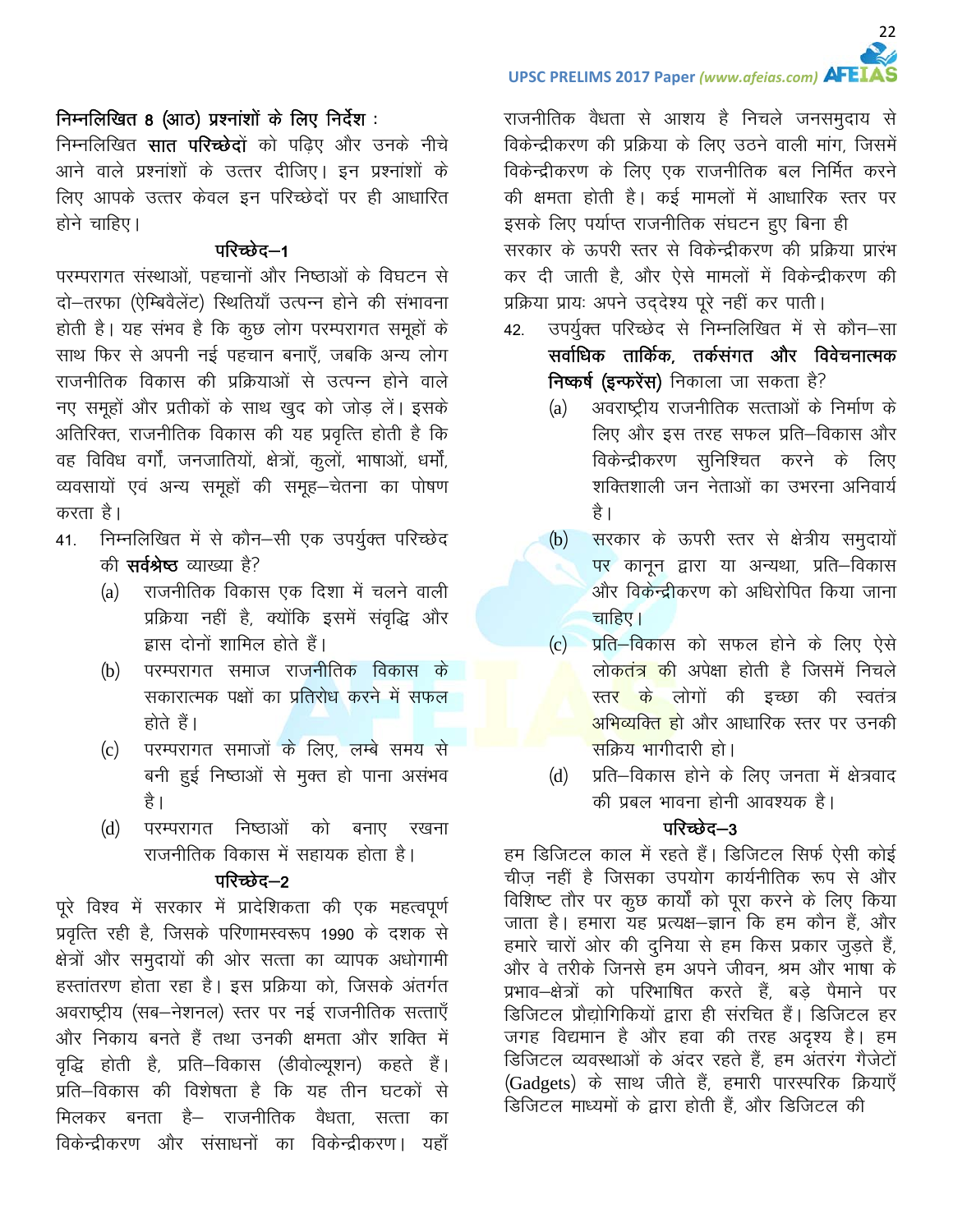#### **Directions for the following 8 (eight) items :**

Read the following **seven passages** and answer the items that follow the passages. Your answers to these items should be based on the passages only.

#### **Passage-1**

 Disruption of traditional institutions, identifications and loyalties is likely to lead to ambivalent situations. It is possible that some people may renew their identification with traditional groups whereas others align themselves with new groups and symbols emergent from processes of political development. In addition, political development tends to foster group awareness of a variety of class, tribe, region, clan, language, religion, occupation and others.

- 41. Which one of the following is the *best* explanation of the above passage?
	- (a) Political development is not a unilinear process for it involves both growth and decay.
	- (b) Traditional societies succeed in resisting positive aspects of political development.
	- (c) It is impossible for traditional societies to break away from lingering loyalties.
	- (d) Sustenance of traditional loyalties is conducive to political development.

#### **Passage-2**

 There has been a significant trend worldwide towards regionalism in government, resulting in a widespread transfer of powers downwards towards regions and communities since 1990s. This process, which involves the creation of new political entities and bodies at a sub-national level and an increase in their content and powers, is known as devolution. Devolution has been characterized as being made up of three factors- political legitimacy, decentralization of authority and decentralization of resources. Political

legitimacy here means a mass demand from below for the decentralization process, which is able to create a political force for it to take place. In many cases, decentralization is initiated by the upper tier of government without sufficient political mobilization for it at the grassroots level, and in such cases the decentralization process often does not fulfill its objectives.

23

- 42. Which among the following is the *most logical, rational and critical inference* that can be made from the above passage?
	- (a) Emergence of powerful mass leaders is essential to create subnational political entities and thus ensure successful devolution and decentralization.
	- (b) The upper tier of government should impose devolution and decentralization on the regional communities by law or otherwise.
	- (c) Devolution, to be successful, requires a democracy in which there is free expression of the will of the people at lower level and their active participation at the grassroots level.
	- (d) For devolution to take place, a strong feeling of regionalism in the masses is essential.

#### **Passage-3**

 We live in digital times. The digital is not just something we use strategically and specifically to do a few tasks. Our very perception of who we are, how we connect to the world around us, and the ways in which we define our domains of life, labour and language are hugely structured by the digital technologies. The digital is everywhere and, like air, invisible. We live within digital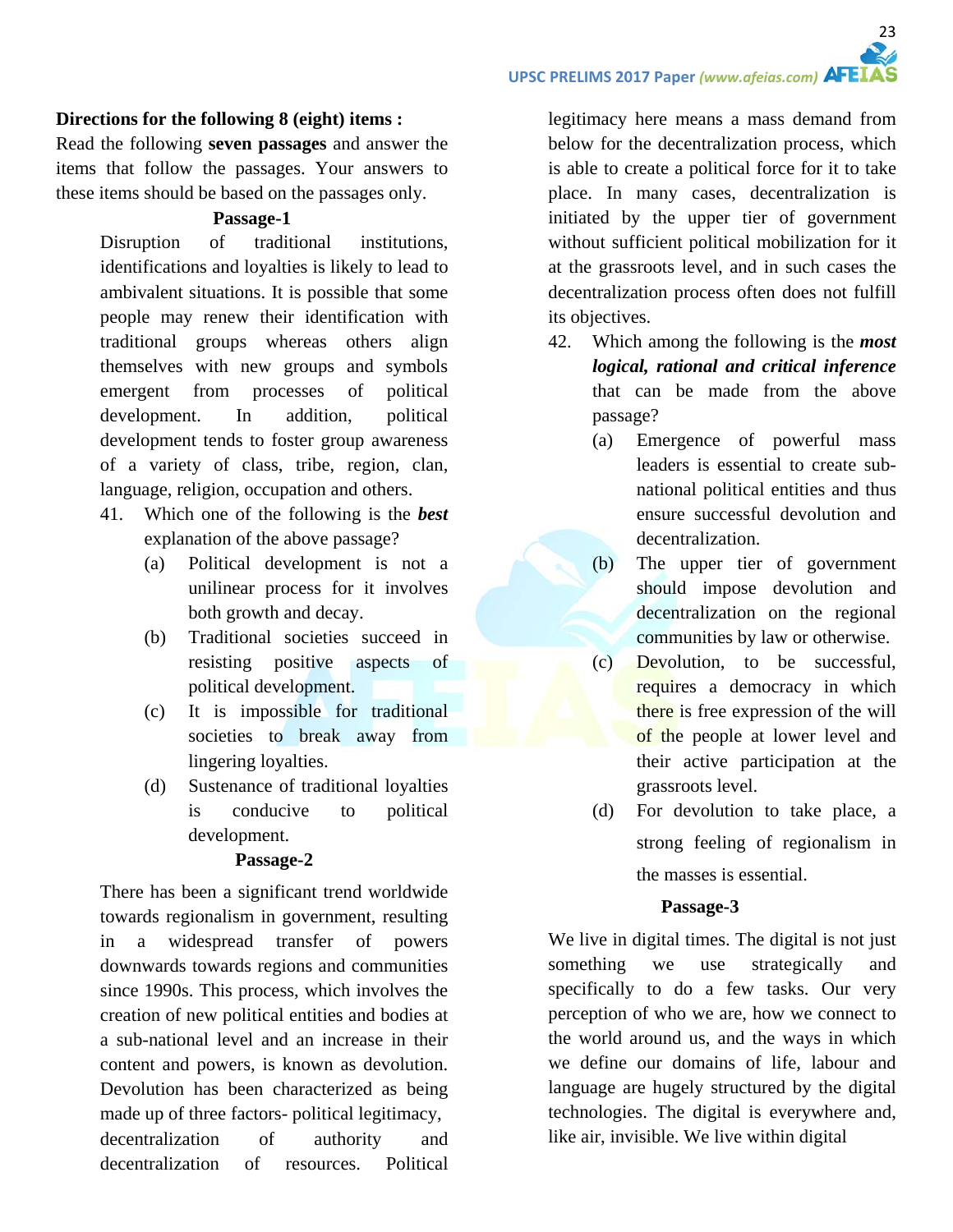24

मौजूदगी तथा उसकी कल्पना ने हमारे जीवन को प्रभावशाली ढंग से पुनर्संरचित कर दिया है। डिजिटल सिर्फ एक उपकरण मात्र होने से अधिक वह दशा और संदर्भ है जो हमारे आत्म-बोध, समाज-बोध और शासन संरचना बोध के आकार और सीमाओं को परिभाषित करता है ।

- निम्नलिखित में से कौन–सा **सर्वाधिक तार्किक और**  $43<sub>1</sub>$ सारभूत संदेश है, जो उपर्युक्त परिच्छेद द्वारा व्यक्त किया गया है?
	- डिजिटल प्रौद्योगिकियों का उपयोग कर  $(a)$ शासन की सभी समस्याओं का समाधान किया जा सकता है।
	- डिजिटल प्रौद्योगिकियों की बात करना हमारे  $(b)$ जीवन और जीवनचर्या की बात करना है।
	- हमारी रचनात्मकता और कल्पना को  $(c)$ डिजिटल माध्यमों के बिना अभिव्यक्त नहीं किया जा सकता।
	- डिजिटल तंत्रों का उपयोग भविष्य में मानव  $(d)$ के अस्तित्व के लिए अत्यावश्यक है।

# परिच्छेद–4

IMF ने ध्यान दिलाया है कि एशिया की तेजी से बढ़ती अर्थव्यवस्थाओं के समक्ष मध्यम-आय जाल (मिडिल–इन्कम ट्रैप) में पड जाने का संकट बना हुआ है। इसका आशय यह है कि इन देशों की औसत आय, जो कि अब तक तेजी से बढ़ती रही है, एक बिंदू से आगे बढ़ना बंद कर देगी– एक ऐसा बिंदु जो कि विकसित पश्चिमी जगत की आय से काफी कम है। IMF आधारभूत संरचना से लेकर कमज़ोर संस्थाओं तक और अपर्याप्त समष्टि–आर्थिक रूप से अनुकूल (मैक्रोइकॉनॉमिक) दशाओं तक, मध्यम–आय जाल के कई कारणों की पहचान करता है– जिनमें से कोई भी आश्चर्यजनक नहीं है। परंतु IMF कहता है कि सर्वरूपेण कारण उत्पादकता की वृद्धि में गिरावट है।

उपर्युक्त परिच्छेद से निम्नलिखित में से कौन-सा  $44$ सर्वाधिक तार्किक, तर्कसंगत और विवेचनात्मक निष्कर्ष (इन्फरेंस) निकाला जा सकता है?

- किसी देश के मध्यम-आय अवस्था में पहुँच  $(a)$ जाने से उसकी उत्पादकता में ह्रास होने का खतरा होता है जिसके परिणामस्वरूप आय की वृद्धि रुक जाती है।
	- मध्यम–आय जाल में फँसना तेजी से बढ  $(b)$ रही अर्थव्यवस्थाओं की एक सामान्य विशेषता है ।
	- एशिया की उभरती हुई अर्थव्यवस्थाओं के  $(c)$ लिए वृद्धि की गति को बनाए रखने की कोई आशा नहीं है।
	- जहाँ तक उत्पादकता की वृद्धि का प्रश्न है,  $(d)$ एशिया की अर्थव्यवस्थाओं का निष्पादन संतोषजनक नहीं है।

# परिच्छेद–5

नवप्रवर्तनकारी (इनोवेटिव) भारत समावेशी होने के <mark>सा</mark>थ—साथ प्रौद्यो<mark>गिकी में</mark> भी उन्नत होगा, जिससे सभी <mark>भारतीयों के</mark> जीवन में सूधार आएगा। नवप्रवर्तन तथा R&D बढ़त<mark>ी हुई सामा</mark>जिक असमानता को कम कर सकते हैं और द्रुत शहरीकरण से उत्पन्न होने वाले दबावों से मुक्त कर सकते हैं। कृषि और ज्ञान–केन्द्रित (नॉलेज-इंटेंसिव) निर्माण और सेवाओं के बीच उत्पादकता में बढते हुए विभेद से आय-असमानता के बढने का खतरा है। भारत की R&D प्रयोगशालाओं और विश्वविद्यालयों को गरीब लोगों की जरूरतों पर ध्यान रखने के लिए प्रोत्साहित कर तथा ज्ञान–अर्जन के लिए अनौपचारिक प्रतिष्ठानों की क्षमता में उन्नयन कर एक नवप्रवर्तन और अनुसंधान कार्यक्रम इस प्रभाव का सामना कर सकता है। समावेशी नवप्रवर्तन वस्तू और सेवाओं की लागत को कम कर सकता है तथा गरीब लोगों के लिए आय–अर्जन के अवसर उत्पन्न कर सकता है।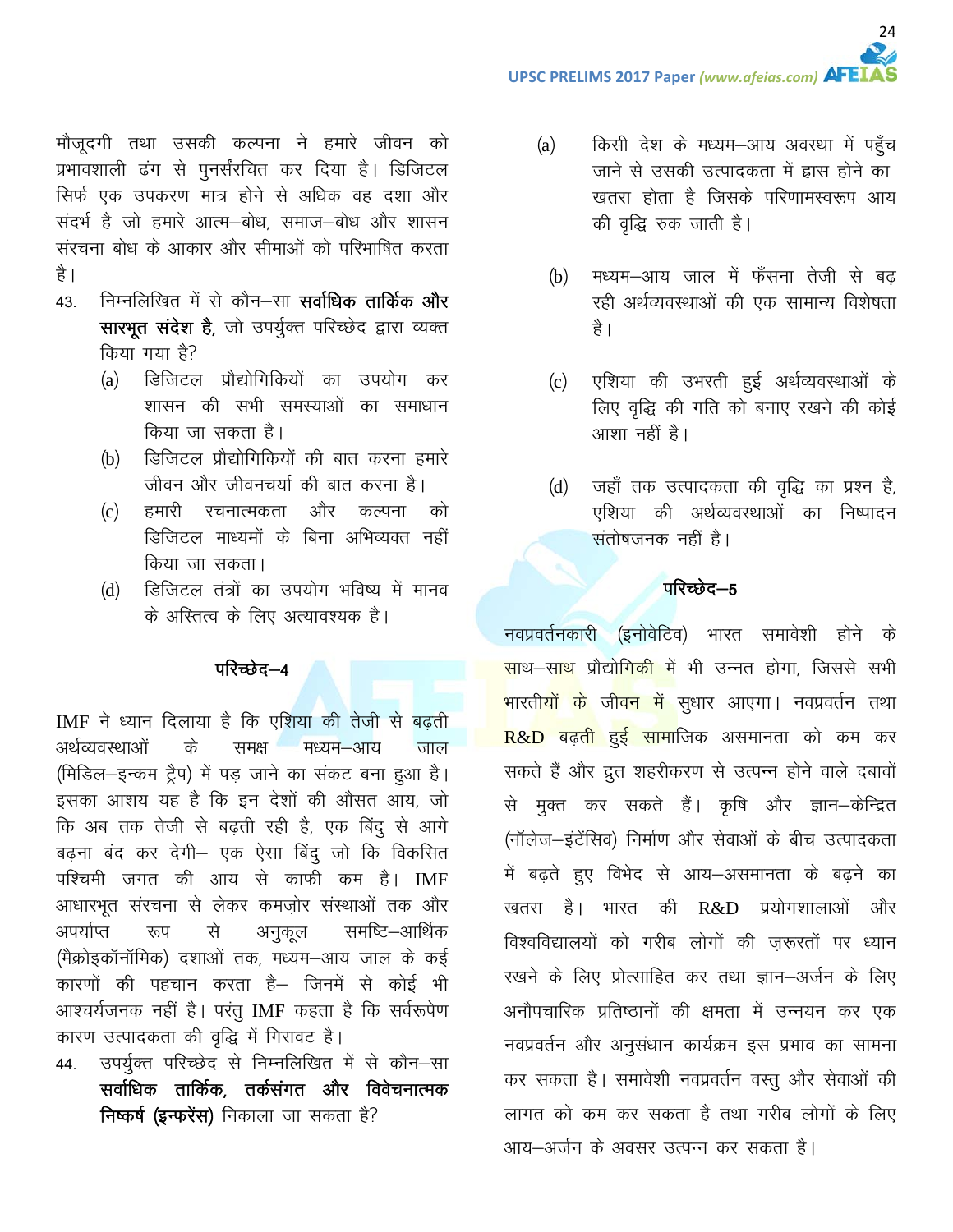systems, we live with intimate gadgets, we interact through digital media, and the very presence and imagination of the digital has dramatically restructured our lives. The digital, far from being a tool, is a condition and context that defines the shapes and boundaries of our understanding of the self, the society, and the structure of governance.

- 43. Which among the following is the *most logical and essential message* conveyed by the above passage?
	- (a) All problems of governance can be solved by using digital technologies.
	- (b) Speaking of digital technologies is speaking of our life and living
	- (c) Our creativity and imagination cannot be expressed without digital media.
	- (d) Use of digital systems is imperative for the existence of mankind in future.

#### **Passage-4**

 The IMF has pointed out that the fast growing economies of Asia face the risk of falling into 'middle-income trap'. It means that average incomes in these countries, which till now have been growing rapidly, will stop growing beyond a point- a point that is well short of incomes in the developed West. The IMF identifies a number of causes of middleincome trap -none of which is surprisingfrom infrastructure to weak institutions, to less than favourable macroeconomic

conditions. But the broad, overall cause, says IMF, is a collapse in the growth of productivity.

25

- 44. Which among the following is the *most logical, rational and critical inference* that can be made from the above passage?
	- (a) Once a country reaches middleincome stage, it runs the risk of falling productivity which leads to stagnant incomes.
	- (b) Falling into middle-income trap is a general characteristic of fast growing economies.
	- (c) There is no hope at all for emerging Asian economies to sustain the growth momentum.
	- (d) As regards growth of productivity, the performance of Asian economies is not satisfactory.

#### **Passage-5**

 An innovative India will be inclusive as well as technologically advanced, improving the lives of all Indians. Innovation and R&D can mitigate increases in social inequality and relieve the pressures created by rapid urbanization. The growing divergence in productivity between agriculture and knowledge-intensive manufacturing and services threatens to increase income inequality. By encouraging India's R&D labs and universities to focus on the needs of poor people and by improving the ability of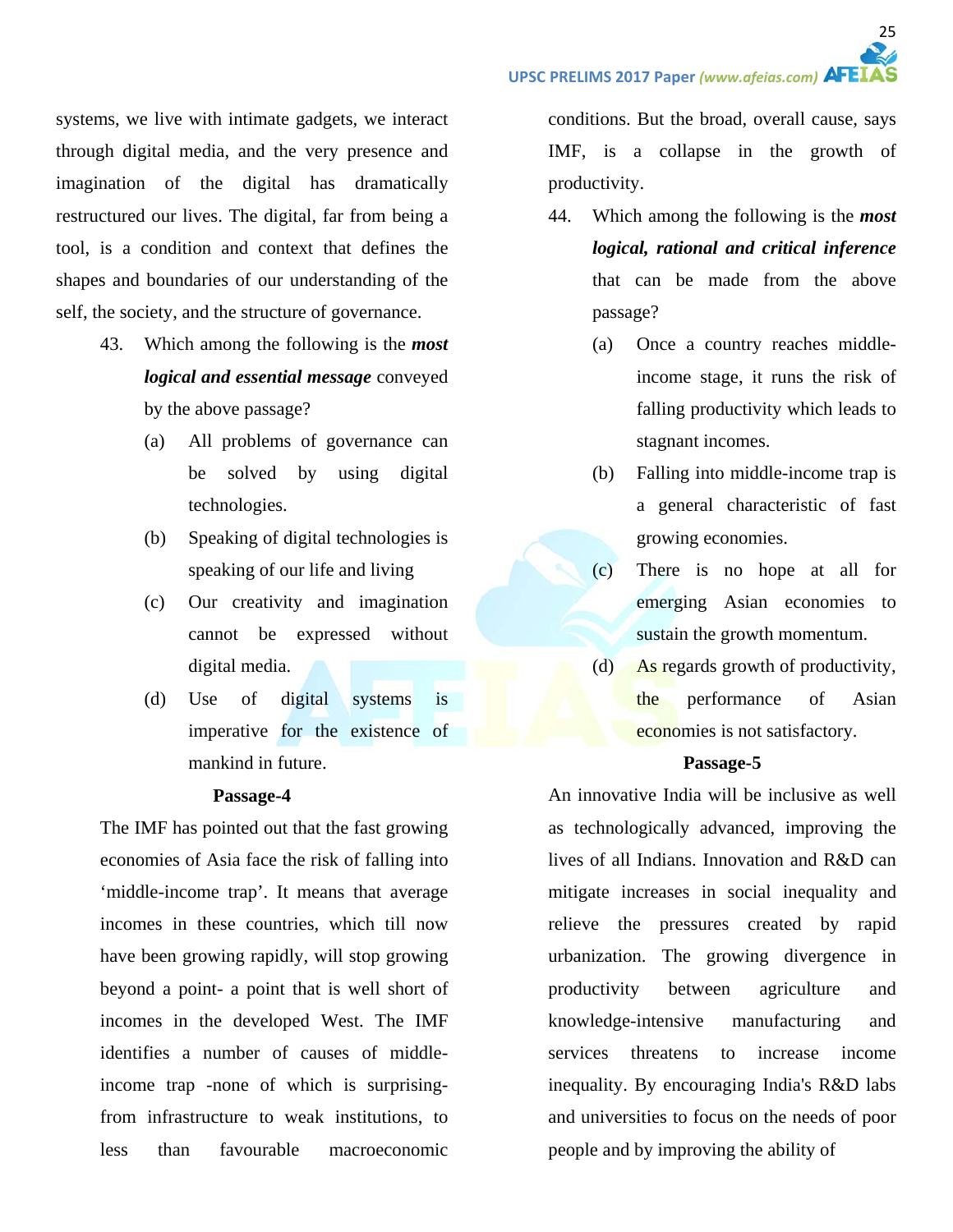- निम्नलिखित में से कौन–सी **सर्वाधिक तार्किक और** 45. तर्कसंगत पूर्वधारणा है, जो कि उपर्युक्त परिच्छेद से बनाई जा सकती है?
	- गाँवों से शहरों के प्रवसन को कम करने के  $(a)$ लिए नवप्रवर्तन तथा R&D ही एकमात्र रास्ता है।
	- तेजी से विकसित होने वाले प्रत्येक देश को  $(b)$ कृषि और अन्य क्षेत्रों में उत्पादकता के बीच विभेद को न्यूनतम करने की आवश्यकता है।
	- समावेशी नवप्रवर्तन तथा  $R&D$ एक  $(c)$ समतावादी समाज बनाने में सहायता कर सकते हैं।
	- द्रुत शहरीकरण केवल तभी होता है जब  $(d)$ किसी देश की आर्थिक वृद्धि तीव्रगामी होती है ।

# परिच्छेद–6

यह संभावना है कि जलवायू परिवर्तन के कारण बहुत बड़ी संख्या में लोग बढ़ते हुए पर्यावरणीय जोखिम में पड जाएँगे और फलस्वरूप प्रवसन के लिए विवश हो जाएँगे। अंतरराष्ट्रीय समुदाय को प्रवासियों की इस नई श्रेणी की पहचान अभी करनी है। अंतरराष्ट्रीय कानूनों के अंतर्गत शरणार्थी शब्द का एक सुस्पष्ट अर्थ होने के कारण, जलवायू परिवर्तन के कारण होने वाले शरणार्थियों की परिभाषा और स्थिति पर कोई सर्वसम्मति नहीं है। यह बात अभी भी समझ से बाहर है कि जलवायु परिवर्तन प्रवसन के मूल कारण के रूप में कैसे कार्य करेगा। यदि जलवायू परिवर्तन के कारण होने वाले शरणार्थियों की पहचान हो, तब भी उन्हें संरक्षण कौन प्रदान करेगा? जलवायू परिवर्तन के कारण जो अंतरराष्ट्रीय प्रवसन होता है, उस पर कहीं अधिक बल दिया गया है। परंतू आवश्यकता है कि जलवायू-प्रभावित लोगों के अंतर्देशीय प्रवसन की भी पहचान की जाए ताकि उनकी समस्याओं को उचित प्रकार से दूर किया जा सके।

- उपर्युक्त परिच्छेद से निम्नलिखित में से कौन-सा 46. सर्वाधिक तर्कसंगत निष्कर्ष (इन्फरेंस) निकाला जा सकता है?
	- विश्व विशाल पैमाने पर जलवायु परिवर्तन के  $(a)$ कारण होने वाले शरणार्थियों के प्रवसन का सामना नहीं कर पाएगा।
- जलवायु परिवर्तन को और आगे बढ़ने से रोकने के  $(b)$ लिए हमें तरीके और साधन ढूँढने चाहिए।
	- भविष्य में जलवायू परिवर्तन लोगों के प्रवसन  $(c)$ का सर्वाधिक महत्वपूर्ण कारण होगा।

26

जलवायू परिवर्तन और प्रवसन के बीच संबंध  $(d)$ अभी भी सही रूप में समझा नहीं गया है।

# परिच्छेद–7

अनेक किसान फसल को हानि पहुँचाने वाले कीटों को मारने के लिए संश्लेषित कीटनाशकों का उपयोग करते हैं। कूछ विकसित देशों में तो कीटनाशकों की खपत 3000 ग्राम प्रति हेक्टेयर तक पहुँच रही है। दुर्भाग्यवश, ऐसी कई रिपोर्ट हैं कि ऐसे यौगिकों में अंतर्निहित विषाक्तता होती है जो खेती करने वालों के उपभोक्ताओं के स्वास्थ्य और पर्यावरण को खतरे में डालती है। संश्लेषित कीटनाशक सामान्यतः पर्यावरण में लगातार बने रहते हैं। खाद्य शृंखला में प्रवेश कर वे सुक्ष्मजैविक विविधता को नष्ट कर पारिस्थितिक (इकोलॉजिकल) असंतुलन उत्पन्न करते हैं। इनके अंधाधुंध उपयोग <mark>के परिणामस्वरूप</mark> कीटों में कीटनाशकों के विरुद्ध <mark>प्रतिरो</mark>ध विकसित होता है, प्राकृतिक संतुलन में <mark>गड़बड़ी हुई है औ</mark>र जिन समष्टियों का उपचार किया जा चुका है वे फिर से बढ़ गई हैं। वानस्पतिक कीटनाशक का उपयोग कर प्राकृतिक पीड़क नियंत्रण करना इनके उपयोगकर्ताओं एवं पर्यावरण के लिए अपेक्षाकृत सुरक्षित होता है, क्योंकि वे सूर्य के प्रकाश की मौजूदगी में कुछ घंटों अथवा दिनों में ही हानिरहित यौगिकों में टूट जाते हैं। कीटनाशी विशेषताओं से युक्त पौधे लाखों वर्षों से पारिस्थितिक तंत्र पर कोई खराब या प्रतिकूल प्रभाव डाले बिना प्रकृति में मौजूद हैं। अधिकांश मृदाओं में आमतौर पर पाए जाने वाले अनेक सूक्ष्मजीव इन्हें सरलता से विघटित कर देते हैं। वे परभक्षियों की जैविक विविधता को बनाए रखने और पर्यावरणीय संदुषण तथा मनुष्यों के स्वास्थ्य संकटों को कम करने में सहायक हैं। पौधों से बनाए गए वानस्पतिक कीटनाशक जैव निम्नीकरणीय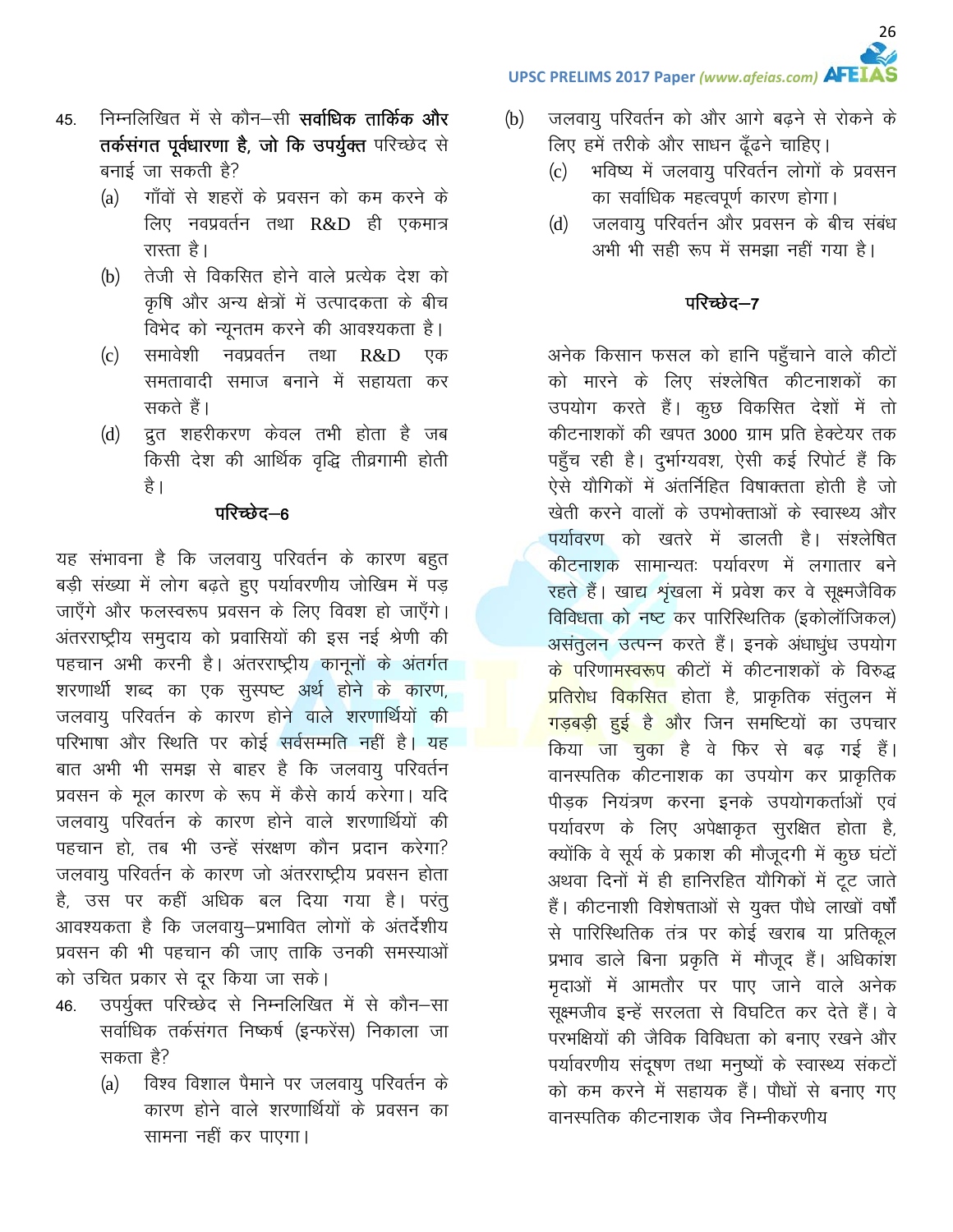27

informal firms to absorb knowledge, an innovation and research agenda can counter this effect. Inclusive innovation can lower the costs of goods and services and create income-earning opportunities for the poor people.

- 45. Which among the following is the *most logical and rational assumption* that can be made from the above passage?
	- (a) Innovation and R&D is the only way to reduce rural to urban migration.
	- (b) Every rapidly growing country needs to minimize the divergence between productivity in agriculture and other sectors.
	- (c) Inclusive innovation and R&D can help create an egalitarian society.
	- (d) Rapid urbanization takes place only when a country's economic growth is rapid.

#### **Passage-6**

 Climate change is likely to expose a large number of people to increasing environmental risks forcing them to migrate. The international community is yet to recognize this new category of migrants. There is no consensus on the definition and status of climate refugees owing to the distinct meaning the term refugees carry under international laws. There are still gaps in

understanding how climate change will work as the root cause of migration. Even if there is recognition of climate refugees, who is going to provide protection? More emphasis has been given to international migration due to climate change. But there is a need to recognize the migration of such people within the countries also so that their problems can be addressed properly.

- 46. Which of the following is the *most rational inference* from the above passage?
	- (a) The world will not be able to cope with large-scale migration of climate refugees.
	- (b) We must find the ways and means to stop further climate change.
	- (c) Climate change will be the most important reason for the migration of people in the future.
	- (d) Relation between climate change and migration is not yet properly understood.

## **Passage-7**

 Many farmers use synthetic pesticides to kill infesting insects. The consumption of pesticides in some of the developed countries is touching 3000 grams/hectare. Unfortunately, there are reports that these compounds possess inherent toxicities that endanger the health of the farm operators, consumers and the environment. Synthetic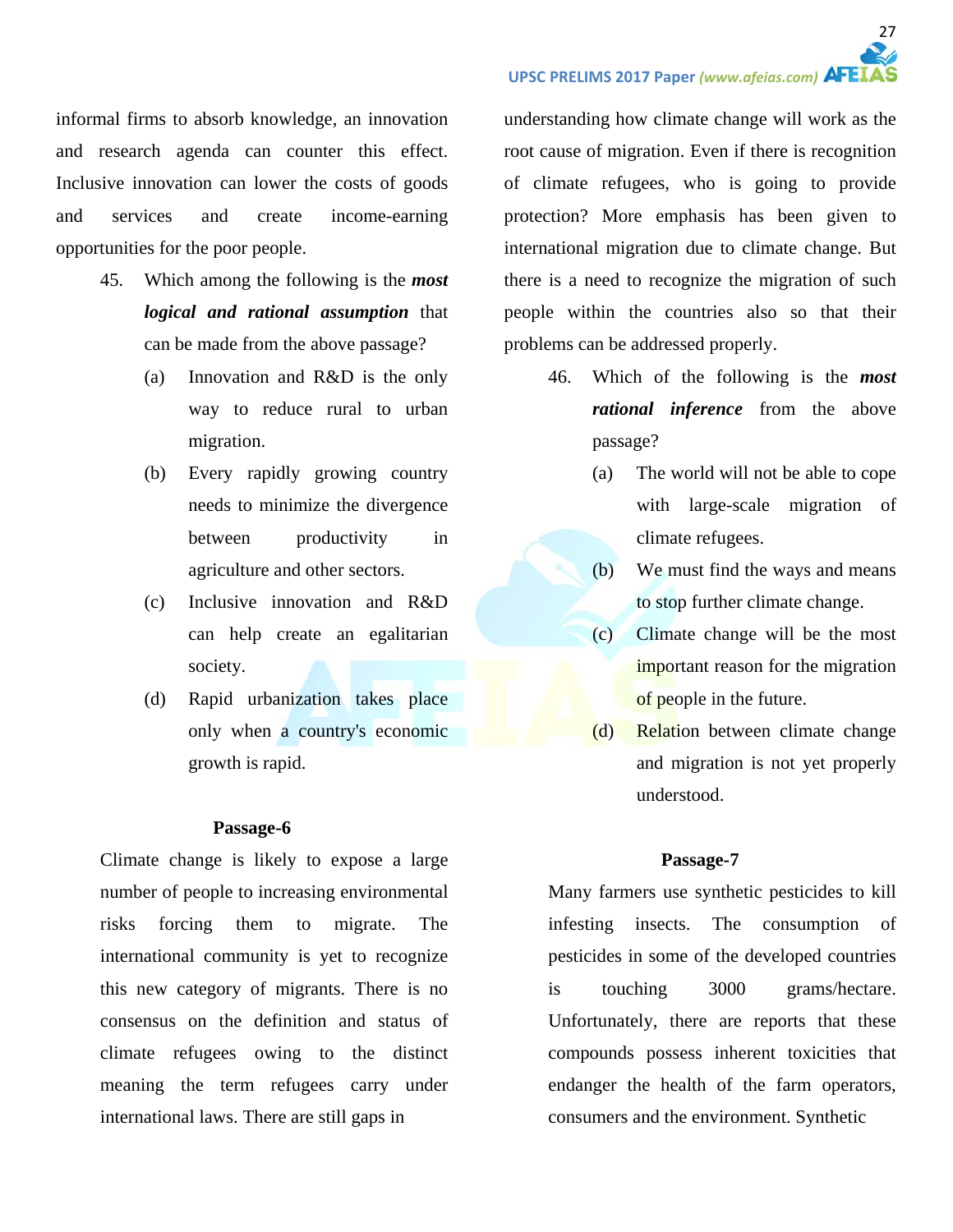(बायोडीग्रेडेबल) होते हैं और फसल सुरक्षा में उनका उपयोग करना व्यावहारिक रूप से एक धारणीय विकल्प है ।

- उपर्युक्त परिच्छेद के आधार पर निम्नलिखित 47. पूर्वधारणाएँ बनाई गई हैं :
	- आधुनिक कृषि में संश्लेषित कीटनाशकों का  $1.$ उपयोग कभी भी नहीं करना चाहिए।
	- धारणीय कृषि का एक उद्देश्य अल्पतम  $2.$ पारिस्थितिक असंतुलन को सुनिश्चित करना है ।
	- वानस्पतिक कीटनाशक संश्लेषित कीटनाशकों  $\mathcal{E}$ की तुलना में अधिक प्रभावकारी होते हैं। उपर्युक्त पूर्वधारणाओं में से कौन-सा/से सही
	- है / हैं?
	- (a) केवल 1 और 2
	- (b) केवल 2
	- केवल 1 और 3  $(c)$
	- 1, 2 और 3  $(d)$
- जैव कीटनाशकों के विषय में निम्नलिखित कथनों 48. में से कौन-सा/से सही है/हैं?
	- वे मानवीय स्वास्थ्य के लिए खतरनाक नहीं  $\mathbf{1}$ हैं ।
	- वे पर्यावरण में लगातार बने रहते हैं।  $2.$
	- वे किसी भी पारिस्थितिक तंत्र की जैव  $3<sub>1</sub>$ विविधता बनाए रखने के लिए अनिवार्य हैं। नीचे दिए गए कूट का प्रयोग कर सही उत्तर चुनिए ।
- $(a)$ केवल 1
- $(b)$ केवल 1 और 2
- केवल 1 और 3  $(c)$
- $(d)$ 1, 2 और 3
- कुछ 3-अंकीय संख्याओं की निम्नलिखित विशेषताएँ 49. हैं :
	- सभी तीन अंक भिन्न–भिन्न हैं।  $1<sup>1</sup>$
	- संख्या 7 से विभाजित होती है।  $2.$
	- संख्या के अंकों को उलट देने से बनने वाली  $3<sup>1</sup>$ संख्या भी 7 से विभाजित होती है।
	- ऐसी कितनी 3-अंकीय संख्याएँ हो सकती हैं?
	- $(a)$  $\overline{2}$
	- $(b)$  $\overline{4}$
	- $(c)$  $6\phantom{1}$
	- $(d)$ 8
- निम्नलिखित कथनों की परीक्षा कीजिए: 50.
	- सभी रंग सुखद हैं।  $1.$
	- कूछ रंग सुखद हैं।  $2<sup>2</sup>$
	- कोई <mark>भी रंग</mark> सुखद नहीं है।  $\overline{3}$
	- <mark>कूछ रंग सुख</mark>द नहीं हैं।  $\overline{4}$

यदि कथन 4 सत्य है, तो निश्चित रूप से क्या निष्कर्ष निकाला जा सकता है?

- 1 और 2 सत्य हैं।  $(a)$
- $(b)$ 3 सत्य है।
- $(c)$ 2 असत्य है।
- $(d)$ 1 असत्य है।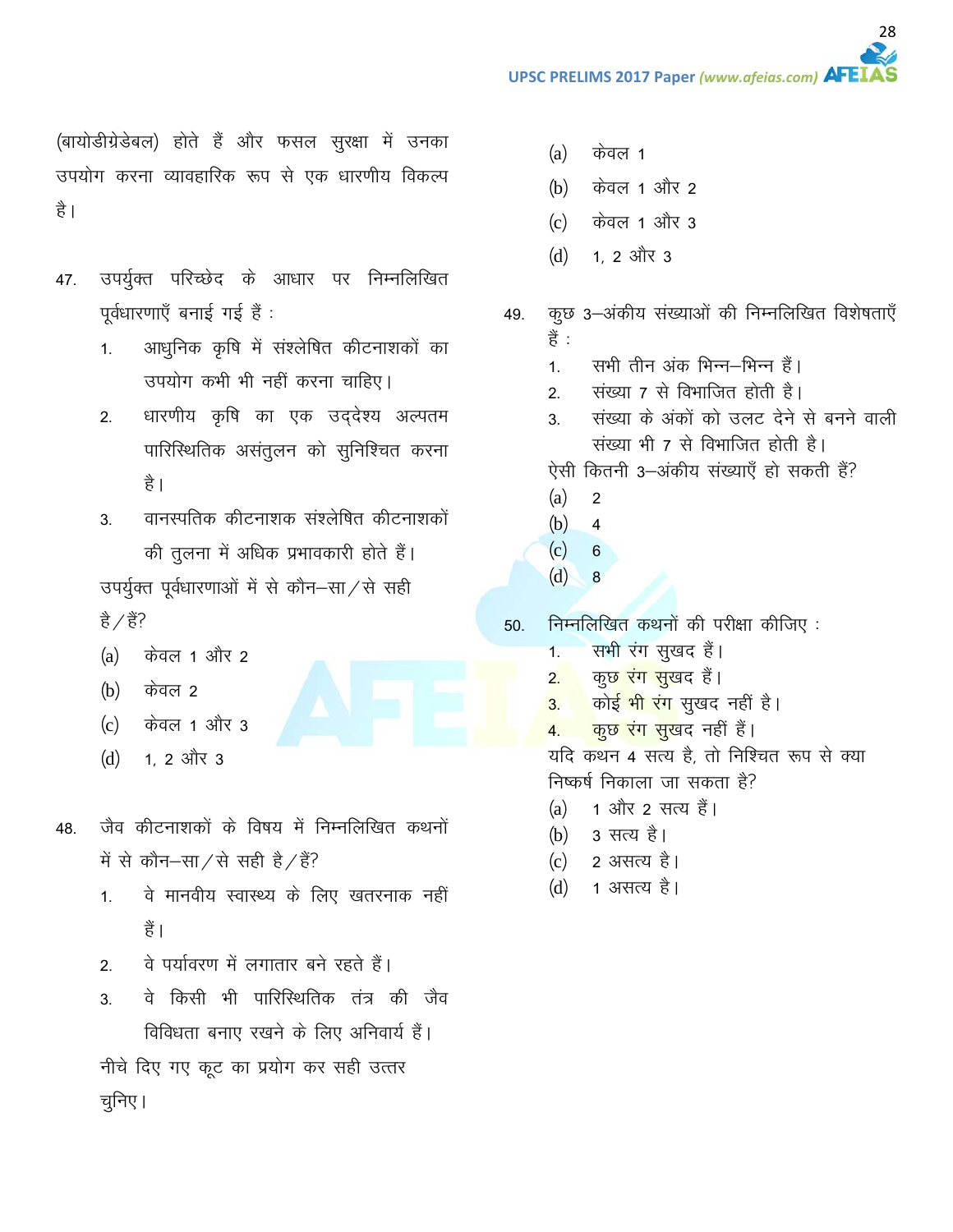pesticides are generally persistent in environment.

Entering in food chain they destroy the microbial diversity and cause ecological imbalance. Their indiscriminate use has resulted in development of resistance among insects to insecticides, upsetting of balance in nature and resurgence of treated populations. Natural pest control using the botanical pesticides is safer to the user and the environment because they break down into harmless compounds within hours or days in the presence of sunlight. Plants with pesticidal properties have been in nature for millions of years without any ill or adverse effects on the ecosystem. They are easily decomposed by many microbes common in most soils. They help in the maintenance of biological diversity of predators and the reduction of environmental contamination and human health hazards. Botanical pesticides formulated from plants are biodegradable and their use in crop protection is a practical sustainable alternative.

- 47. On the basis of the above passage, the following assumptions have been made :
	- 1. Synthetic pesticides should never be used in modern agriculture.
	- 2. One of the aims of sustainable agriculture is to ensure minimal ecological imbalance.
	- 3. Botanical pesticides are more effective as compared to synthetic pesticides.

Which of the assumptions given above is/are correct?

- $(a)$  1 and 2 only
- $(b)$  2 only
- $(c)$  1 and 3 only
- (d)  $1, 2$  and 3
- 48. Which of the following statements is/ are correct regarding biopesticides?
	- 1. They are not hazardous to human health.

29

- 2. They are persistent in environment.
- 3. They are essential to maintain the biodiversity of any ecosystem.
- Select the correct answer using the codes given below.
- (a) 1 only
- (b)  $1$  and  $2$  only
- $(c)$  1 and 3 only
- (d)  $1, 2$  and 3
- 49. Certain 3-digit numbers have the following characteristics :
	- 1. All the three digits are different.
	- 2. The number is divisible by 7.
	- 3. The number on reversing the digits is also divisible by 7.

How many such 3-digit numbers are there?

- $(a) 2$
- $(b)$  4
- $(c) 6$
- (d) 8
- 50. Examine the following statements :
	- 1. All colours are pleasant.
	- 2. Some colours are pleasant.
	- 3. No colour is pleasant

4. Some colours are not pleasant. Given that statement 4 is true, what can be definitely concluded?

- (a) 1 and 2 are true
- (b) 3 is true
- $(c)$  2 is false
- $(d)$  1 is false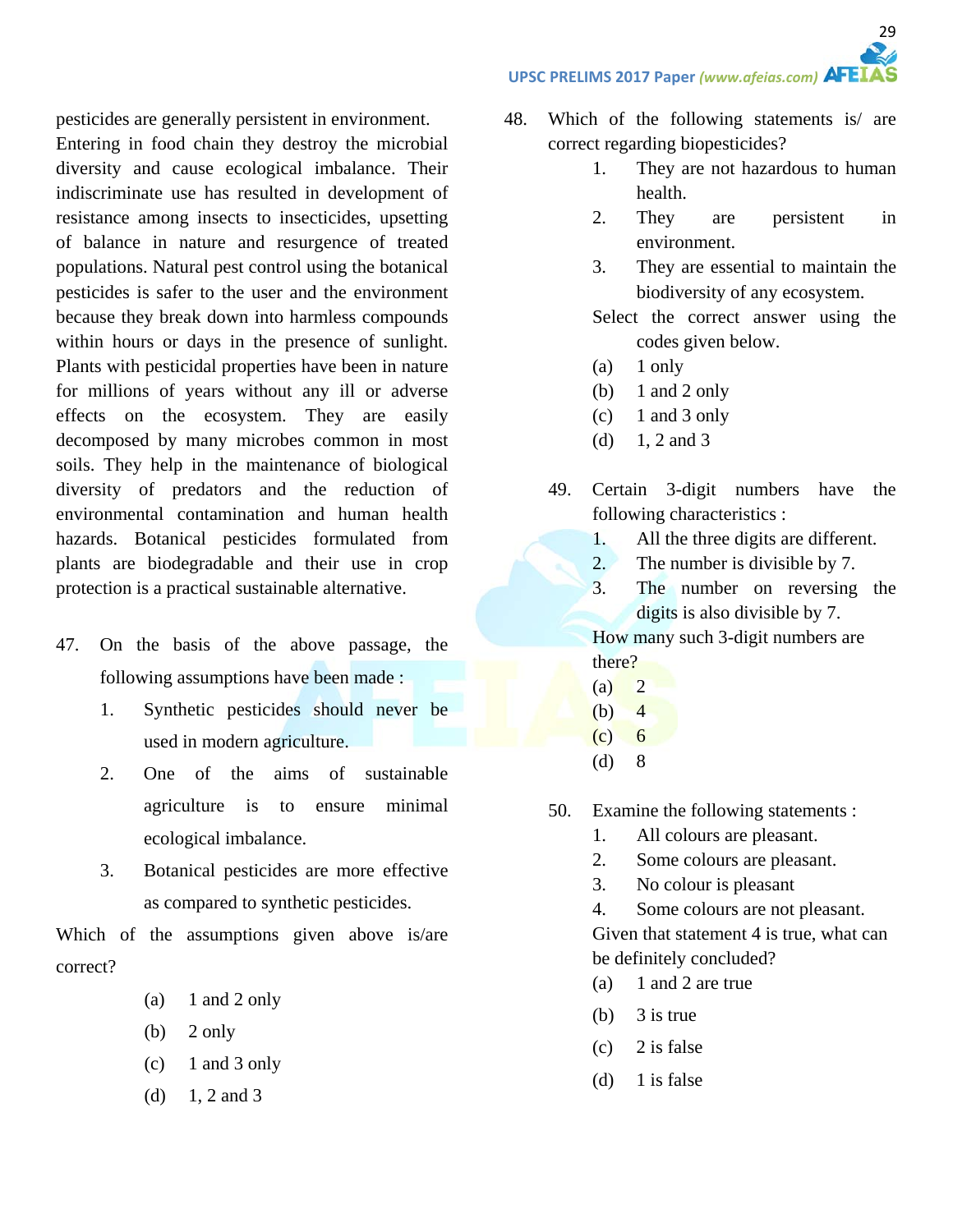30

- 99 तथा 1000 के बीच ऐसी कितनी संख्याएँ हैं,  $51.$ जिनमें अंक 8 इकाई स्थान पर है?
	- $(a)$ 64
	- $(b)$ 80
	- $(c)$ 90
	- $(d)$ 104
- यदि एक प्रतिदर्श आँकड़े के लिए 52. माध्य < माध्यिका < बहुलक
	- है, तो वितरण
	- $(a)$ सममित है
	- दाहिनी ओर विषम है  $(b)$
	- न सममित है और न विषम है  $(c)$
	- बायीं ओर विषम है  $(d)$
- श्री X की आयु एक वर्ष पूर्व किसी संख्या का वर्ग 53. थी तथा अगले वर्ष यह किसी संख्या का घन हो जाएगी। उसे अपनी आयु के पुनः किसी संख्या का घन होने के लिए न्यूनतम कितने वर्ष प्रतीक्षा करनी पडेगी?
	- $(a)$ 43
	- $(b)$ 38
	- $(c)$ 25
	- $(d)$ 16
- P, Q की तुलना में तीन गुना तेजी से कार्य करता 54. है, जबकि P और Q एक साथ मिलकर R की तुलना में चार गुना तेजी से कार्य कर सकते हैं। यदि P, Q और R एक साथ मिलकर किसी कार्य को करते हैं तो उन्हें आपस में अपनी आय को किस अनुपात में बॉंटना चाहिए?
	- $(a)$  $3:1:1$
	- $(b)$  $3:2:4$
	- $(c)$  $4:3:4$
	- $(d)$  $3:1:4$
- छः व्यक्तियों A, B, C, D, E और F के एक 55. परिवार में निम्नलिखित संबंधों पर विचार कीजिए:
	- पुरुषों की संख्या स्त्रियों की संख्या के बराबर  $1<sup>1</sup>$ है।
	- A और E, F के पुत्र हैं।  $2.$
	- D एक पुत्र और एक पुत्री की माता है।  $3.$
	- $\overline{4}$ .  $B, A, \overline{q}$  पत्र है।
	- वर्तमान में परिवार में केवल एक ही विवाहित 5. जोडा है।

उपर्युक्त से निम्नलिखित में से कौन-सा एक

निष्कर्ष निकाला जा सकता है?

- A. B और C सभी स्त्री हैं।  $(a)$
- (b) A, D का पति है।
- $(c)$ E और F, D की संतान हैं।
- D, F की पूत्री है।  $(d)$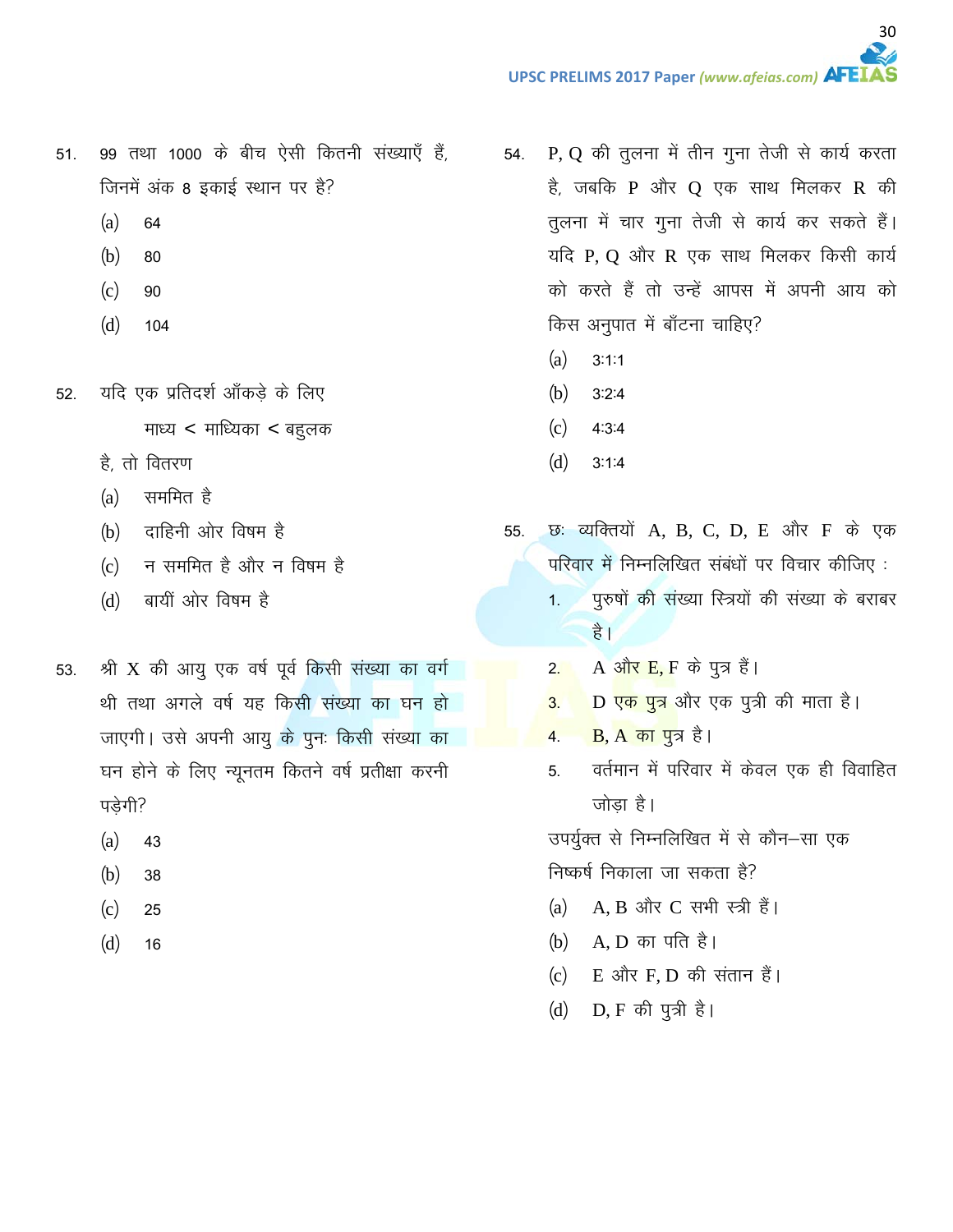31

- 51. How many numbers are there between 99 and 1000 such that the digit 8 occupies the units place?
	- (a) 64
	- (b) 80
	- $(c) 90$
	- (d) 104
- 52. If for a sample data Mean < Median < Mode then the distribution is
	- (a) symmetric
	- (b) skewed to the right
	- (c) neither symmetric nor skewed
	- (d) skewed to the left
- 53. The age of Mr. X last year was the square of a number and it would be the cube of a number next year. What is the least number of years he must wait for his age to become the cube of a number again?
	- $(a) 42$
	- (b) 38
	- (c) 25
	- (d) 16
- 54. P works thrice as fast as Q, whereas P and Q together can work four times as fast as R. If P, Q and R together work on a job, in what ratio should they share the earnings?
	- (a) 3:1:1
	- (b) 3:2:4
	- (c) 4:3:4
	- (d) 3:1:4
- 55. Consider the following relationships among members of a family of six persons A, B, C, D, E and F :
	- 1. The number of males equals that of females.
	- 2. A and E are sons of F.
	- 3. D is the mother of two, one boy and one girl.
	- 4. B is the son of A.
	- 5. There is only one married couple in the family at present.

Which one of the following inferences can be drawn from the above?

- (a) A, B and C are all females.
- (b) A is the husband of D.
- (c) E and F are children of D.
- (d) D is the daughter of F.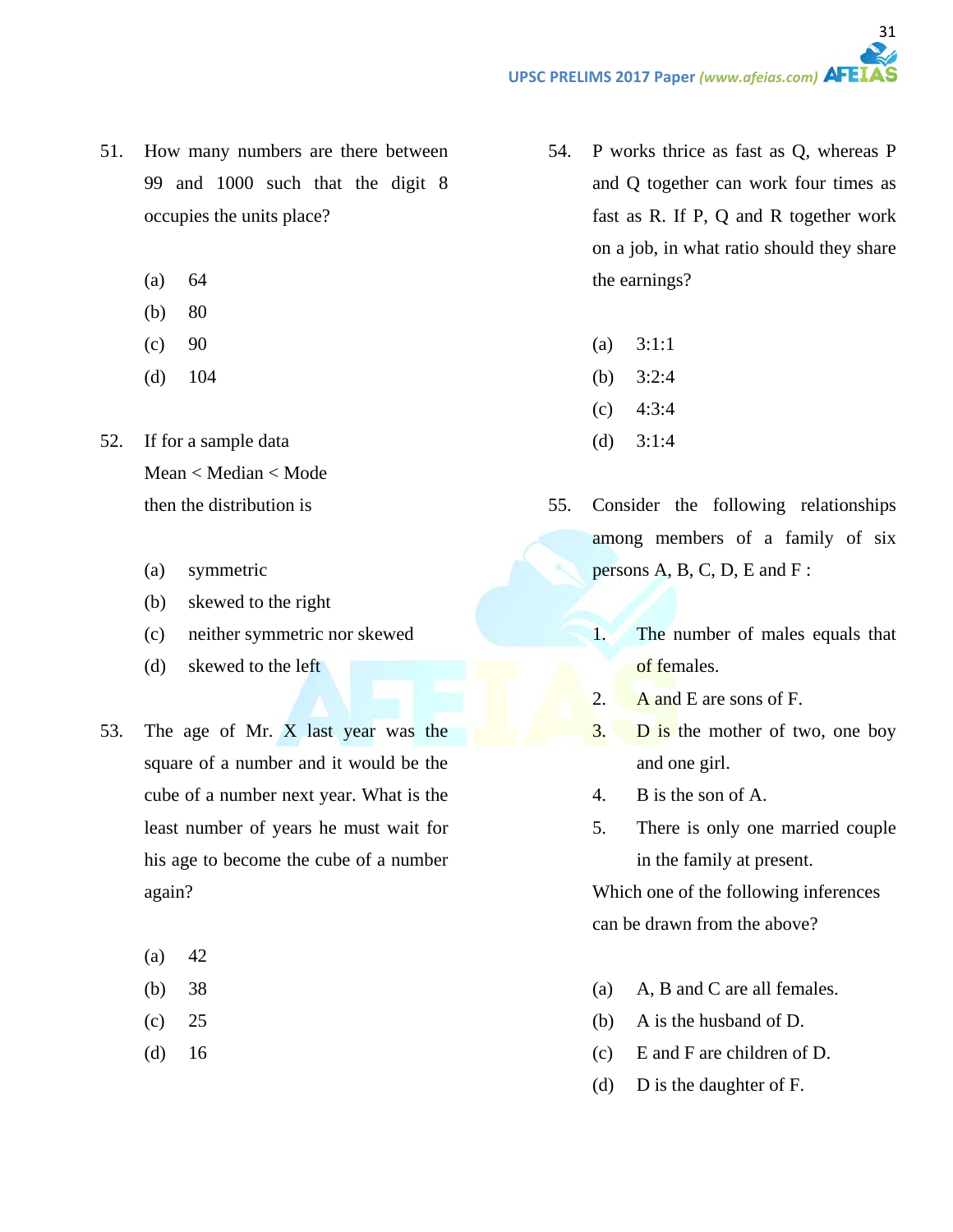32

- एक थैले में 20 गेंदें हैं। 8 गेंदें हरी हैं, 7 सफेद हैं 56. और 5 लाल हैं। आँख बंद कर, थैले में से न्यूनतम कितनी गेंदें निकालना आवश्यक होगा (किसी को भी बिना बदले) जिससे सुनिश्चित हो कि प्रत्येक रंग की कम-से-कम एक गेंद निकली हो?
	- $(a)$  $17$
	- $(b)$ 16
	- $(c)$ 13
	- $(d)$  $11$
- यदि 2 लड़कों और 2 लड़कियों को एक पंक्ति में 57. इस व्यवस्था में खड़ा करना हो कि लड़कियाँ एक-दूसरे के अगल-बगल खड़ी न हों, तो कितनी संभव व्यवस्थाएँ हो सकती हैं?
	- $(a)$ 3
	- $(b)$ 6
	- $(c)$  $12$
	- $(d)$ 24
- 4cm×4cm×4cm के एक घन के बाह्य पृष्ठ को 58. पूरी तरह लाल रंग में रंगा गया है। तत्पश्चात् इसे फलकों के समान्तर 1 $cm \times 1$ cm $\times 1$ cm के चौंसठ छोटे घनों में काटा गया है। कितने छोटे घनों की फलकें रंगी हुई नहीं होंगी?
	- $(a)$  $\bf{8}$
	- $(b)$ 16
	- $(c)$ 24
	- $(d)$ 36
- निम्नलिखित पर विचार कीजिएः-59. A, B, C, D, E, F, G और H एक पंक्ति में उत्तर की ओर मुख कर खड़े हैं। B. G का पड़ोसी नहीं है। F. G के ठीक दाएँ है और E का पड़ोसी है। G अंतिम छोर पर नहीं है। A. F. के बाएँ से छता है। H. C के दाएँ से छठा है। उपर्युक्त के बारे में निम्नलिखित में से कौन-सा एक सही है?
	- C. A के ठीक बाएँ है।  $(a)$
	- $D, B$  और F का सन्निकट पड़ोसी है।  $(b)$
	- $G$ ,  $D$  के ठीक दाएँ है।  $(c)$
	- A और E अंतिम छोरों पर हैं।  $(d)$
- <mark>किसी निश्चित क</mark>ोड़ में '256' का अर्थ 'लाल रंग  $60<sub>o</sub>$ <mark>चॉक'</mark> है; '589' का अर्थ 'हरा रंग फूल' है; और '254' का अर्थ 'सफेद रंग चॉक' है। उस कोड में 'सफेद' को इंगित करने वाला अंक कौन–सा है?
	- $(a)$ 2
	- $(b)$  $\overline{\mathbf{4}}$
	- $(c)$  $5\overline{5}$
	- $(d)$  $8$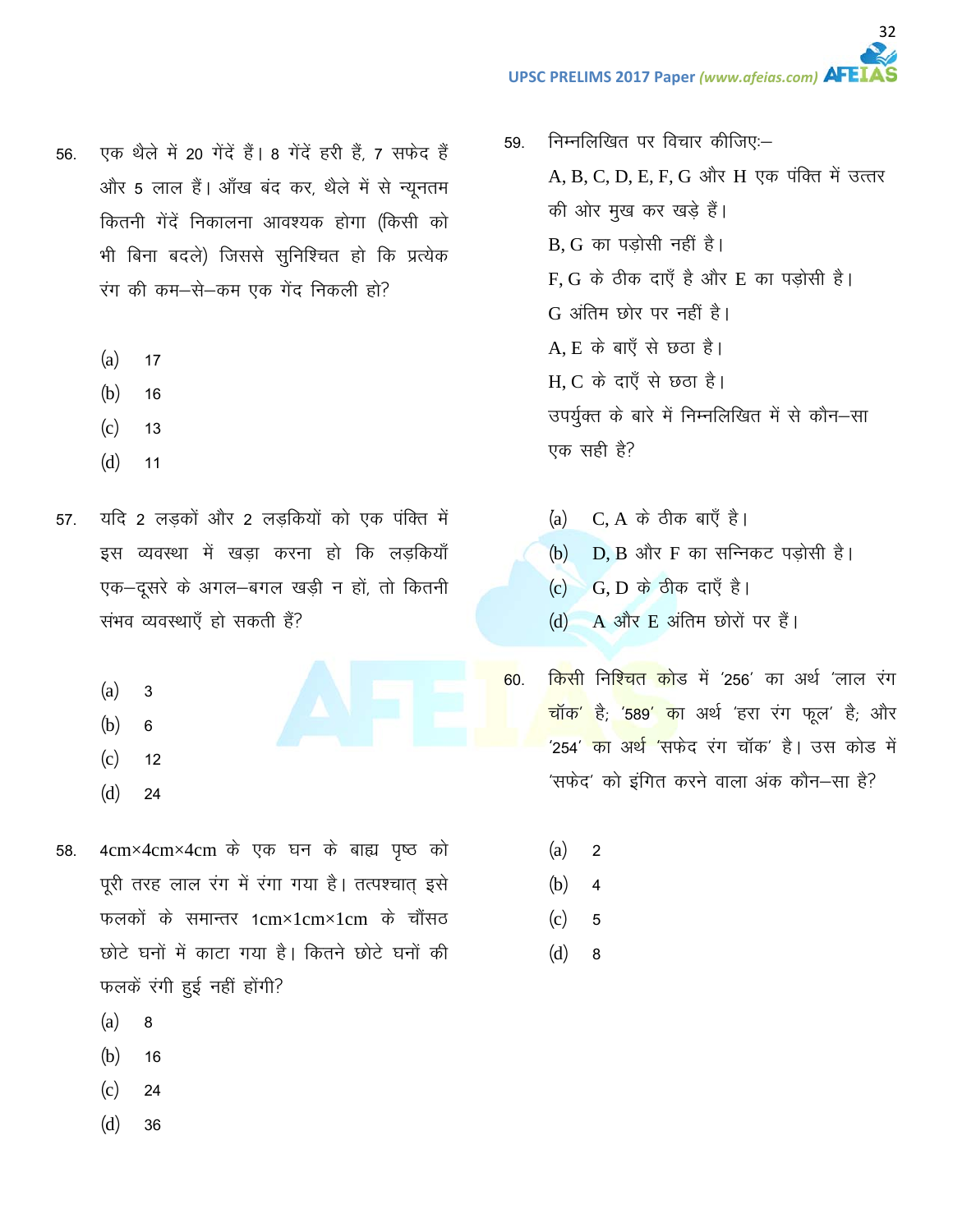- 56. A bag contains 20 balls. 8 balls are green, 7 are white and 5 are red. What is the minimum number of balls that must be picked up from the bag blindfolded (without replacing any of it) to be *assured* of picking at least one ball of each colour?
	- (a) 17
	- (b) 16
	- (c) 13
	- (d) 11
- 57. If 2 boys and 2 girls are to be arranged in a row so that the girls are not next to each other, how many possible arrangements are there?
	- (a) 3
	- (b) 6
	- (c) 12
	- (d) 24
- 58. The outer surface of a 4cm x 4cm x 4cm cube is painted completely in red. It is sliced parallel to the faces to yield sixty four 1cm x 1cm x 1cm small cubes. How many small cubes do *not* have painted faces?
	- (a) 8
	- (b) 16
	- $(c)$  24
	- (d) 36

59. Consider the following : A, B, C, D, E, F, G and H are standing in a row facing North. B is not neighbour of G. F is to the immediate right of G and neighbour of E. G is not at the extreme end. A is sixth to the left of E. H is sixth to the right of C.

33

Which one of the following is correct in respect of the above?

- (a) C is to the immediate left of A.
- (b) D is immediate neighbour of B and F.
- (c) G is to the immediate right of D.
- (d) A and E are at the extreme ends.
- 60. In a certain code, '256' means 'red colour chalk', '589' means 'green colour flower' and '254' means 'white colour chalk'. The digit in the code that indicates 'white' is
	- $(a) 2$
	- (b) 4
	- $(c) 5$
	- $(d) 8$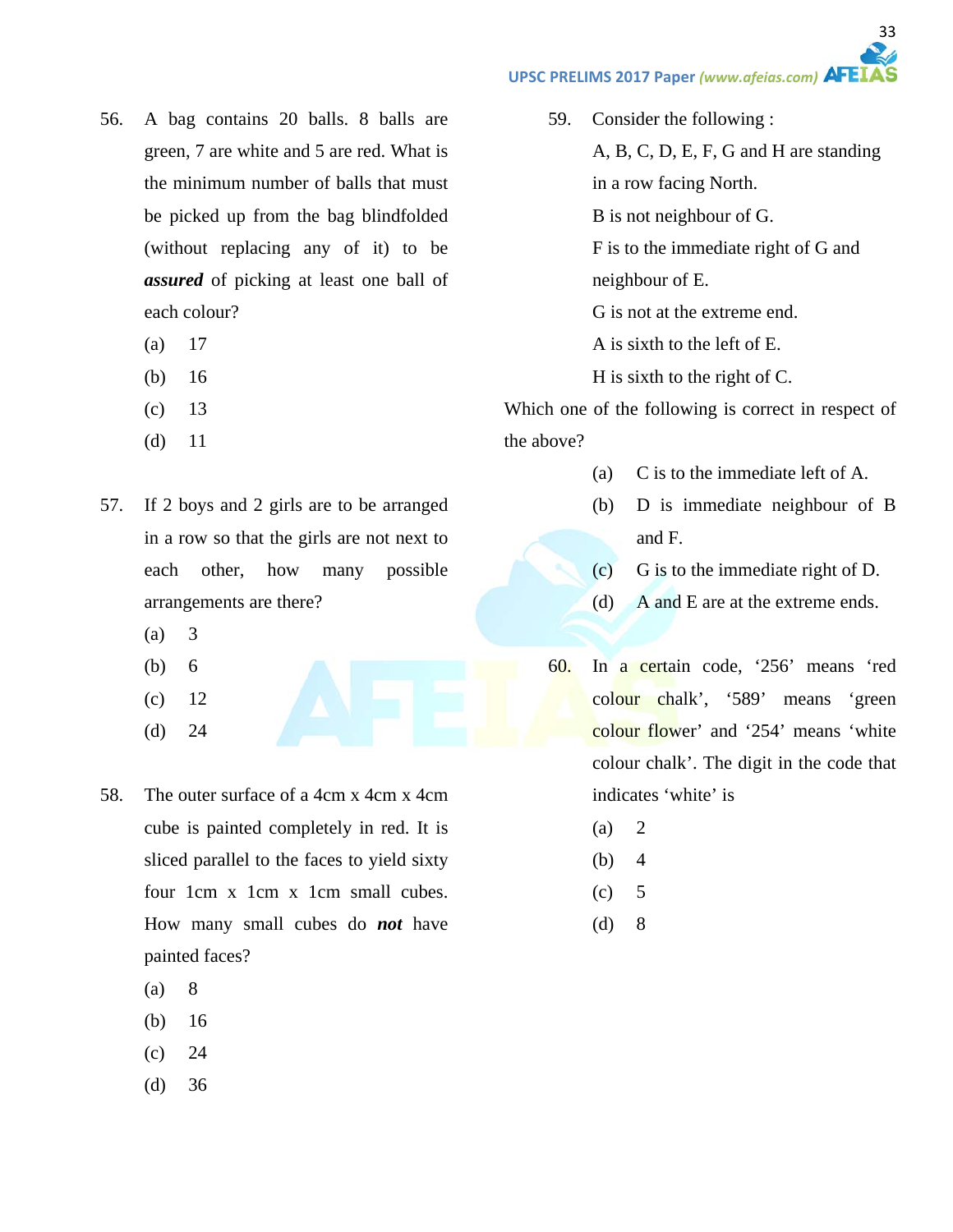# निम्नलिखित 7 (सात) प्रश्नांशों के लिए निर्देश:

निम्नलिखित **सात परिच्छेदों** को पढिए और उनके नीचे आने वाले प्रश्नांशों के उत्तर दीजिए। इन प्रश्नांशों के लिए आपके उत्तर केवल इन परिच्छेदों पर ही आधारित होने चाहिए।

# परिच्छेद–1

वायु गुणता सूचकांक {एयर क्वालिटी इंडेक्स (AQI)} बहुत से वायु प्रदूषकों की मापों को एकल संख्या अथवा अनुमतांक (रेटिंग) में जोड़कर दिखाने का एक तरीका है। आदर्श रूप में, इस सूचकांक को सतत रूप से अद्यतन (अपडेट) बनाए रखा जाता है और यह विभिन्न स्थानों पर उपलब्ध रहता है। AQI सर्वाधिक उपयोगी तब होता है जब बहुत सारे प्रदूषण-आँकड़े एकत्रित किए जा रहे हों और जब प्रदूषण के स्तर हमेशा तो नहीं लेकिन आमतौर पर निम्न रहते हों। इन दशाओं में यदि प्रदूषण स्तर कुछ दिनों के लिए अचानक बढ जाए, तो जनता वायू गूणता चेतावनी की प्रतिक्रिया में शीघ्रता से निरोधक कार्रवाई (जैसे कि घर के भीतर रहना) कर सकती है। दुर्भाग्य से शहरी भारत की हालत ऐसी नहीं है। कई बड़े शहरों में प्रदषण-स्तर इतने अधिक होते हैं कि वे वर्ष के ज्यादातर दिनों में स्वास्थ्य के मानकों अथवा नियामक मानकों से ऊपर बने रहते हैं। यदि हमारा सूचकांक दिन पर दिन लाल/खतरनाक दायरे में बना रहता है, तो किसी के लिए भी ज़्यादा कुछ करने लायक नहीं रहता सिवाय इसके कि इनकी उपेक्षा करने की आदत बना लें।

- उपर्युक्त परिच्छेद से निम्नलिखित में से कौन-सा 61. सर्वाधिक तार्किक और तर्कसंगत निष्कर्ष (इन्फरेंस) निकाला जा सकता है?
	- (a) हमारे शहरों को प्रदूषण-मुक्त रखने के लिए हमारी सरकारें पर्याप्त रूप से जिम्मेवार नहीं हैं ।
	- हमारे देश में वायु गुणता सूचकांकों की  $(b)$ बिल्कुल ही आवश्यकता नहीं है।
	- हमारे बड़े शहरों के बहुत—से निवासियों के  $(c)$ लिए वायु गुणता सूचकांक सहायक नहीं है।
	- प्रत्येक शहर में प्रदूषण संबंधी समस्याओं के  $(d)$ बारे में जन-जागरूकता बढनी चाहिए।

# परिच्छेद–2

उत्पादक नौकरियाँ (जॉब) विकास के लिए महत्वपूर्ण हैं .<br>और अच्छी नौकरी सर्वोत्तम प्रकार का समावेशन है। हमारी आधी से अधिक जनसंख्या कृषि पर निर्भर है, परन्त अन्य देशों के अनुभव से पता चलता है कि यदि कृषि में प्रति व्यक्ति आय पर्याप्त रूप में बढ़ानी है, तो कृषि पर निर्भर व्यक्तियों की संख्या में कमी लानी चाहिए। जहाँ एक ओर उद्योग में नौकरियाँ सुजित की जा रही हैं, वहीं असंगठित क्षेत्र में ऐसी बहुत सारी नौकरियाँ निम्न उत्पादकता वाली गैर–संविदागत नौकरियाँ होती हैं जिनमें कम आय और न के बराबर सुरक्षा दी जाती है तथा कोई हितलाभ नहीं दिए जाते। इनकी तुलना में सेवा क्षेत्र की नौकरियाँ उच्च उत्पादकता वाली होती हैं, परन्तू सेवाओं में रोजगार-वृद्धि हाल के वर्षों में धीमी रही है।

उपर्युक्त परिच्छेद से निम्नलिखित में से कौन-सा 62. सर्वाधिक तार्किक और तर्कसंगत निष्कर्ष (इन्फरेंस)

निकाला जा सकता है?

- रोजगार-वृद्धि और समावेशन को सुनिश्चित  $(a)$ करने के लिए हमें अत्यधिक उत्पादक सेवा—क्षेत्र की नौकरियों के तीव्रतर विकास की परिस्थितियों को उत्पन्न करना आवश्यक है।
- <mark>आर्थिक वृद्धि</mark> और समावेशन को सुनिश्चित  $(b)$ <mark>करने के लिए हमें खेतिहर कामगारों को</mark> अत्यधिक उत्पादक विनिर्माण और सेवा-क्षेत्रों में स्थानांतरित करना आवश्यक है।
- हमें कृषि की उत्पादकता बढ़ाने के  $(c)$ साथ-साथ कृषि-क्षेत्र से बाहर उत्पादक नौकरियों के तीव्रतर विकास की परिस्थितियों को उत्पन्न करना आवश्यक है।
- कृषि में प्रति व्यक्ति आय में वृद्धि लाने के  $(d)$ लिए हमें उच्च उपज वाली संकर किस्मों और आनुवंशिकतः रूपांतरित (जेनेटिकली मॉडिफाइड) फसलों की खेती पर बल देना आवश्यक है।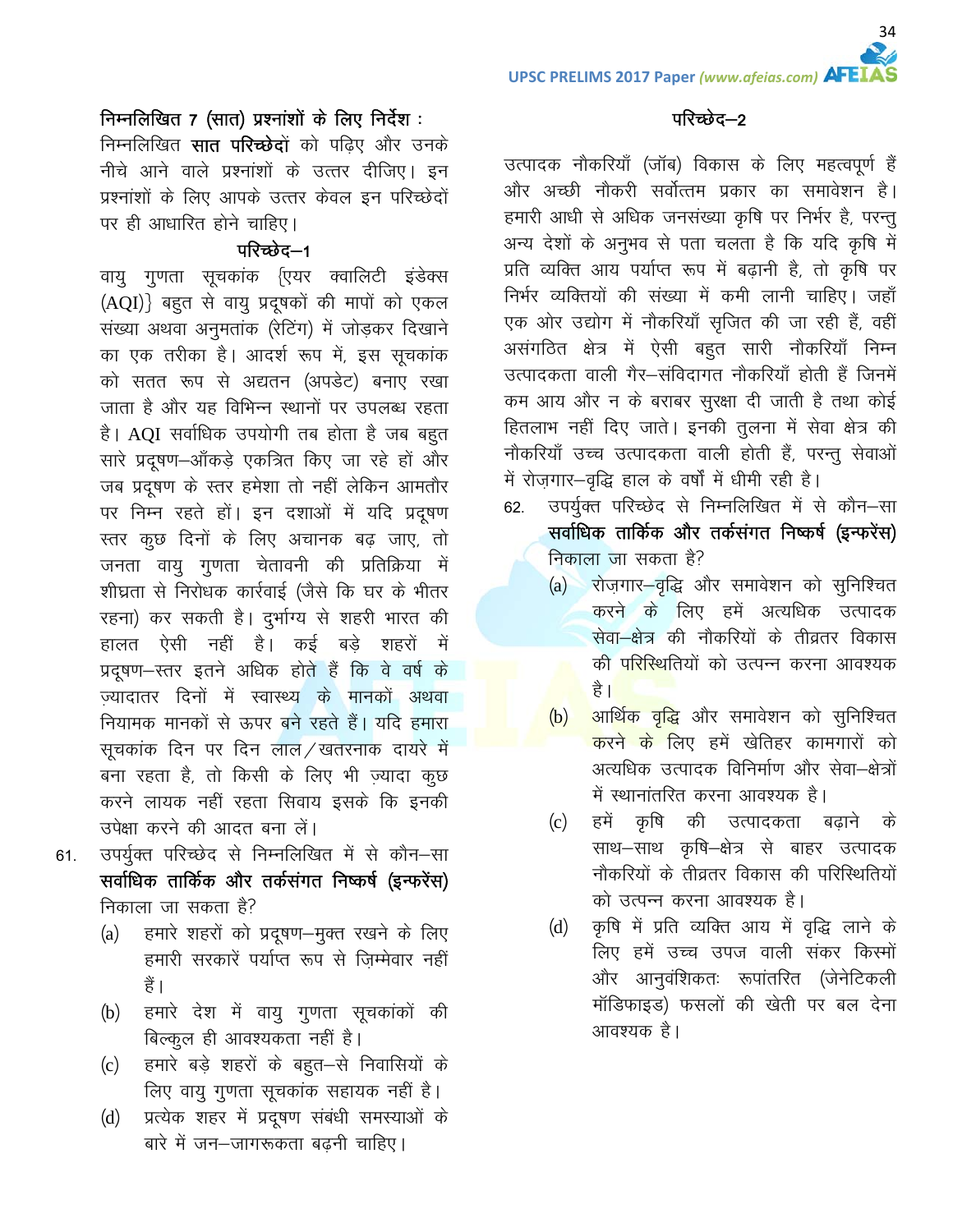# **Directions for the following 7 (seven) items:**

Read the following **seven passages** and answer the items that follow the passages. Your answers to these items should be based on the passages only.

#### **Passage-1**

 An air quality index (AQI) is a way to combine measurements of multiple air pollutants into a single number or rating. This index is ideally kept constantly updated and available in different places. The AQI is most useful when lots of pollution data are being gathered and when pollution levels are normally, but not always, low. In such cases, if pollution levels spike for a few days, the public can quickly take preventive action (like staying indoors) in response to an air quality warning. Unfortunately, that is not urban India. Pollution levels in many large Indian cities are so high that they remain well above any health or regulatory standard for large part of the year. If our index stays in the 'Red/ Dangerous' region day after day, there is not much any one can do, other than getting used to ignoring it.

- 61. Which among the following is the *most logical and rational inference* that can be made from the above passage?
	- (a) Our governments are not responsible enough to keep our cities pollution free.
	- (b) There is absolutely no need for air quality indices in our country.
	- (c) Air quality index is not helpful to the residents of many of our large cities.
	- (d) In every city, public awareness about pollution problems should increase.

# **Passage-2**

 Productive jobs are vital for growth and a good job is the best form of inclusion. More than half of our population depends on agriculture, but the experience of other countries suggests that the number of people dependent on agriculture will have to shrink if per capita incomes in agriculture are to go up substantially. While industry is creating jobs, too many such jobs are low productivity noncontractual jobs in the unorganized sector, offering low incomes, little protection, and no benefits. Service jobs are relatively of high productivity, but employment growth in services has been slow in recent years.

- 62. Which among the following is the *most logical and rational inference* that can be made from the above passage?
	- (a) We must create conditions for the faster growth of highly productive service jobs to ensure employment growth and inclusion.
	- (b) We must shift the farm workers to the highly productive manufacturing and service sectors to ensure the economic growth and inclusion.
	- (c) We must create conditions for the faster growth of productive jobs outside of agriculture even while improving the productivity of agriculture.
	- (d) We must emphasize the cultivation of high-yielding hybrid varieties and genetically modified crops to increase the per capita income in agriculture.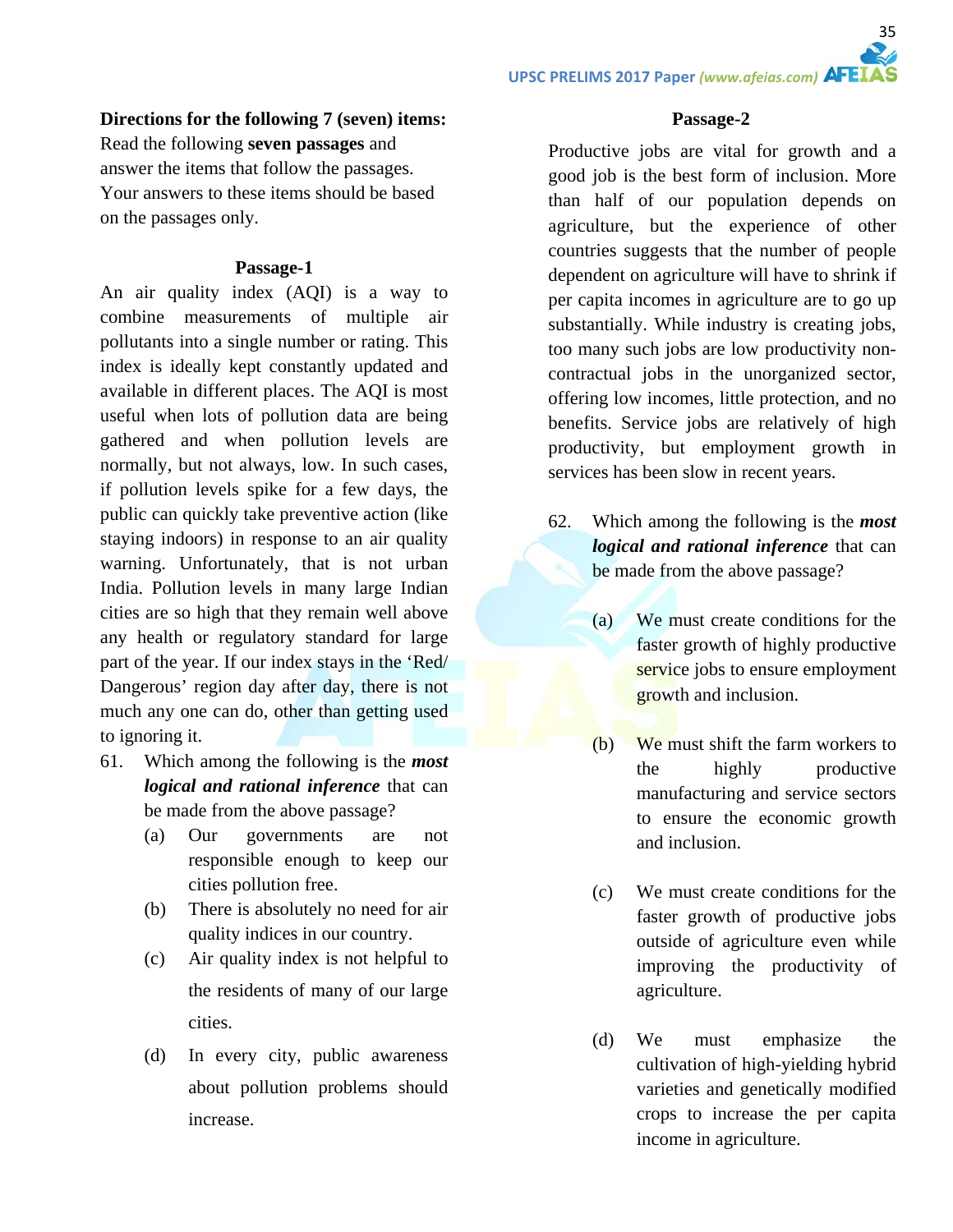# परिच्छेद–3

भूमि उपयोग में दृश्यभूमि पैमाने के उपागम (अप्रोच) से संरक्षित क्षेत्रों के बाहर और अधिक जैव विविधता को प्रोत्साहन मिल सकता है। वर्ष 1998 में प्रभंजन (हरिकन) 'मिच' के दौरान पर्यावरणीय कृषि पद्धतियों का उपयोग करने वाले फार्मों को परम्परागत तकनीकों का उपयोग करने वाले फार्मों की तुलना में होंडूरास, निकारागुआ और ग्वाटेमाला में क्रमशः 58 प्रतिशत, 70 प्रतिशत और 99 प्रतिशत कम नुकसान हुआ। कोस्टारिका में वानस्पतिक वात-रोधों (विंडब्रेक्स) और बाड़ कतारों के उपयोग से पक्षी–विविधता में वृद्धि के साथ–साथ किसानों की चारागाह और कॉफी से होने वाली आय में अत्यधिक बढ़ोतरी हुई। प्राकृतिक अथवा अर्ध–प्राकृतिक आवास के निकटतर कृषि-भूमि होने पर मधुमक्खियों से होने वाला परागण अधिक प्रभावकारी होता है, यह निष्कर्ष महत्वपूर्ण है, क्योंकि विश्व की 107 अग्रणी फसलों का 87 प्रतिशत परागण करने वाले जंतूओं पर निर्भर है। कोस्टारिका, निकारागुआ और कोलम्बिया में वन–पशुचारी (सिल्वोपास्टरल) प्रणालियाँ, जिनमें पेड़ चरागाह-भूमियों के साथ एकीकृत हैं, पशु-उत्पादन की धारणीयता में सुधार ला रही हैं और किसानों की आय में विविधता और वृद्धि ला रही हैं।

- उपर्युक्त परिच्छेद से निम्नलिखित में से कौन-सा 63. सर्वाधिक तार्किक और तर्कसंगत निष्कर्ष (इन्फरेंस) निकाला जा सकता है?
	- जैव विविधता को बढ़ाने वाली कृषि पद्धतियाँ  $(a)$ प्रायः फार्म उत्पादन में वृद्धि और आपदाओं के प्रति असुरक्षितता को कम करती हैं।
	- विश्व के सभी देशों को पर्यावरणीय कृषि के  $(b)$ स्थान पर पारम्परिक कृषि करने के लिए प्रोत्साहित किया जाना चाहिए।
	- संरक्षित क्षेत्रों में वहाँ की जैव विविधता को  $(c)$ नष्ट किए बिना पर्यावरणीय कृषि की अनुमति दी जानी चाहिए।
	- खाद्य फसलों की उपज तब अत्यधिक होगी.  $(d)$ जब उनकी खेती में पर्यावरणीय कृषि पद्धतियाँ अपनायी जाएँ।

# परिच्छेद–4

36

भारतीय विनिर्माण के लिए मध्यावधि चुनौती निम्नतर से उच्चतर प्रौद्योगिक क्षेत्रों, निम्नतर से उच्चतर मृल्यवर्धित क्षेत्रों और निम्नतर से उच्चतर उत्पादकता क्षेत्रों की ओर बढने की है। मध्यम प्रौद्योगिक उद्योगों में मख्य रूप से अत्यधिक पूँजी लगी होती है और उनमें संसाधनों का प्रक्रमण होता है; और उच्च प्रौद्योगिक उद्योगों में मुख्य रूप से अत्यधिक पूँजी और प्रौद्योगिकी लगी होती है। सम्पूर्ण GDP में विनिर्माण के हिस्से को प्रकल्पित 25 प्रतिशत तक बढाने के लिए भारतीय विनिर्माण क्षेत्र को विश्व—बाजार के उन क्षेत्रों पर कब्जा करने की आवश्यकता है, जिनमें बढ़ती हुई माँग की प्रवृत्ति है। इन क्षेत्रों में अधिकांश रूप से उच्च प्रौद्योगिकी और पूँजी लगी होती है।

- उपर्युक्त परिच्छेद से निम्नलिखित में से कौन-सा 64. सर्वाधिक तार्किक और तर्कसंगत निष्कर्ष (इन्फरेंस) निकाला जा सकता है?
	- मध्यम प्रौद्योगिक और संसाधनों का प्रक्रमण  $(a)$ करने वाले उद्योगों में भारत की GDP उच्च मूल्<mark>य—वर्धित</mark> तथा उच्च उत्पादकता स्तरों को <mark>दर्शाती है।</mark>
	- भारत में अत्यधिक पूँजी और प्रौद्योगिकी वाले  $(b)$ विनिर्माण का संवर्धन करना संभव नहीं है।
	- भारत को अनुसंधान एवं विकास तथा  $(c)$ प्रौद्योगिकी उन्नयन और कौशल विकास में और सरकारी निवेश चाहिए बढाना गैर–सरकारी निवेश को प्रोत्साहित करना चाहिए।
	- भारत ने पहले से ही विश्व—बाजार के उन  $(d)$ क्षेत्रों में बड़ा हिस्सा प्राप्त कर लिया है. जिनमें बढती हुई माँग की प्रवृत्ति है।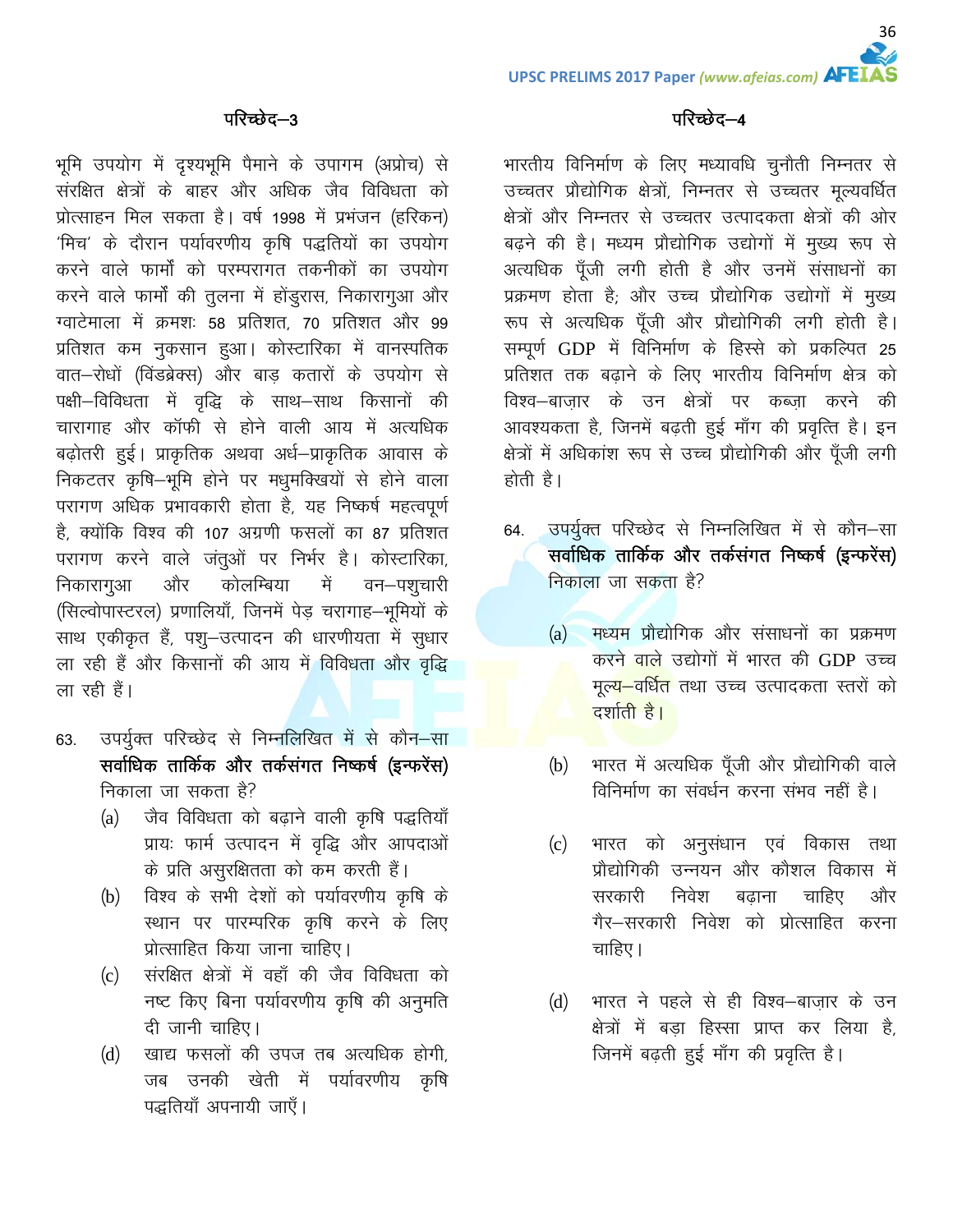#### **Passage-3**

 A landscape-scale approach to land use can encourage greater biodiversity outside protected areas. During hurricane 'Mitch' in 1998, farms using ecoagricultural practices suffered 58 per cent, 70 per cent and 99 per cent less damage in Honduras, Nicaragua and Guatemala, respectively, than farms using conventional techniques. In Costa Rica, vegetative windbreaks and fencerows boosted farmers' income from pasture and coffee while also increasing bird diversity. Bee pollination is more effective when agricultural fields are closer to natural or seminatural habitat, a finding that matters because 87 per cent of the world's 107 leading crops depend on animal pollinators. In Costa Rica, Nicaragua and Colombia silvopastoral systems that integrate trees with pastureland are improving the sustainability of cattle production, and diversifying and increasing farmers' income.

- 63. Which among the following is the *most logical and rational inference* that can be made from the above passage?
	- (a) Agricultural practices that enhance biodiversity can often increase farm output and reduce the vulnerability to disasters.
	- (b) All the countries of the world should be encouraged to replace ecoagriculture with conventional agriculture.
	- (c) Ecoagriculture should be permitted in protected areas without destroying the biodiversity there.
	- (d) The yield of food crops will be very high if ecoagricultural practices are adopted to cultivate them.

#### **Passage-4**

37

 The medium term challenge for Indian manufacturing is to move from lower to higher tech sectors, from lower to higher value-added sectors, and from lower to higher productivity sectors. Medium tech industries are primarily capital intensive and resource processing; and high tech industries are mainly capital and technology intensive. In order to push the share of manufacturing in overall GDP to the projected 25 per cent, Indian manufacturing needs to capture the global market in sectors showing a rising trend in demand. These sectors are largely high technology and capital intensive.

- 64. Which among the following is the *most logical and rational inference* that can be made from the above passage?
	- (a) India's GDP displays high valueadded and high productivity levels in medium tech and resource processing industries.
	- (b) Promotion of capital and technology intensive manufacturing is not possible in India.
	- (c) India should push up the public investments and encourage the private investments in research and development, technology upgradation and skill development.
	- (d) India has already gained a great share in global markets in sectors showing a rising trend in demand.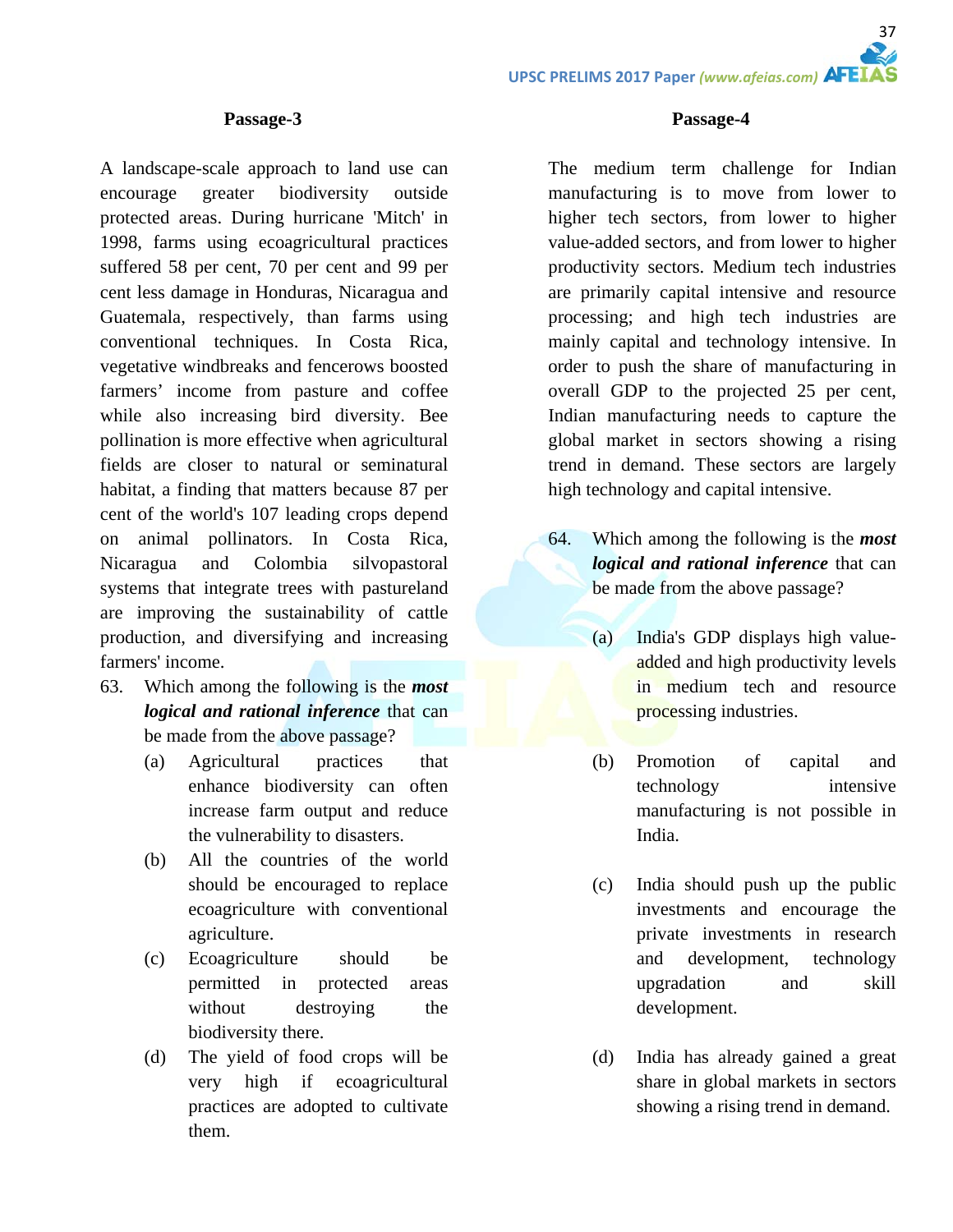38

# परिच्छेद–5

पिछले दशक के दौरान भारतीय कृषि खाद्यान्न व तिलहन का रिकॉर्ड उत्पादन करने के साथ और अधिक सुदृढ़ हुई है। इसके परिणामस्वरूप बढ़ी हुई खरीद से भंडारगृहों में खाद्यान्न के स्टॉक में भारी बढ़ोतरी हुई है। भारत चावल, गेहूँ, दूध, फलों व सब्ज़ियों के विश्व के शीर्ष उत्पादकों में से एक है। फिर भी विश्वभर के न्यूनपोषित लोगों का एक-चौथाई भाग भारत में है। औसत रूप से देश के कूल परिवारों के लगभग आधे परिवारों में कूल व्यय का लगभग आधा व्यय भोजन पर होता है।

- निम्नलिखित में से कौन–सा उपर्यूक्त परिच्छेद का 65. सर्वाधिक तार्किक उपनिगमन (कोरोलरी) है?
	- गरीबी और कुपोषण को कम करने के लिए  $(a)$ खेत-से-थाली (फार्म-टू-फोर्क) तक की मूल्य श्रृंखला की दक्षता में बढ़ोतरी करना जरूरी है।
	- कृषि उत्पादकता में बढ़ोतरी करने से भारत  $(b)$ में स्वतः ही गरीबी और कृपोषण दूर हो जाएगा।
	- भारत की कृषि उत्पादकता पहले से ही बहुत  $(c)$ अधिक है और इसे और अधिक बढाया जाना आवश्यक नहीं है।
	- $(d)$ सामाजिक कल्याण और गरीबी उन्मूलन कार्यक्रमों के लिए अधिक निधि का आवंटन करने से भारत से गरीबी और कुपोषण का अन्ततः उन्मूलन हो जाएगा।

# परिच्छेद–6

राज्य मोतियों के समान हैं तथा केन्द्र वह धागा है जो उन्हें हार में पिरोता है; यदि धागा टूट जाए, तो मोती बिखर जाते हैं।

- निम्नलिखित विचारों में से कौन-सा एक उपर्युक्त 66. कथन की संपुष्टि करता है?
	- शक्तिशाली केन्द्र और शक्तिशाली राज्य, एक  $(a)$ मज़बूत संघ (फेडरेशन) बनाते हैं।
	- शक्तिशाली केन्द्र राष्ट्रीय अखण्डता हेतू एक  $(b)$ बंधनकारी शक्ति है।
	- शक्तिशाली केन्द्र राज्य स्वायत्तता में बाधा  $(c)$ है ।
	- ्राज्य की स्वायत्तता संघ (फेडरेशन) के लिए  $(d)$ पूर्वापेक्षा है।

# परिच्छेद-7

वास्तव में, मेरा मानना है कि इंग्लैंड में निर्धनतम व्यक्ति <mark>को भी एक</mark> वैस<mark>ा ही जी</mark>वन जीना है जैसा कि महानतम <mark>व्यक्ति को, और इसलिए</mark> सच में मैं मानता हूँ कि यह स्पष्ट है कि हर उस व्यक्ति को, जिसे सरकार के अधीन रहना है. सबसे पहले अपनी सहमति से स्वयं को सरकार के अधीन कर देना चाहिए, और मेरा यह अवश्य मानना है कि इंग्लैंड का निर्धनतम व्यक्ति सही अर्थ में ऐसी सरकार से कतई बंधा हुआ नहीं है जिसके अधीन स्वयं को करने में उसकी कोई राय नहीं रही हो।

- उपर्युक्त कथन किसके समर्थन में तर्क प्रस्तुत 67. करता है?
	- सम्पत्ति का सबको समान वितरण  $(a)$
	- शासितों की सहमति के अनुसार शासन  $(b)$
	- निर्धनों के हाथ में शासन  $(c)$
	- धनिकों का स्वत्वहरण (एक्सप्रोप्रिएशन)  $(d)$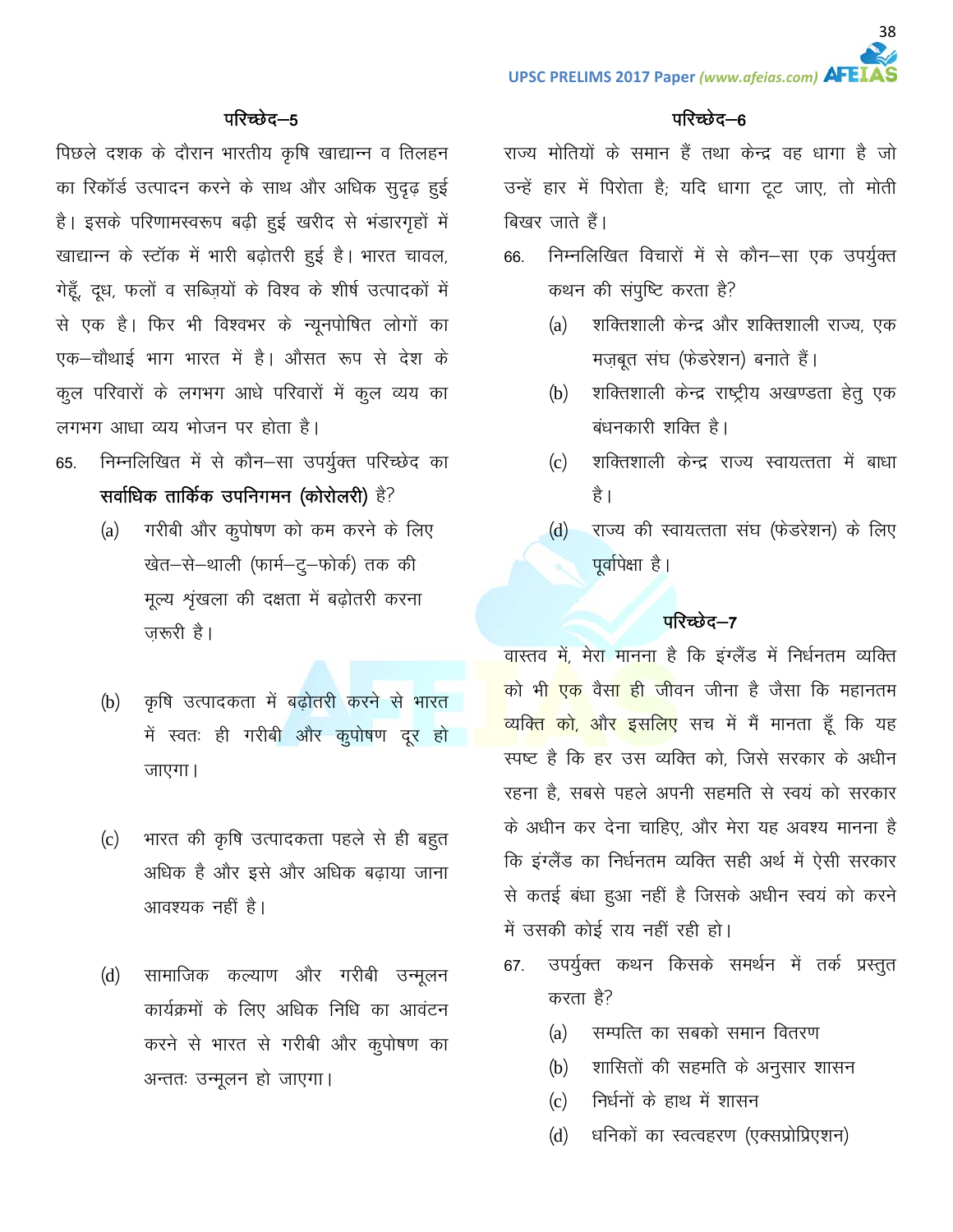#### **Passage-5**

 Over the last decades, Indian agriculture has become more robust with record production of food grains and oilseeds. Increased procurement, consequently, has added huge stocks of food grains in the granaries. India is one of the world's top producers of rice, wheat, milk, fruits and vegetables. India is still home to a quarter of all undernourished people in the world. On an average, almost half of the total expenditure of nearly half of the households is on food.

- 65. Which among the following is the *most logical corollary* to the above passage?
	- (a) Increasing the efficiency of farmto-fork value chain is necessary to reduce the poverty and malnutrition.
	- (b) Increasing the agricultural productivity will automatically eliminate the poverty and malnutrition in India.
	- (c) India's agricultural productivity is already great and it is not necessary to increase it further.
	- (d) Allocation of more funds for social welfare and poverty alleviation programmes will ultimately eliminate the poverty and malnutrition in India.

#### **Passage-6**

39

The States are like pearls and the Centre is the thread which turns them into a necklace; if the thread snaps, the pearls are scattered.

- 66. Which one of the following views corroborates the above statements?
	- (a) A strong Centre and strong States make the federation strong.
	- (b) A strong Centre is a binding force for national integrity.
	- (c) A strong Centre is a hindrance to State autonomy.
	- (d) State autonomy is a prerequisite for a federation.

## **Passage-7**

 Really I think that the poorest he that is in England has a life to live, as the greatest he, and therefore truly, I think it is clear that every man that is to live under a government ought first by his own consent to put himself under the government, and I do think that the poorest man in England is not at all bound in a strict sense to that government that he has not had a voice to put himself under.

- 67. The above statement argues for
	- (a) distribution of wealth equally to all
	- (b) rule according to the consent of the governed
	- (c) rule of the poor
	- (d) expropriation of the rich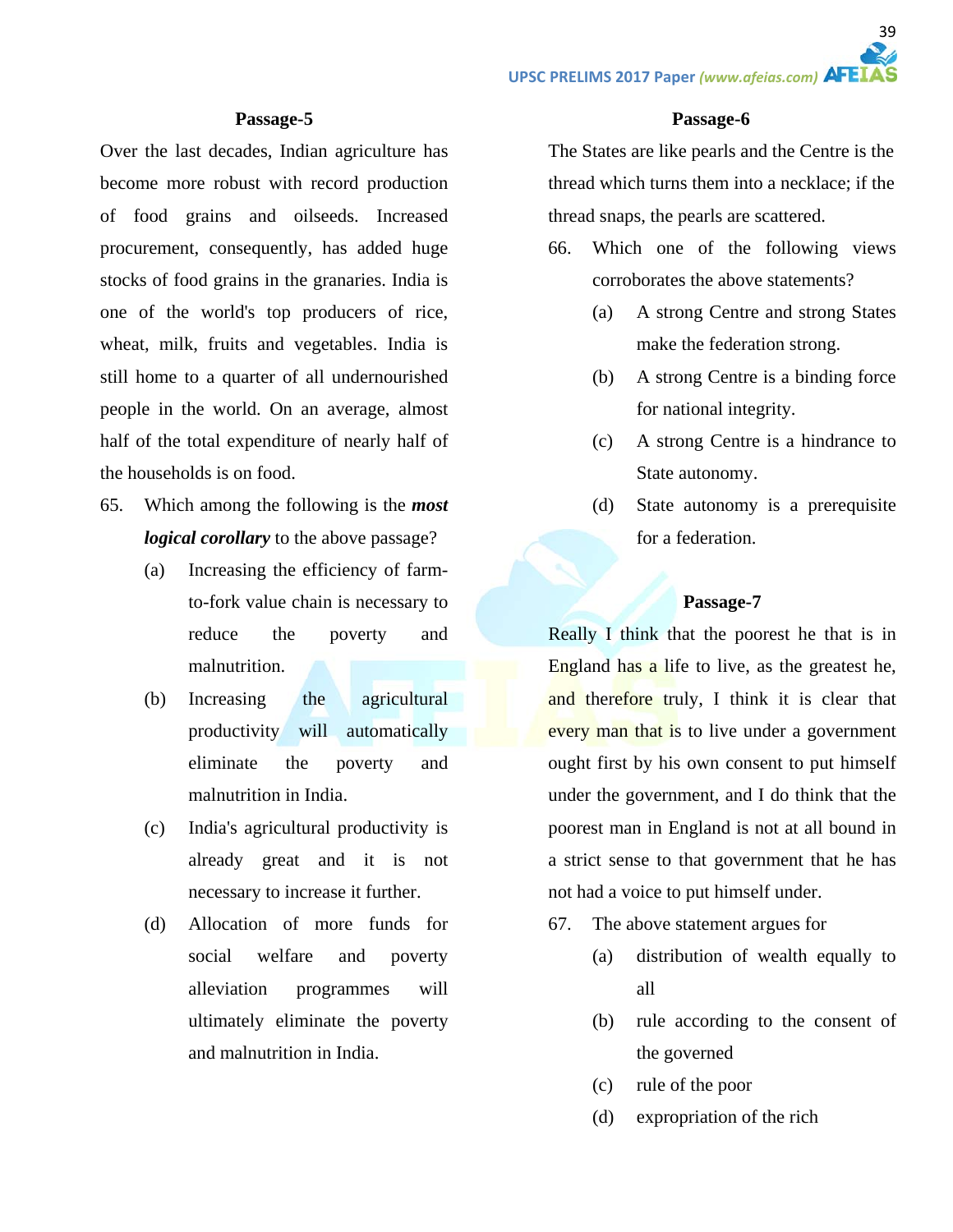40

- किसी शहर में पहले चार दिन औसत वर्षा 0.40 68. इंच दर्ज की गई। आखिरी दो दिन 4:3 के अनुपात में वर्षा हुई। छः दिनों की औसत वर्षा 0.50 इंच थी। पाँचवें दिन कितनी वर्षा हुई?
	- 0.60 इंच  $(a)$
	- 0.70 इंच  $(b)$
	- $(c)$ 0.80 इंच
	- (d) 0.90 इंच

# निम्नलिखित 3 (तीन) प्रश्नांशों के लिए निर्देश:

दी गयी सूचना पर विचार कीजिए और उनके नीचे आने वाले **तीन प्रश्नांशों** के उत्तर दीजिए।

व्याख्याता  $A$ ,  $B$ ,  $C$ ,  $D$ ,  $E$ ,  $F$  और  $G$  विभिन्न शहरों– हैदराबाद, दिल्ली, शिलॉन्ग, कानपुर, चेन्नई, मुंबई और श्रीनगर (आवश्यक नहीं कि इसी क्रम में हों) के हैं, जो एक सम्मेलन में शामिल हुए। इनमें से प्रत्येक व्याख्याता अलग–अलग विषय– अर्थशास्त्र, वाणिज्य, इतिहास, समाजशास्त्र, भूगोल, गणित और सांख्यिकी (आवश्यक नहीं कि इसी क्रम में हों) का विशेषज्ञ है। इसके साथ ही

- कानपुर का व्याख्याता भूगोल में विशेषज्ञ है  $1.$
- व्याख्याता D शिलॉन्ग का है  $2.$
- व्याख्याता C जो दिल्ली का है, समाजशास्त्र में 3. विशेषज्ञ है
- व्याख्याता B न तो इतिहास में, न ही गणित में  $4.$ विशेषज्ञ है
- व्याख्याता A जो अर्थशास्त्र में विशेषज्ञ है, हैदराबाद 5. का नहीं है
- व्याख्याता F जो वाणिज्य में विशेषज्ञ है, श्रीनगर 6. का है
- व्याख्याता G जो सांख्यिकी में विशेषज्ञ है, चेन्नई  $7<sub>1</sub>$ का है
- भूगोल में विशेषज्ञ कौन है? 69.
	- $(a)$  $\, {\bf B}$
	- $(b)$ D
	- $(c)$  $E$
	- $(d)$ निर्धारित नहीं किया जा सकता क्योंकि ऑकड़े अपर्याप्त हैं
- अर्थशास्त्र में विशेषज्ञ व्याख्याता किस शहर का है?  $70.$ 
	- $(a)$ हैदराबाद
	- $(b)$ मुंबई
	- न <mark>तो हैदरा</mark>बाद, न ही मुंबई  $(c)$
	- \_निर्धा<mark>रित न</mark>हीं किया जा सकता क्योंकि  $(d)$ <mark>ऑकडे अपर्याप्त हैं</mark>
- निम्नलिखित में से कौन हैदराबाद का है?  $71.$ 
	- $(a)$ B
	- $(b)$  $E$
	- $(c)$ न तो  $B$ , न ही  $E$
	- निर्धारित नहीं किया जा सकता क्योंकि  $(d)$ आँकड़े अपर्याप्त हैं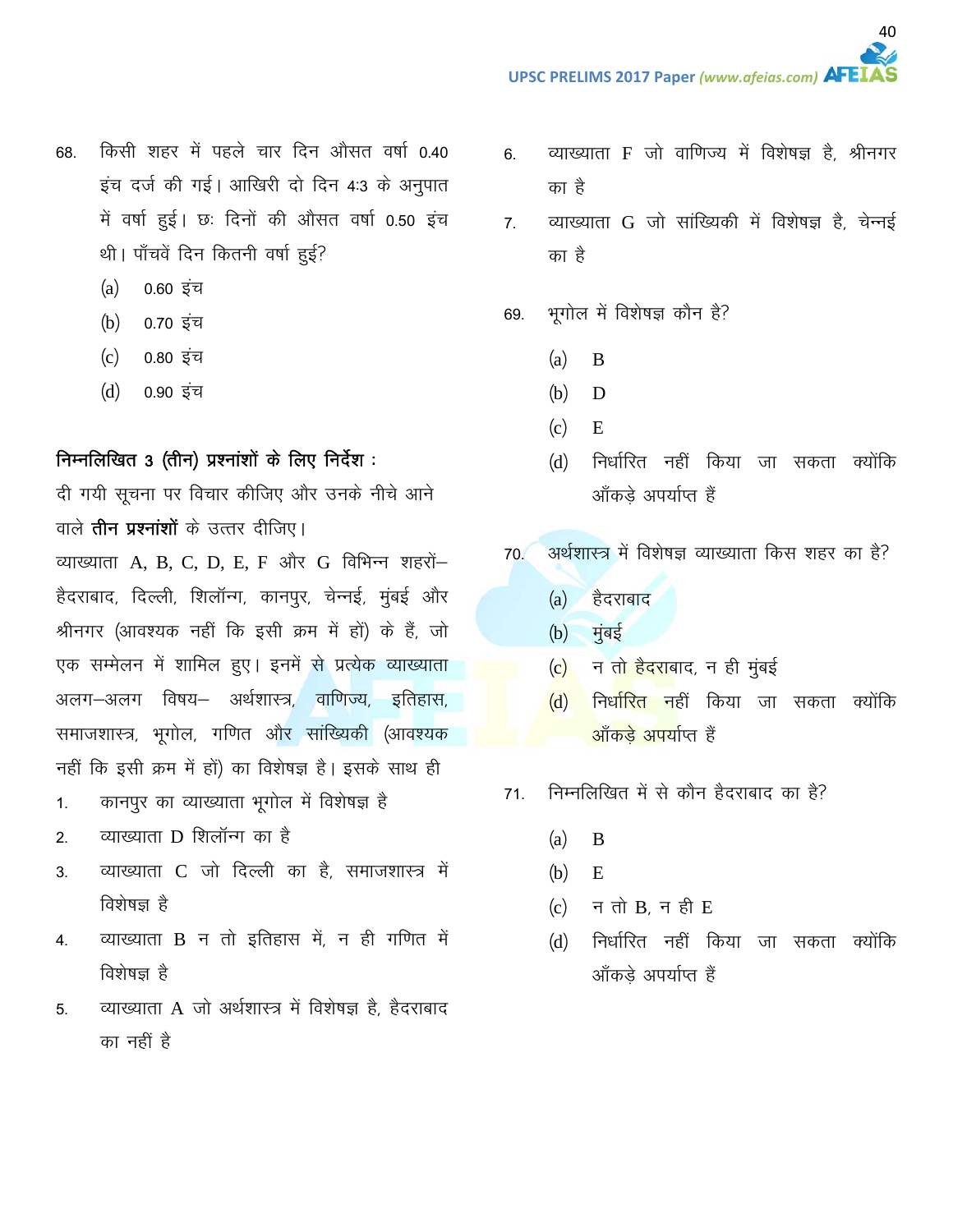- 68. The average rainfall in a city for the first four days was recorded to be 0.40 inch. The rainfall on the last two days was in the ratio of 4:3. The average of six days was 0.50 inch. What was the rainfall on the fifth day?
	- (a) 0.60 inch
	- (b) 0.70 inch
	- (c) 0.80 inch
	- (d) 0.90 inch

#### **Directions for the following 3 (three) items :**

Consider the given information and answer the **three items** that follow.

> A, B, C, D, E, F and G are lecturers from different cities- Hyderabad, Delhi, Shillong, Kanpur, Chennai, Mumbai and Srinagar (not necessarily in the same order), who participated in a conference. Each one of them is specialized in a different subject, viz., Economics, Commerce, History, Sociology, Geography, Mathematics and Statistics (not necessarily in the same order). Further

- 1. Lecturer from Kanpur is specialized in Geography
- 2. Lecturer D is from Shillong
- 3. Lecturer C from Delhi is specialized in Sociology
- 4. Lecturer B is specialized in neither History nor Mathematics

5. Lecturer A who is specialized in Economics does not belong to Hyderabad

41

- 6. Lecturer F who is specialized in Commerce belongs to Srinagar.
- 7. Lecturer G who is specialized in Statistics belongs to Chennai
- 69. Who is specialized in Geography?
	- $(a)$  B
	- (b) D
	- $(c)$  E
	- (d) Cannot be determined as data are inadequate
- 70. To which city does the lecturer specialized in Economics belong?
	- (a) Hyderabad
	- (b) Mumbai
	- (c) Neither Hyderabad nor Mumbai
	- (d) Cannot be determined as data are inadequate
- 71. Who of the following belongs to Hyderabad?
	- $(a)$  B
	- (b) E
	- (c) Neither B nor E
	- (d) Cannot be determined as data are inadequate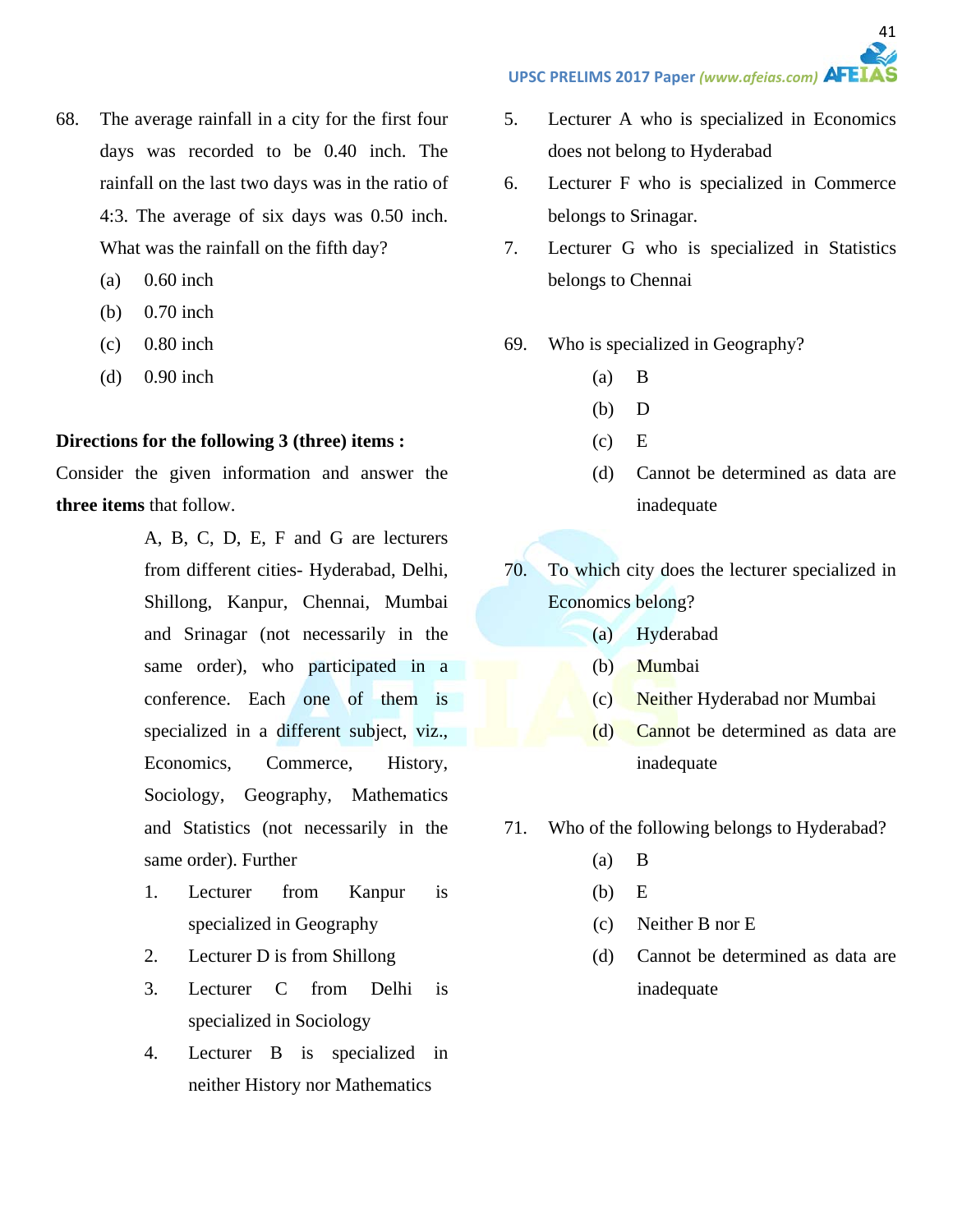42

- किसी पाठशाला में पाँच शिक्षक  $A, B, C, D$  और E 72.  $\ddot{\tilde{\epsilon}}$ । A और B हिन्दी तथा अंग्रेजी पढाते हैं। C और B अंग्रेजी और भूगोल पढ़ाते हैं।  $D$  और A गणित और हिन्दी पढाते हैं। E और B इतिहास और फ्रेंच पढाते हैं। सबसे अधिक विषय कौन पढाता है?
	- $(a)$  $\mathbf{A}$
	- $(b)$  $\mathbf{B}$
	- $(c)$ D
	- $(d)$  ${\bf E}$
- एक 2-अंकीय संख्या को उत्क्रमित किया गया। 73. उन दो संख्याओं में से बड़ी संख्या को छोटी संख्या से विभाजित किया गया। वृहत्तम संभव शेषफल क्या है?
	- $(a)$ 9
	- $(b)$ 27
	- $(c)$ 36
	- $(d)$ 45
- $X$  और  $Y$  की मासिक आय 4:3 के अनुपात में है 74. और उनके मासिक व्यय 3:2 के अनुपात में हैं। फिर भी, उनमें से प्रत्येक प्रतिमाह रु. 6,000 की बचत करता है। उनकी कुल मासिक आय क्या है?
	- $(a)$ रु. 28,000
	- $(b)$ ক. 42,000
	- $(c)$ ড. 56,000
	- $(d)$ रु. 84,000
- 75. किसी कमरे की दो दीवारें और एक छत बिन्दु P पर समकोण बनाते हुए मिलती हैं। एक मक्खी हवा में है जो पहली दीवार से 1m, दूसरी दीवार से 8 m तथा बिन्दु P से 9 m दूर है। वह मक्खी छत से कितने मीटर दूर है?
	- $(a)$  $\overline{4}$
	- $(b)$  $\,6\,$
	- $(c)$  $12$
	- $(d)$ 15

# निम्नलिखित 3 (तीन) प्रश्नांशों के लिए निर्देश:

निम्नलिखित सूचना पर विचार कीजिए और उनके नीचे आने वाले **तीन प्रश्नांशों** के उत्तर दीजिए।

- आठ रेलवे स्टेशन- A. B. C. D. E. F. G और H या तो <mark>दो</mark>–तरफ<mark>ा मार्गों या एक–तरफा मार्गों से जुड़े हैं।</mark> <mark>एक-तरफा मार्ग C से A</mark> तक, E से G तक, B से F <mark>तक, D से H तक, G से C तक, E से C तक और H</mark> से G तक हैं। दो-तरफा मार्ग A और E के बीच, G और B के बीच, F और D के बीच तथा E और D के बीच हैं।
- C से H यात्रा करते हुए निम्नलिखित स्टेशनों में 76. से किस एक से गुज़रना ही होगा?
	- $(a)$ G
	- $(b)$  ${\bf E}$
	- $(c)$  $\bf{B}$
	- $(d)$  $\rm F$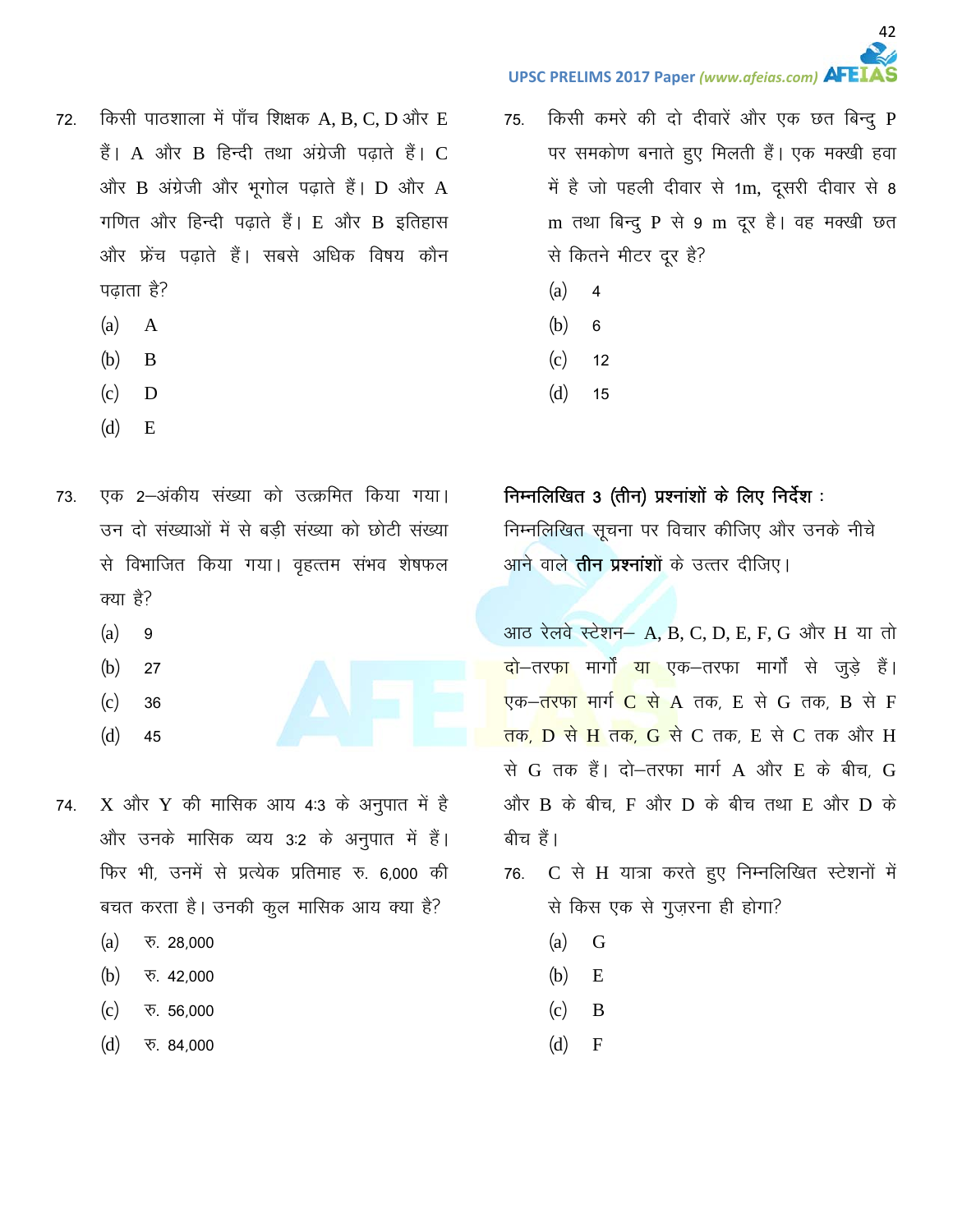- 72. In a school, there are five teachers A, B, C, D and E. A and B teach Hindi and English. C and B teach English and Geography. D and A teach Mathematics and Hindi. E and B teach History and French. Who teaches maximum number of subjects?
	- $(a)$  A
	- (b) B
	- $(c)$  D
	- $(d)$  E
- 73. A 2-digit number is reversed. The larger of the two numbers is divided by the smaller one. What is the largest possible remainder?
	- $(a) 9$
	- (b) 27
	- (c) 36
	- (d) 45
- 74. The monthly incomes of X and Y are in the ratio of 4:3 and their monthly expenses are in the ratio of 3:2. However, each saves Rs. 6,000 per month. What is their total monthly income?
	- (a) Rs. 28,000
	- (b) Rs. 42,000
	- (c) Rs. 56,000
	- (d) Rs. 84,000

75. Two walls and a ceiling of a room meet at right angles at a point P. A fly is in the air 1 m from one wall, 8 m from the other wall and 9 m from the point P. How many meters is the fly from the ceiling?

43

- $(a)$  4
- (b) 6
- (c) 12
- (d) 15

#### **Directions for the following 3 (three) items :**

Consider the given information and answer the three items that follow.

Eight railway stations A, B, C, D, E, F, G and H are connected either by two-way passages or one-way passages. One-way passages are from C to  $\overline{A}$ ,  $\overline{E}$  to  $G$ ,  $B$  to  $F$ ,  $D$  to  $H$ ,  $G$  to  $C$ ,  $E$ to C and H to G. Two-way passages are between A and E, G and B, F and D, and E and D.

- 76. While traveling from C to H, which one of the following stations must be passed through?
	- (a) G
	- (b) E
	- $(c)$  D
	- (d) F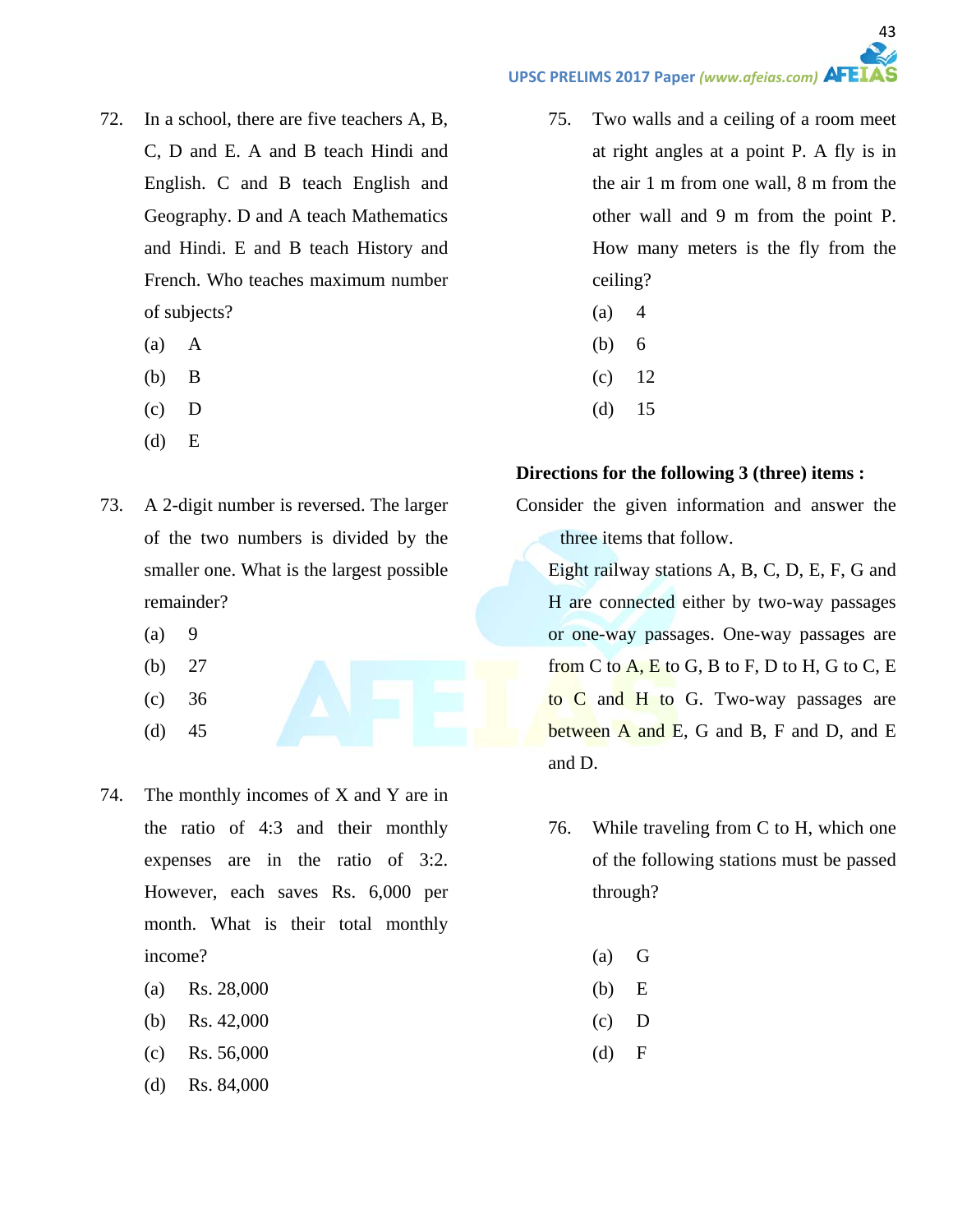- कोई रेलगाड़ी F से A तक किसी स्टेशन को बिना  $77.$ एक बार से अधिक पार किए कितने विभिन्न प्रकार से जा सकती है?
	- $(a)$  $\overline{1}$
	- $(b)$  $\overline{2}$
	- $(c)$  $\mathbf{3}$
	- $(d)$  $\overline{4}$
	-
	-
	-
- यदि G और C के बीच का मार्ग बंद कर दिया 78. जाता है, तो H से C तक यात्रा करते समय निम्नलिखित स्टेशनों में से किस एक से गुज़रने की आवश्यकता नहीं होगी?
	- $(a)$  ${\bf E}$
	- $(b)$ D
	- $(c)$  $\mathbf{A}$
	- $(d)$  $\, {\bf B}$
- कुछ 2-अंकीय संख्याएँ हैं। इन संख्याओं और 79. इनके अंकों को उलट देने पर बनने वाली संख्याओं का अंतर सदैव 27 रहता है। ऐसी अधिकतम कितनी 2-अंकीय संख्याएँ हैं?
	- $(a)$  $\overline{3}$
	- $(b)$  $\overline{4}$
	- $(c)$  $\overline{5}$
	- उपर्युक्त में से कोई नहीं  $(d)$
- यदि 150 पृष्ठों की एक पुस्तक में 1 से 150 तक  $80.$ संख्याएँ अंकित करनी हैं, तो पुस्तक में मुद्रित अंकों की कूल संख्या क्या है?
	- $(a)$ 262  $(b)$ 342
	- $(c)$ 360
	- $(d)$ 450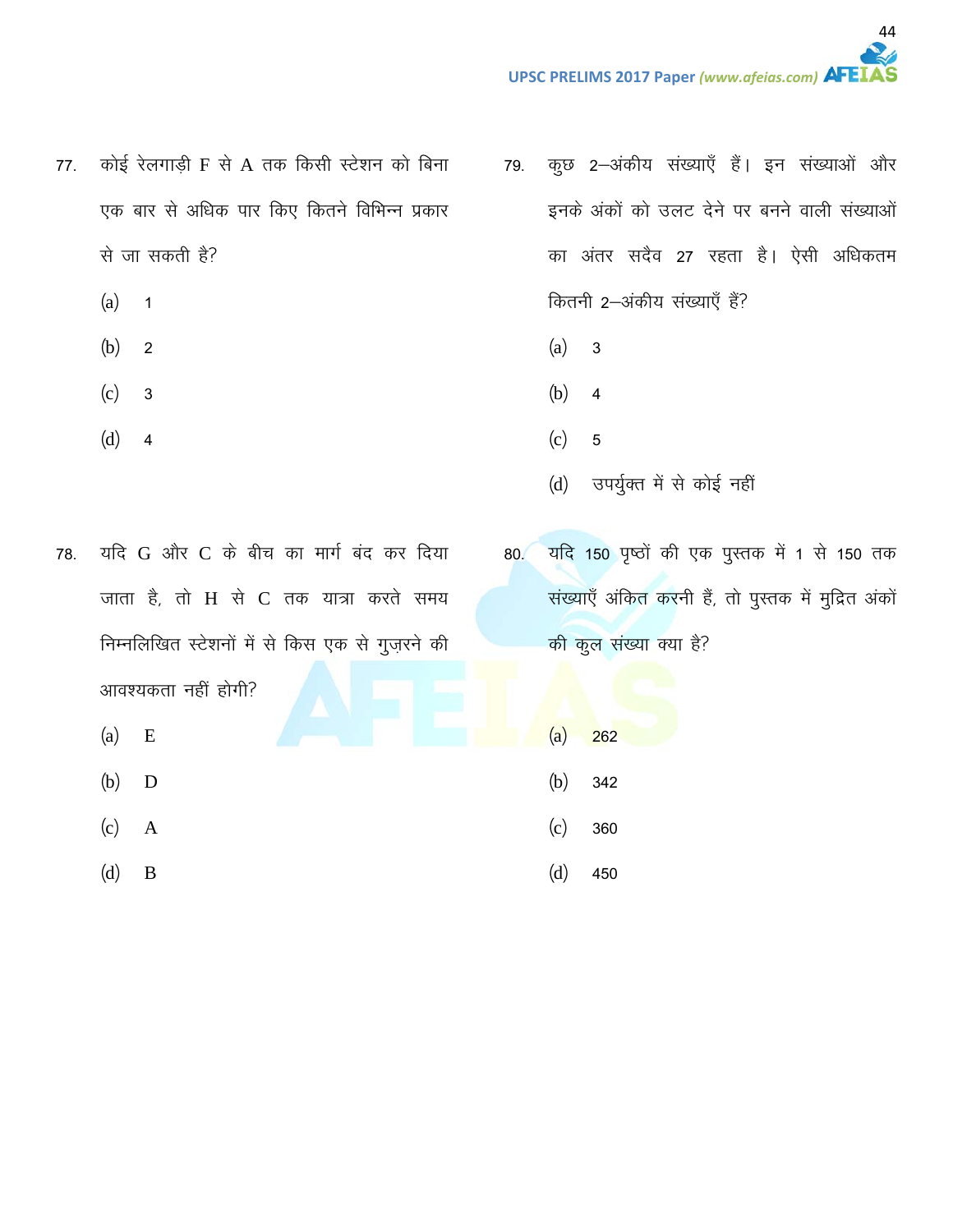- 77. In how many different ways can a train travel from F to A without passing through any station more than once?
	- $(a)$  1
	- (b) 2
	- $(c)$  3
	- $(d) 4$
- 78. If the route between G and C is closed, which one of the following stations need *not* be passed through while traveling from H to C?  $(a)$  E (b) D  $(c)$  A
	- (d) B
- 79. There are certain 2-digit numbers. The difference between the number and the one obtained on reversing it is always 27. How many such maximum 2-digit numbers are there?
	- $(a) 3$
	- (b) 4
	- $(c) 5$

 $(a)$  262

(b) 342

(c) 360

(d) 450

- (d) None of the above
- 80. What is the total number of digits printed, if a book containing 150 pages is to be numbered from 1 to 150?

**\*\*\*\*\***